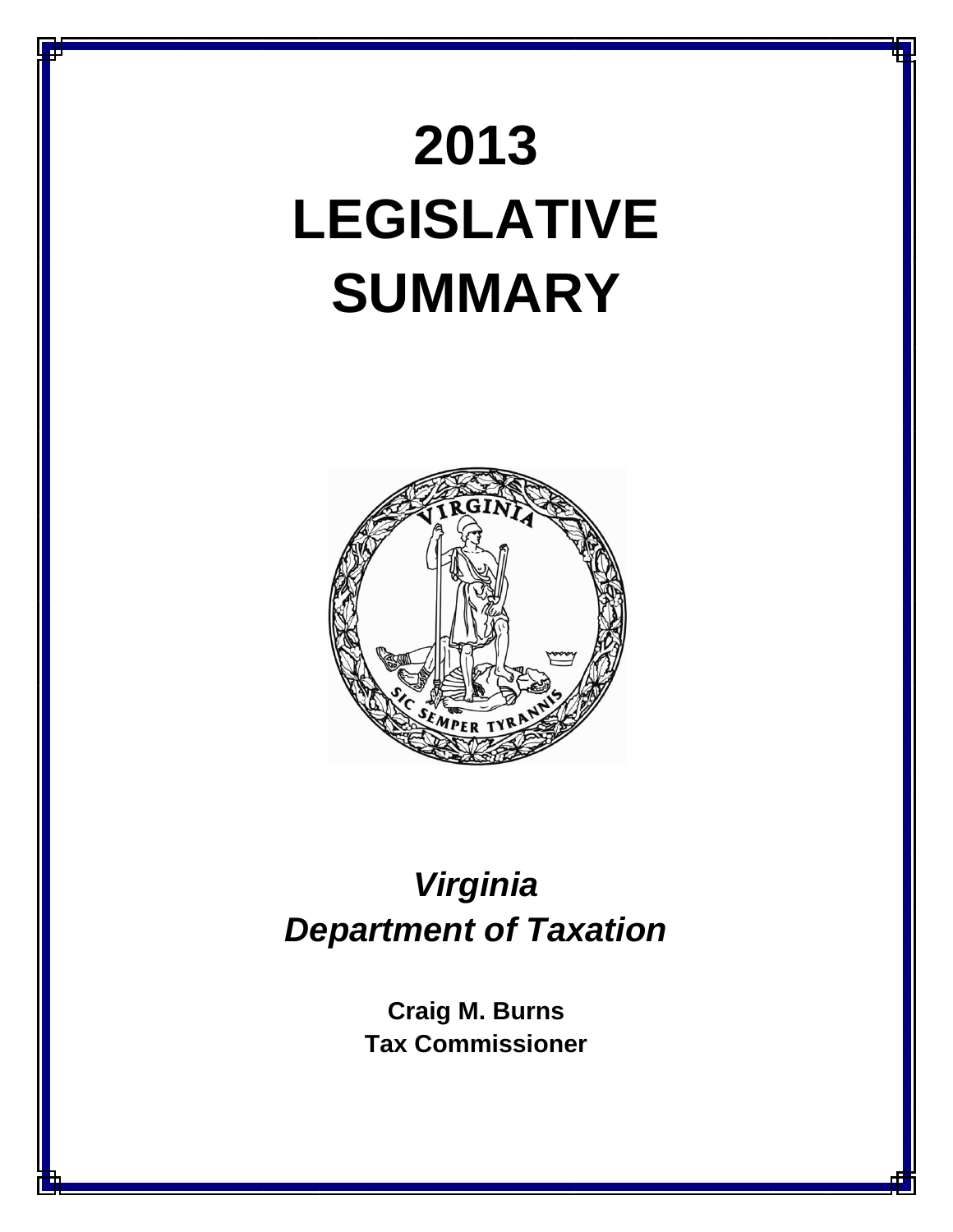[This page intentionally left blank]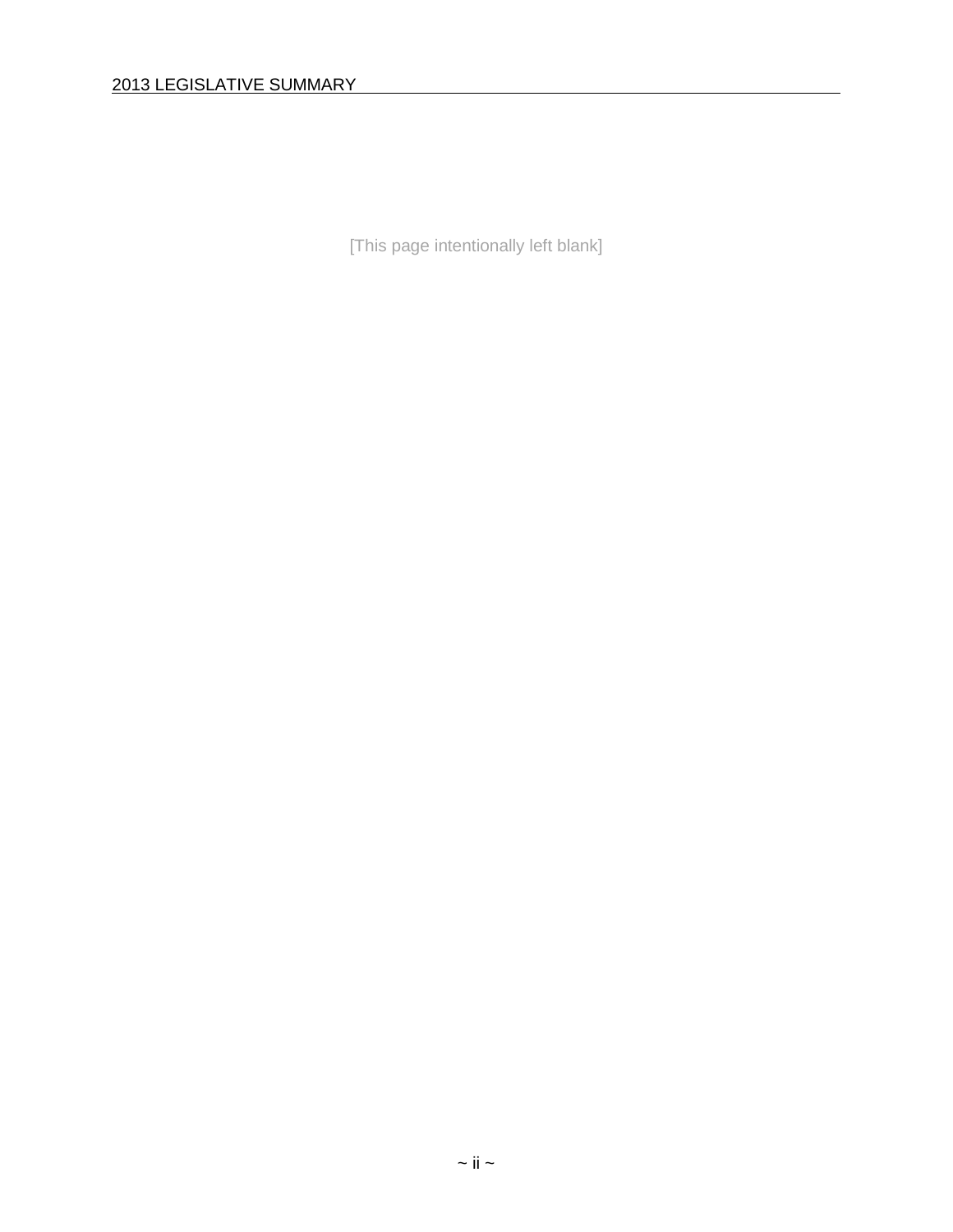# **INTRODUCTION**

The *Legislative Summary* is published by the Department of Taxation (the Department) as a convenient reference guide to state and local tax legislation enacted by the 2013 Session of the General Assembly and Special Session I, including the reconvened session on April 3, 2013. Please note that any legislation enacted after this date is not included. The *Summary* includes a general description of enacted legislation affecting:

- ◆ State taxes administered by the Department, and
- Local taxes for which the Department assists with administration or on which the Department renders advisory assistance.

References to chapter numbers are to the corresponding chapters in the *Acts of Assembly*, which may be viewed at [http://lis.virginia.gov.](http://lis.virginia.gov/) Effective dates of the legislation vary and are set out in each description.

In general, legislation affecting taxes administered by other state agencies is not included in the *Summary*.

The *Summary* is intended to provide a synopsis of enacted legislation and is for informational purposes only. The *Summary* is not a substitute for the actual state law, local ordinances, and the Department's regulations or guidelines. Additional information on new legislation affecting state taxes may be obtained from the Department as follows:

#### **Telephone**:

| <b>Individual Income Tax</b>    | (804) 367-8031 |
|---------------------------------|----------------|
| <b>Corporate Income Tax</b>     | (804) 367-8037 |
| <b>Sales and Use Tax</b>        | (804) 367-8037 |
| <b>Employer Withholding Tax</b> | (804) 367-8037 |
| Voice/TDD/TYY                   | $7 - 1 - 1$    |

Live Chat: Click on the icon on the Department's website: [www.tax.virginia.gov.](http://www.tax.virginia.gov/)

**Email**: Information may also be obtained by electronic mail as follows:

[TaxIndReturns@tax.virginia.gov](mailto:TaxIndReturns@tax.virginia.gov) **(Personal tax inquiries)** [TaxBusQuestions@tax.virginia.gov](mailto:TaxBusQuestions@tax.virginia.gov) **(Business tax inquiries)**

*Emails sent to these addresses are not encrypted and therefore are not secure. The Department strongly recommends that you avoid including confidential or personal information.*

Additional information on new local tax legislation should be obtained from your local Commissioner of the Revenue, Treasurer, or Director of Finance

#### **Virginia Department of Taxation July 2013**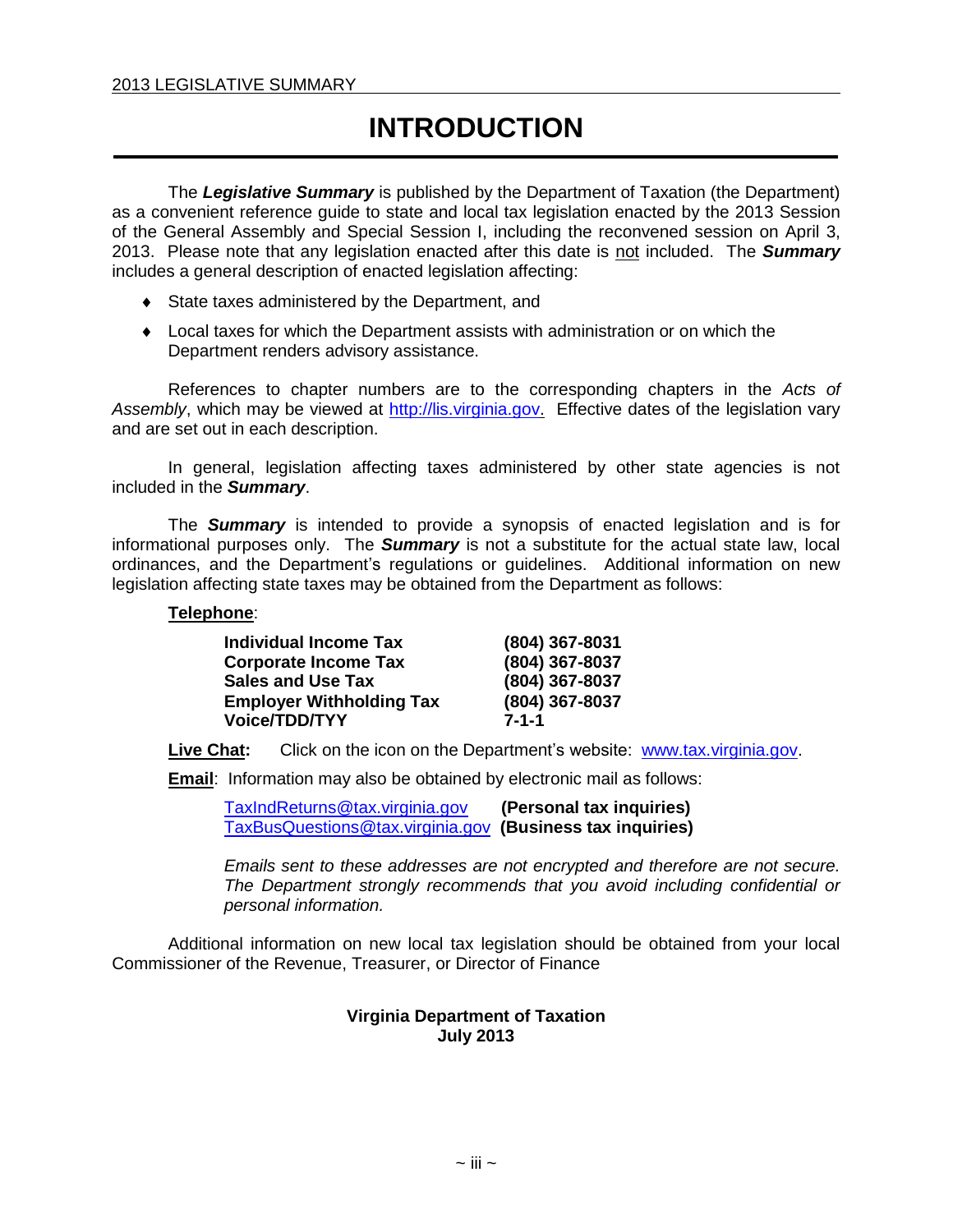# **TABLE OF CONTENTS**

| Advancement of Virginia's Fixed Date Conformity with the Internal Revenue Code  4            |  |
|----------------------------------------------------------------------------------------------|--|
|                                                                                              |  |
|                                                                                              |  |
|                                                                                              |  |
|                                                                                              |  |
| Voluntary Contributions to the Chesapeake Bay Watershed Implementation Plan 7                |  |
| Neighborhood Assistance Act and Education Improvement Scholarships Tax Credits 8             |  |
|                                                                                              |  |
| Income Tax Credit for Landlords Participating in Housing Choice Voucher Programs 12          |  |
|                                                                                              |  |
|                                                                                              |  |
|                                                                                              |  |
|                                                                                              |  |
|                                                                                              |  |
|                                                                                              |  |
|                                                                                              |  |
|                                                                                              |  |
|                                                                                              |  |
|                                                                                              |  |
| Penalties Added and Increased for Possession with Intent to Distribute Contraband            |  |
|                                                                                              |  |
|                                                                                              |  |
|                                                                                              |  |
|                                                                                              |  |
|                                                                                              |  |
|                                                                                              |  |
|                                                                                              |  |
|                                                                                              |  |
|                                                                                              |  |
| Collection of Sales and Use Tax from Remote Sellers Tied to Passage of Federal Legislation24 |  |
| Entitles Town of Wise and City of Fredericksburg to Sales and Use Tax Revenue Generated      |  |
|                                                                                              |  |
| Entitles City of Virginia Beach to Sales and Use Tax Revenue Generated by a Proposed         |  |
|                                                                                              |  |
|                                                                                              |  |
|                                                                                              |  |
|                                                                                              |  |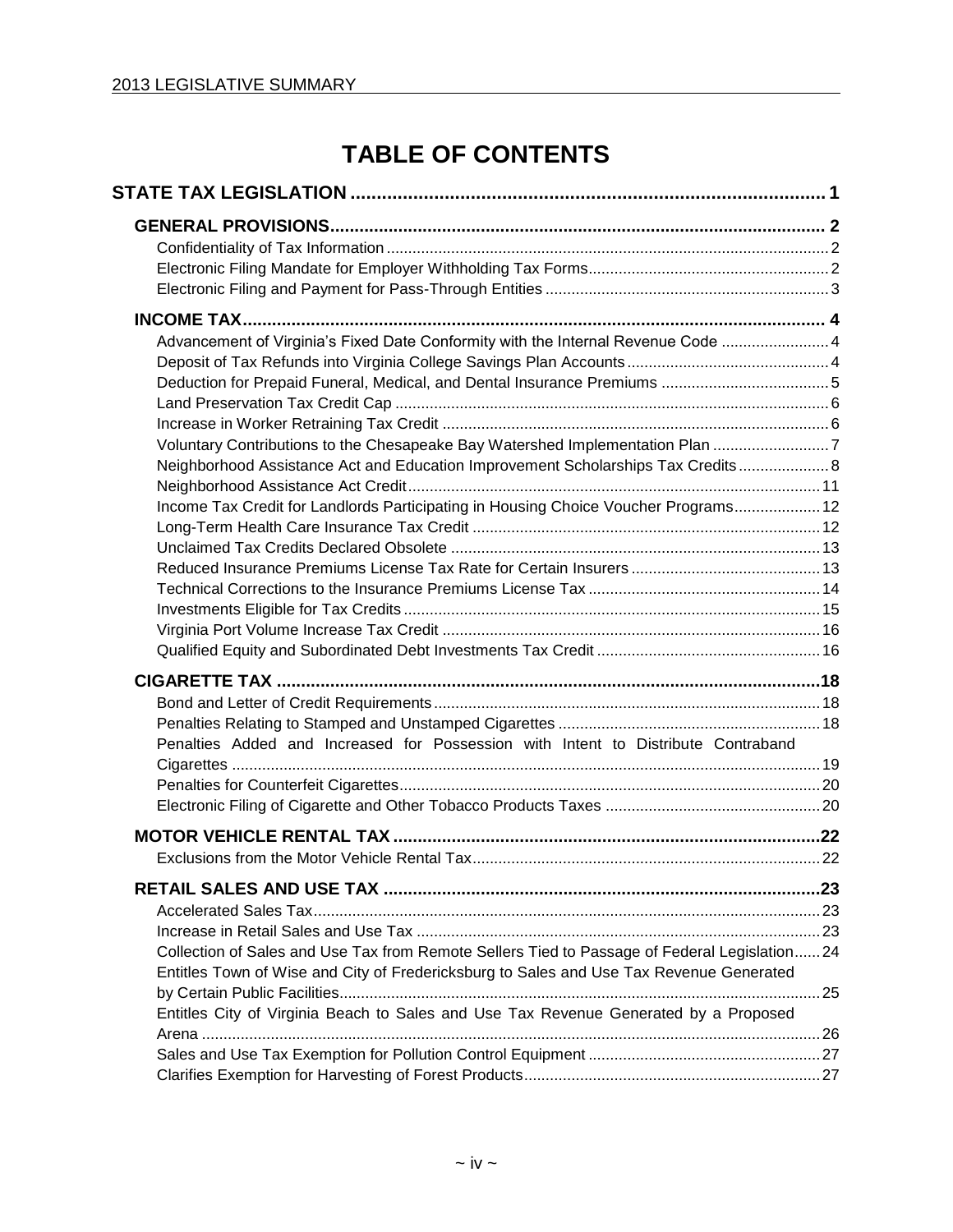# 2013 LEGISLATIVE SUMMARY

| Clarification of the Exemption for Certain Separately Stated Charges for Rented or Leased       |  |
|-------------------------------------------------------------------------------------------------|--|
|                                                                                                 |  |
| Titling and Registration of Mopeds and Distinctive License Plates for Low-Speed Vehicles 29     |  |
|                                                                                                 |  |
|                                                                                                 |  |
|                                                                                                 |  |
|                                                                                                 |  |
|                                                                                                 |  |
|                                                                                                 |  |
|                                                                                                 |  |
| State and Local Agencies Among Those Required to File Lists of Boat Owners 33                   |  |
|                                                                                                 |  |
|                                                                                                 |  |
|                                                                                                 |  |
|                                                                                                 |  |
|                                                                                                 |  |
|                                                                                                 |  |
| Authorizes Dickenson County, Greensville County and Grayson County to Increase                  |  |
|                                                                                                 |  |
|                                                                                                 |  |
|                                                                                                 |  |
|                                                                                                 |  |
| Localities Granted Discretion to Impose Roll-Back Taxes on Real Property Tax  41                |  |
|                                                                                                 |  |
|                                                                                                 |  |
|                                                                                                 |  |
|                                                                                                 |  |
|                                                                                                 |  |
|                                                                                                 |  |
| Separate Classification for Certain Vehicles Leased by Localities or Constitutional Officers 45 |  |
|                                                                                                 |  |
|                                                                                                 |  |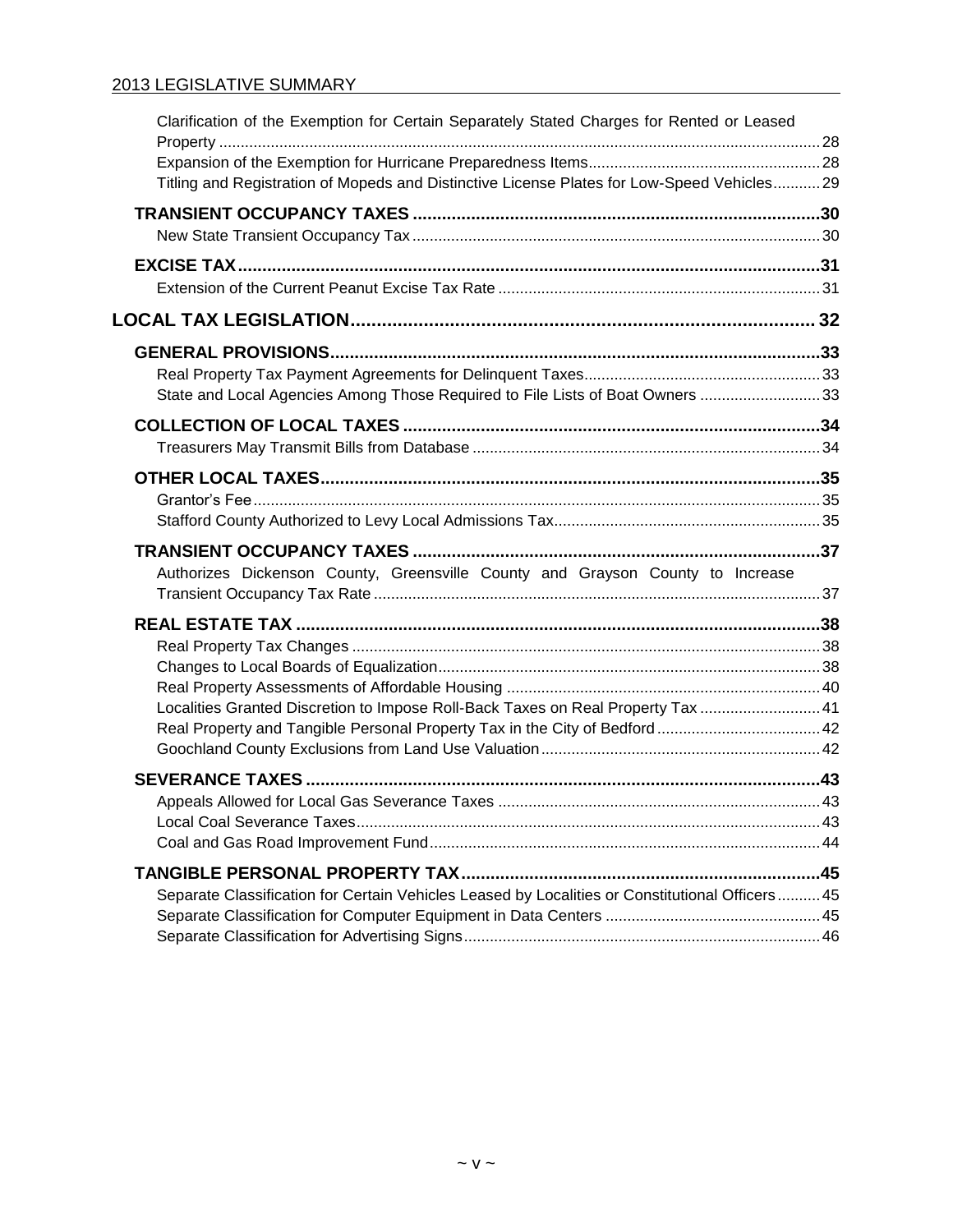# <span id="page-5-0"></span>**STATE TAX**

# **LEGISLATION**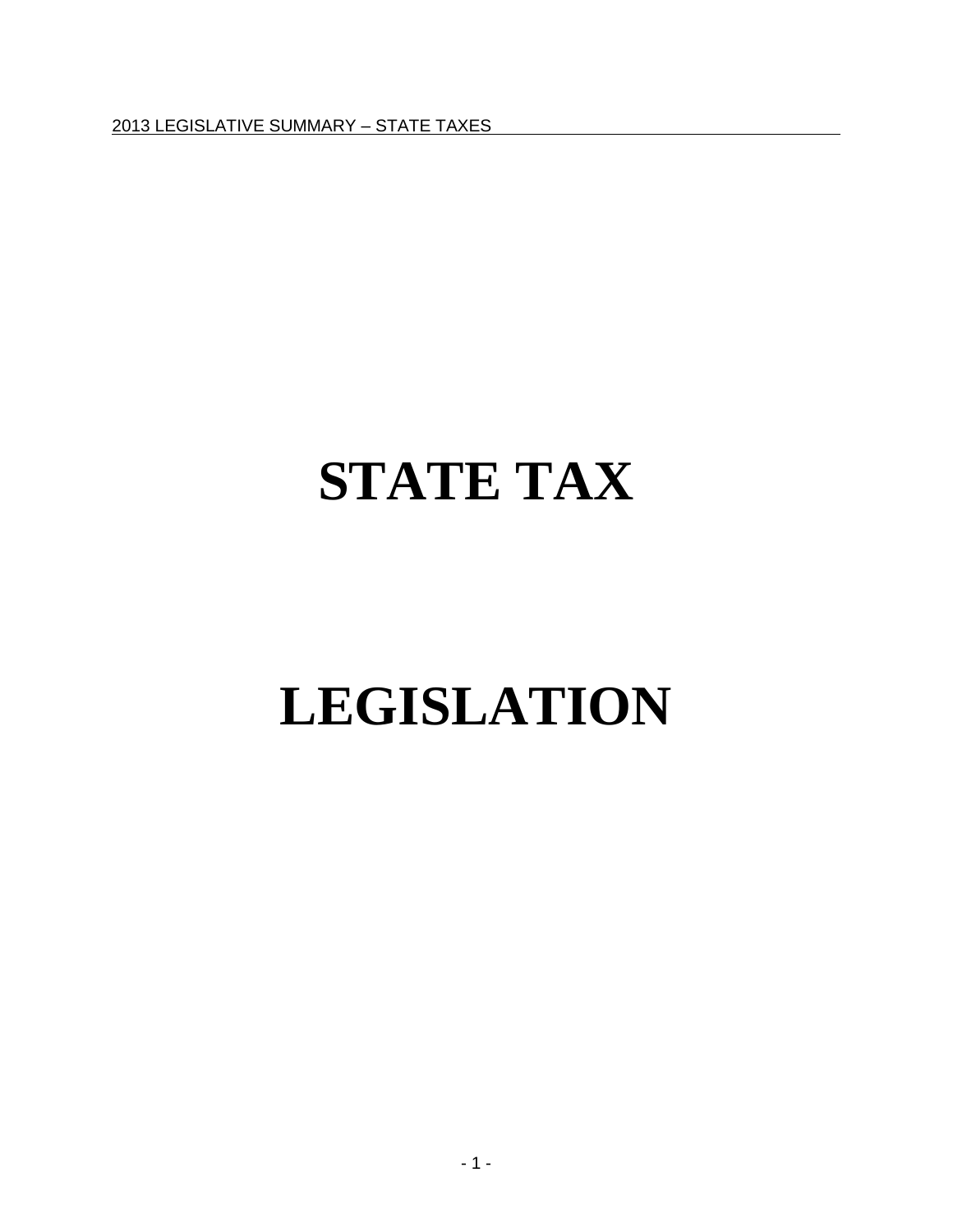# **GENERAL PROVISIONS**

## <span id="page-6-1"></span><span id="page-6-0"></span>**Confidentiality of Tax Information**

House Bill 2092 (Chapter 230), authorizes the Tax Commissioner to provide the Virginia Department of Agriculture and Consumer Services ("VDACS") with the names and addresses of taxpayers who are licensed by the Commonwealth and identify themselves as subject to Board of Agriculture and Consumer Services regulations to operate food establishments.

Information about a taxpayer's transactions, property, income, or business is confidential. Among the exceptions that permit certain information to be disclosed is one that permits the Department to disclose to VDACS information as may be necessary to identify those applicants for registration as a supplier of charitable gaming supplies.

VDACS is required to inspect food establishments that manufacture, warehouse, or sell food products or dietary supplements, but it has no systematic way of knowing when such businesses open. As an alternative to imposing a new licensing requirement on food establishments, the Department, at VDACS request is modifying its registration form (Form R-1) so the Department can obtain the information via its registration process. This Act authorizes the disclosure of this information to VDACS.

*Effective*: July 1, 2013 *Amended*: § 58.1-3

## <span id="page-6-2"></span>**Electronic Filing Mandate for Employer Withholding Tax Forms**

Item No. 273 (N) of the 2013 Appropriation Act (Chapter 806) requires all employers to file annual withholding reports as well as all quarterly, monthly, and semiweekly returns using an electronic medium in a format prescribed by the Tax Commissioner. Under prior law, only semiweekly filers and employers who furnished fifty or more employee withholding statements were required to file such withholding reports electronically. The Tax Commissioner has the authority to waive the requirement to file by electronic means. If the Tax Commissioner finds that this requirement creates an unreasonable burden on the taxpayer, waivers will be granted. All requests for waivers must be submitted to the Tax Commissioner in writing.

*Effective:* July 1, 2013 *Supersedes:* §§ 58.1-9; 58.1-478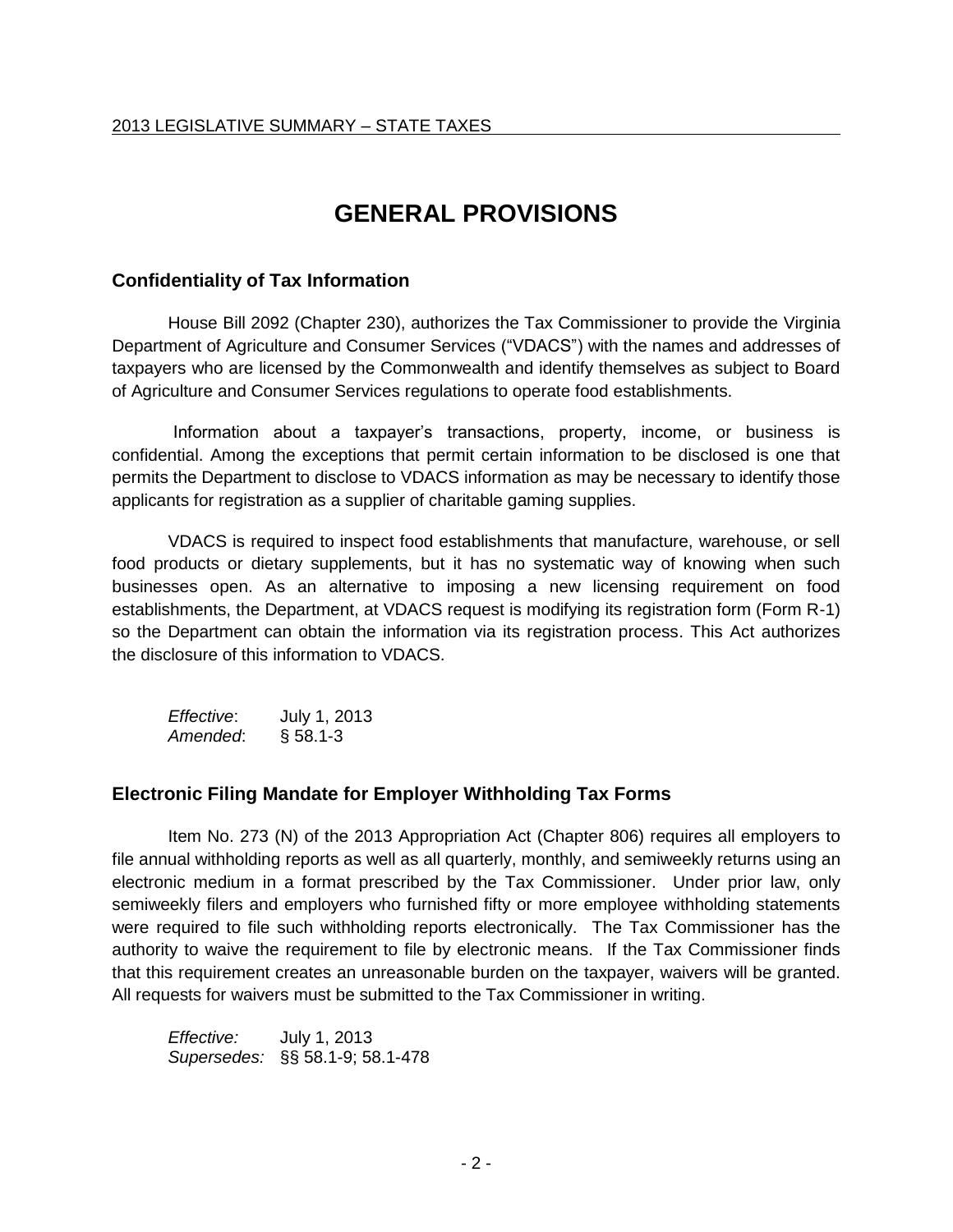# <span id="page-7-0"></span>**Electronic Filing and Payment for Pass-Through Entities**

Item 273 (Q) of the 2013 Appropriation Act (Chapter 806) requires that the Department develop an annual return for a pass-through entity to file using an electronic medium in a format prescribed by the Tax Commissioner.

*Effective:* Before, but no later than, January 1, 2015. *Supersedes:* § 58.1-9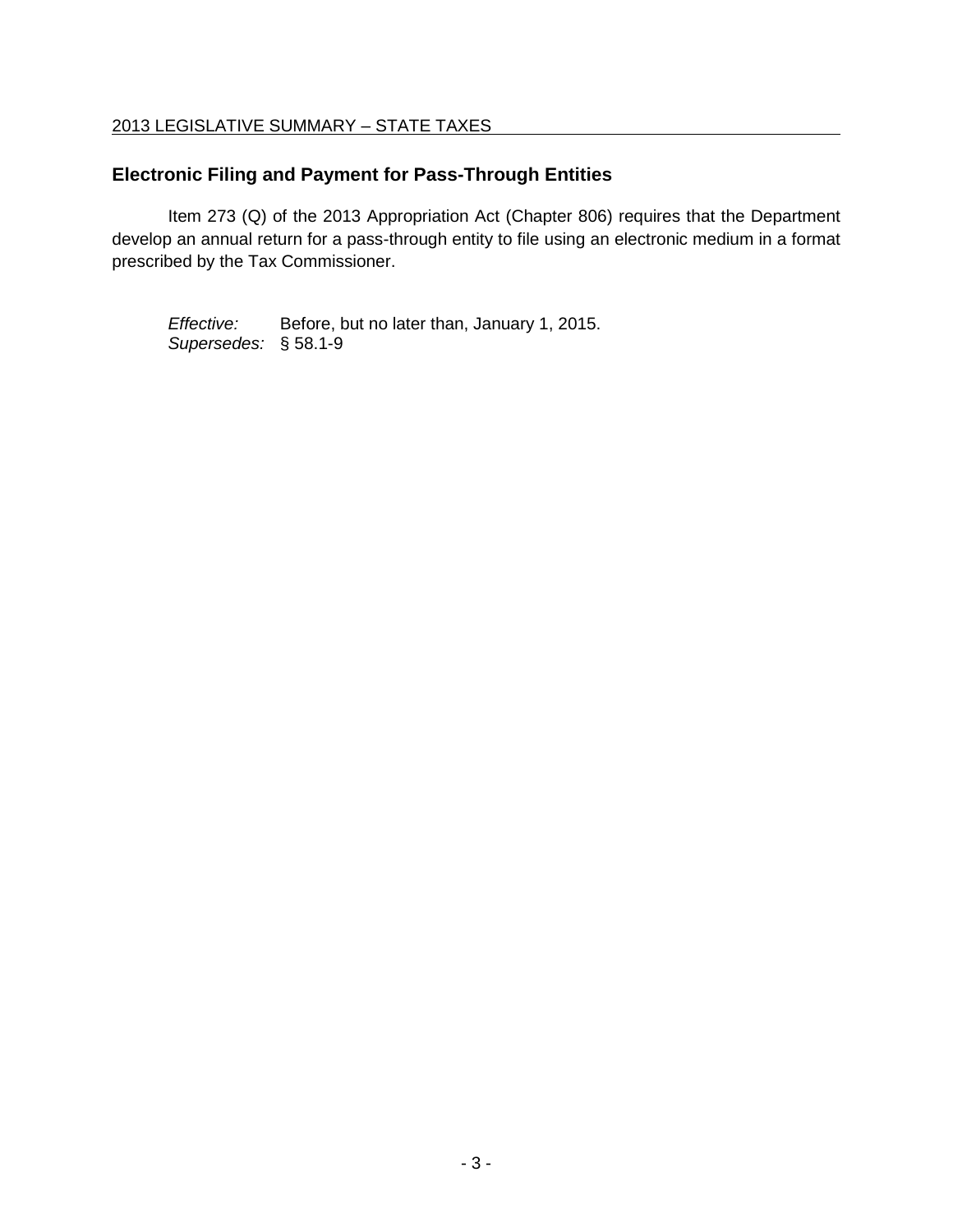# **INCOME TAX**

# <span id="page-8-1"></span><span id="page-8-0"></span>**Advancement of Virginia's Fixed Date Conformity with the Internal Revenue Code**

House Bill 2150 (Chapter 4) and Senate Bill 1241 (Chapter 693) advance Virginia's date of conformity to the Internal Revenue Code ("IRC") from December 31, 2011, to January 2, 2013, with limited exceptions. This avoids the necessity of requiring taxpayers to make adjustments for most federal tax changes enacted on or before January 2, 2013.

Virginia will continue to disallow:

- Any bonus depreciation allowed for certain assets under federal income taxation and any five year carry-back of NOLs allowed for certain NOLs generated in either Taxable Year 2008 or 2009;
- Deductions for applicable high yield discount obligations under IRC § 163(e)(5)(f); and
- Tax exclusions under IRC § 108(i) related to cancellation of debt income realized in connection with a reacquisition of business debt at a discount after December 31, 2008, and before January 1, 2011.

In order to make filing less complicated for certain low-income taxpayers, and to allow them to benefit from federal changes, these Acts allow Virginia to conform to the temporary enhancements to the federal Earned Income Tax Credit ("EITC") for Taxable Year 2012. These Acts also allow Virginia to conform to the American Taxpayer Relief Act of 2012.

*Effective:* Taxable years beginning on and after January 1, 2012 *Amended:* § 58.1-301

## <span id="page-8-2"></span>**Deposit of Tax Refunds into Virginia College Savings Plan Accounts**

House Bill 2145 (Chapter 28) and Senate Bill 1220 (Chapter 402) allow an individual to designate that his individual income tax refund, or a portion thereof, be deposited into one or more Virginia College Savings Plan accounts. This allows taxpayers to deposit refund amounts into a savings account designated specifically for college savings in a manner similar to how refunds are currently deposited directly into a checking or savings account.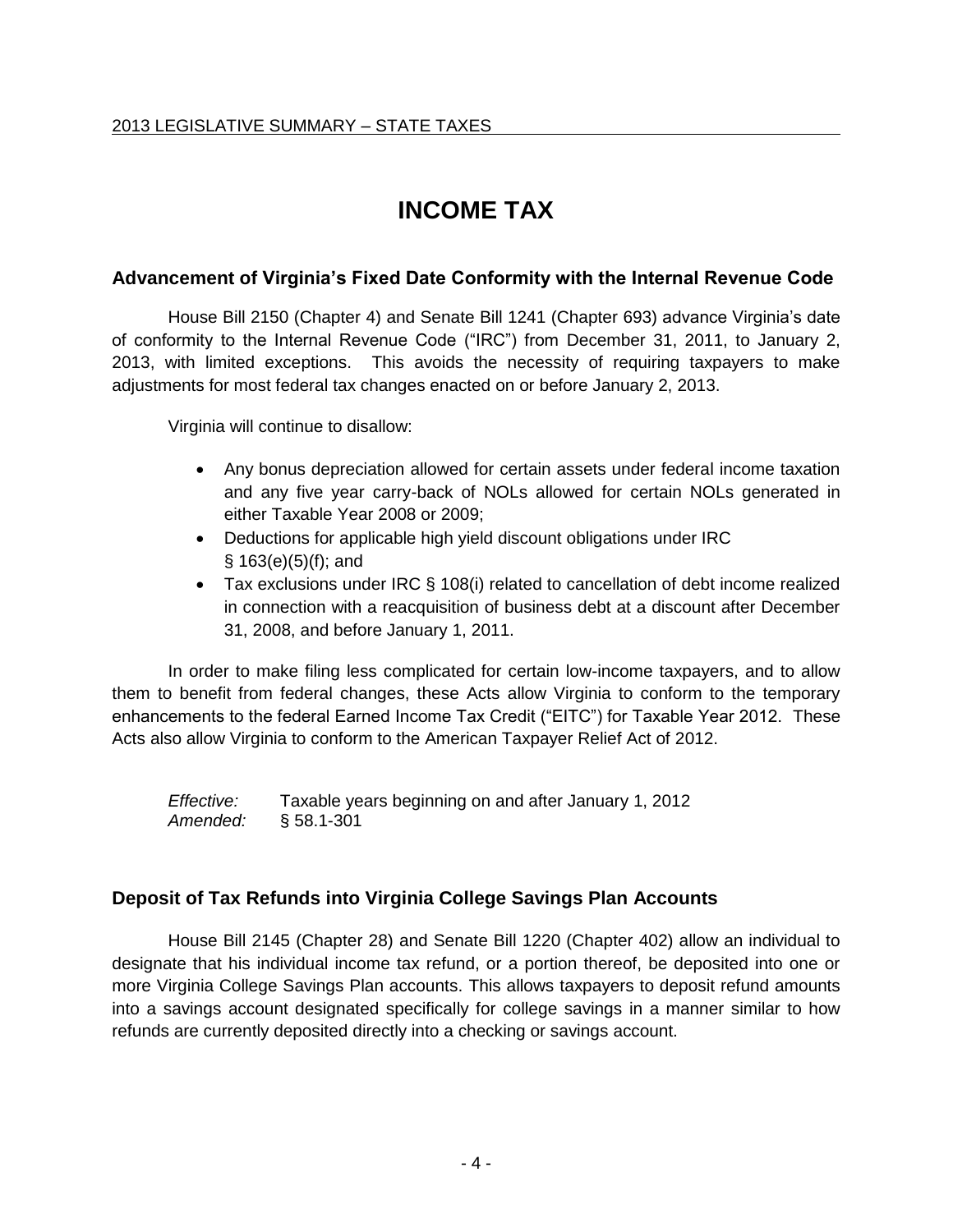Under these Acts, the Department will send the designated deposit amounts to the Virginia College Savings Plan along with the following information:

- The amount of the individual income tax refund or the portion of the refund that the individual has chosen to contribute;
- The taxpayer's name, Social Security number or tax identification number, address, and telephone number; and
- The Virginia College Savings Plan account number or numbers into which the contributions will be deposited.

If a deposit is designated on an individual income tax return that is filed jointly by a husband and wife, then the Department will send their deposit to the Virginia College Savings Plan along with information for both the husband and wife. Any taxpayer designating that a refund be deposited into a Virginia College Savings Plan account will, by making such designation, be deemed to authorize the Department to provide all necessary information to the Virginia College Savings Plan.

If a taxpayer owns a single Virginia College Savings Plan account, then the Virginia College Savings Plan will deposit the designated refund amount into that account. If a taxpayer owns more than one Virginia College Savings Plan account, then the Virginia College Savings Plan will allocate the designated refund amount between the accounts in equal amounts, or as otherwise designated by the taxpayer. If an individual does not own a Virginia College Savings Plan account, then the amount of the refund will be returned to the individual by the Virginia College Savings Plan. For purposes of determining interest on an overpayment or refund, no interest will accrue after the Department sends the designated amount to the Virginia College Savings Plan.

These Acts require that the Department and the Virginia College Savings Plan enter into a memorandum of understanding to establish how any reasonable and necessary costs incurred by the Department as a result of these Acts will be recovered from the Virginia College Savings Plan.

| <i>Effective:</i> | Taxable years beginning on and after January 1, 2014 |
|-------------------|------------------------------------------------------|
| Amended:          | § 58.1-344.2                                         |
| New:              | $\S$ 58.1-344.4                                      |

## <span id="page-9-0"></span>**Deduction for Prepaid Funeral, Medical, and Dental Insurance Premiums**

House Bill 2167 (Chapter 88) allows an income tax deduction equal to the amount an individual age 66 or older with earned income of at least \$20,000 and federal adjusted gross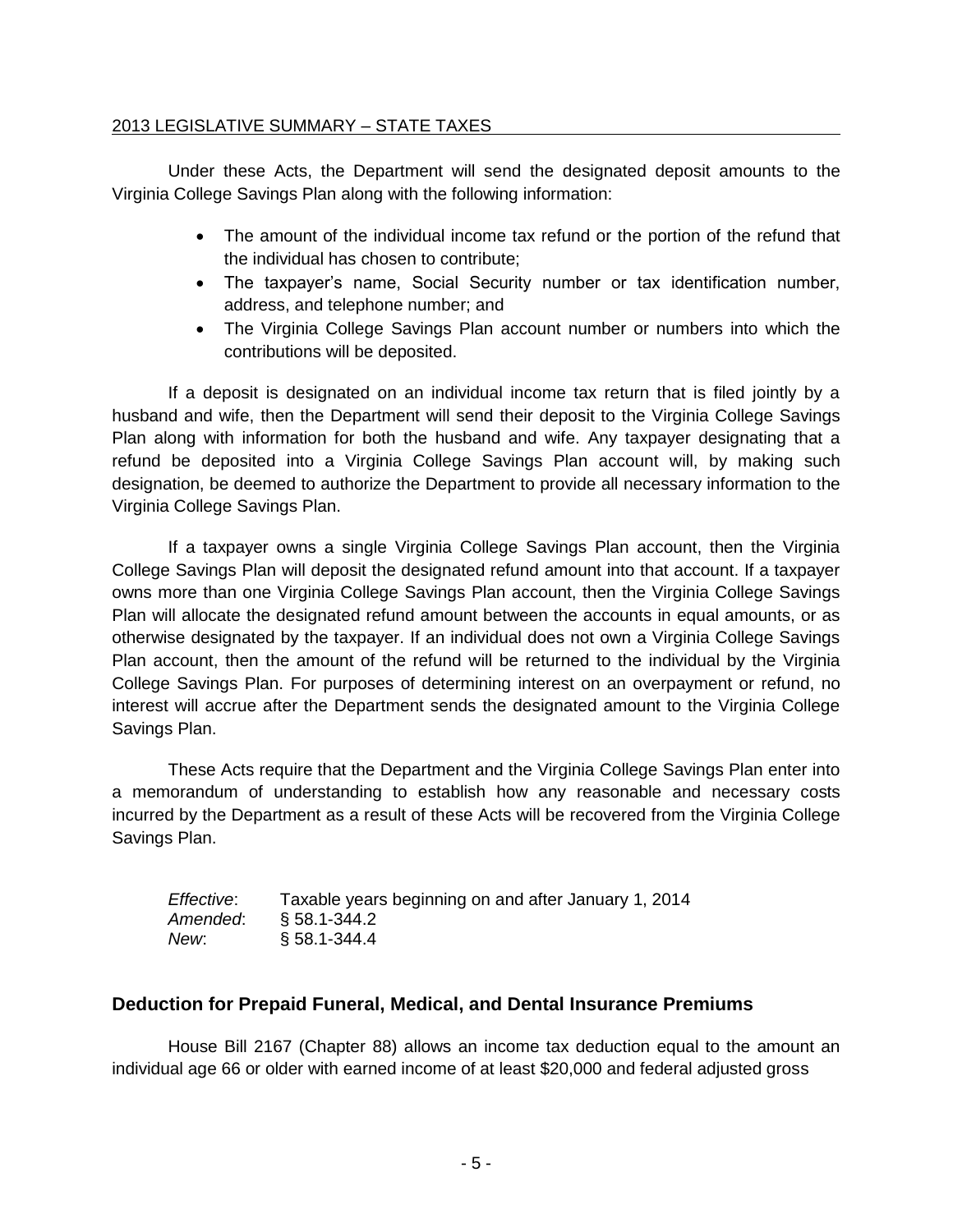income not in excess of \$30,000 for the year pays annually in premiums for (i) a prepaid funeral insurance policy covering such individual or (ii) medical or dental insurance for any person for whom the individual taxpayer may claim a deduction for such premiums under federal income tax laws. The deduction is not allowed for any portion of such premiums for which the taxpayer has been reimbursed, has claimed a deduction for federal income tax purposes, has claimed another Virginia income tax deduction or subtraction, or has claimed a federal income tax credit or any Virginia income tax credit.

*Effective*: Taxable years beginning on and after January 1, 2013 *Amended*: § 58.1-322

### <span id="page-10-0"></span>**Land Preservation Tax Credit Cap**

House Bill 1398 (Chapter 798) limits the maximum amount of Land Preservation Tax Credits that may be issued in a calendar year to \$100 million. For the 2013 calendar year, this will reduce the credit cap from \$113.9 million to \$100 million.

This Act provides that the Governor may recommend an annual appropriation from the General Fund in an amount equal to the difference between the indexed Land Preservation Tax Credit cap amount for the calendar year and \$100 million. Such appropriation will be allocated as follows: 80 percent to the Virginia Land Conservation Fund, 10 percent to the Civil War Site Preservation Fund, and 10 percent to the Virginia Farmland Preservation Fund. At least 50 percent of the appropriation to the Virginia Land Conservation Fund must be used for fee simple acquisitions with public access or acquisitions of easements with public access.

Under prior law, the credit cap was increased by the amount of reissued credits that were previously issued but subsequently disallowed or invalidated by the Department. This Act eliminates this provision.

*Effective:* Calendar Year 2013 *Amended:* § 58.1-512 *New:* § 2.2-1509.4

#### <span id="page-10-1"></span>**Increase in Worker Retraining Tax Credit**

House Bill 1923 (Chapter 294) increases the Worker Retraining Tax Credit for eligible worker retraining courses taken by qualified employees at private schools from a maximum of \$100 per year per qualified employee to \$200 per year per qualified employee, or \$300 per year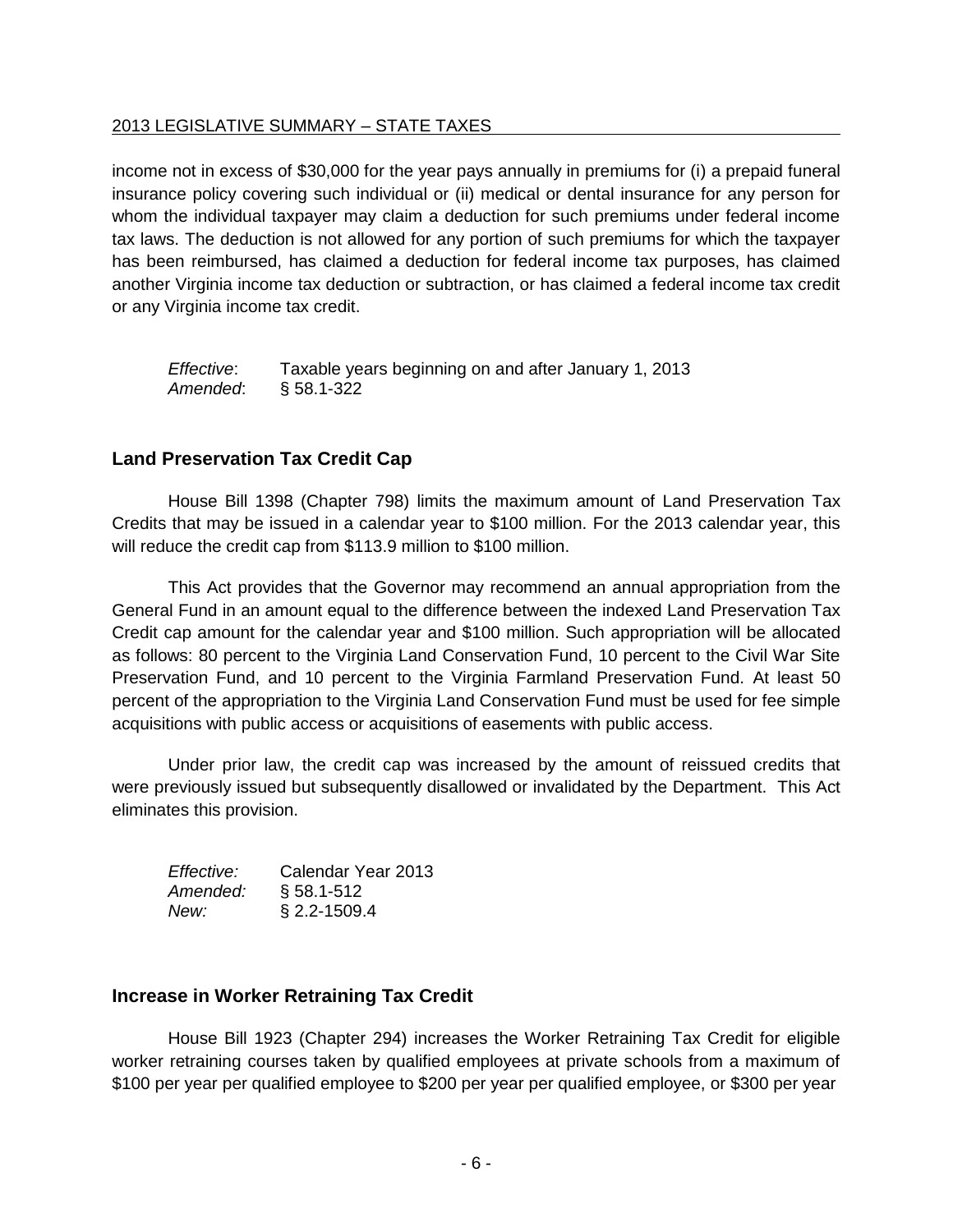per qualified employee if the worker retraining includes retraining in a STEM or STEAM discipline including, but not limited to industry-recognized credentials, certificates, and certifications.

A "STEM or STEAM discipline" is defined as a science, technology, engineering, mathematics, or applied mathematics related discipline as determined by the Department of Business Assistance in consultation with the Superintendent of Public Instruction. The term also includes a health care related discipline.

This Act also adds a sunset date to the Worker Retraining Tax Credit, which allows taxpayers to claim the tax credit for taxable years beginning on and after January 1, 1999, but prior to January 1, 2018.

*Effective:* Taxable years beginning on or after January 1, 2013 *Amended:* § 58.1-439.6

### <span id="page-11-0"></span>**Voluntary Contributions to the Chesapeake Bay Watershed Implementation Plan**

House Bill 2039 (Chapter 22) and Senate Bill 1054 (Chapter 631) allow voluntary contributions of individual income tax refunds made to the Chesapeake Bay Restoration Fund to be used to fund the Chesapeake Bay Watershed Implementation Plan. Under prior law, voluntary contributions to the Chesapeake Bay Restoration Fund on individual income tax returns could only be used to help fund the Chesapeake Bay and its tributaries restoration activities in accordance with tributary plans developed by the Secretary of Natural Resources.

These Acts expand the purposes for which such funds may be used to include funding for implementation of the Chesapeake Bay Watershed Implementation Plan submitted by Virginia to the U.S. Environmental Protection Agency on November 29, 2010, and any subsequent revisions to this plan. Voluntary contributions to the Chesapeake Bay Restoration Fund are placed in a special nonreverting fund that is administered by the Office of the Secretary of Natural Resources. These Acts allow the Office of the Secretary of Natural Resources to use the money deposited in this fund to provide grants for the implementation of the Chesapeake Bay Watershed Implementation Plan.

*Effective:* July 1, 2013 *Amended*: § 58.1-344.3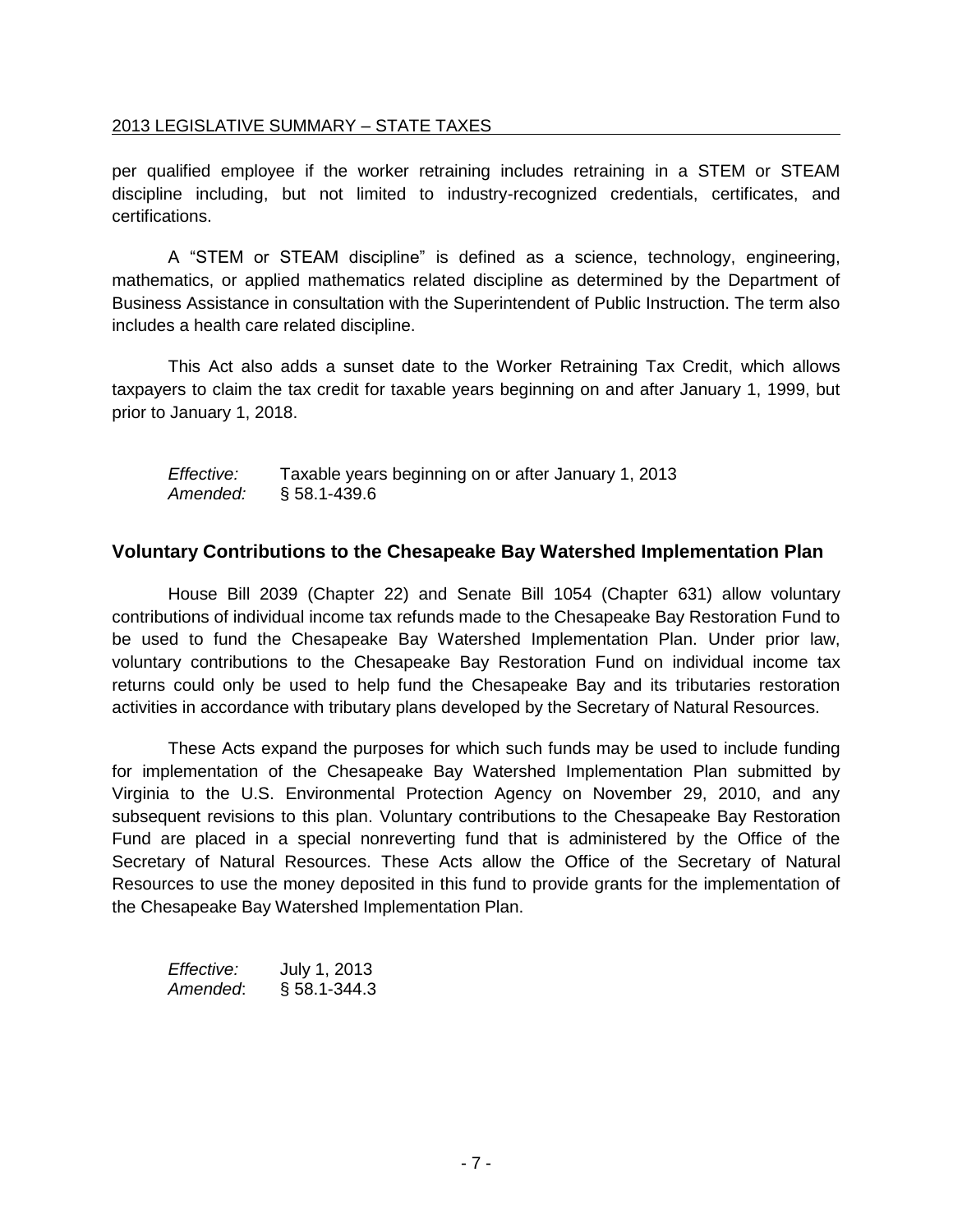# <span id="page-12-0"></span>**Neighborhood Assistance Act and Education Improvement Scholarships Tax Credits**

House Bill 1996 (Chapter 716) and Senate Bill 1227 (Chapter 713) make several changes to the Neighborhood Assistance Act Tax Credit and the Education Improvement Scholarships Tax Credit. These changes include increasing the amount of tax credits that may be issued to an individual during the taxable year, clarifying that the existing \$500 minimum donation requirement applies on an individual basis, and specifying the type of accounting reports that must be provided by neighborhood organizations and scholarship foundations.

These Acts make several additional changes and technical amendments to the Education Improvement Scholarships Tax Credit. These changes include the following:

- Clarifying the definition of "student" for purposes of qualifying to receive scholarships from scholarship foundations;
- Extending the credit so that it may be claimed for donations of marketable securities;
- Altering the time frame during which scholarship foundations must disburse at least 90 percent of the value of donations for which tax credits were issued;
- Clarifying the deadlines for the annual reporting requirements for scholarship foundations, as well as specifying the information that must be reported; and
- Amending the penalty provisions for the failure of a scholarship foundation to meet the requirements of this bill by the applicable deadlines.

House Bill 1996 also extends the expiration date for both tax credits, to July 1, 2028 for the Neighborhood Assistance Act Tax Credit, and to January 1, 2028 for the Education Improvement Scholarships Tax Credit.

#### Neighborhood Assistance Act Tax Credit

These Acts increase the amount of Neighborhood Assistance Act Tax Credits that may be issued to an individual during the taxable year. Under preexisting law, no more than \$50,000 in tax credits could be issued to an individual or to married persons in a taxable year. These Acts allow credits to be issued for the first \$125,000 in donations made by the individual during the taxable year. Donations of \$125,000 equate to a 65 percent tax credit of \$81,250. This provision applies on an individual basis, thereby allowing a married couple to receive credits for donations of up to \$250,000 (a credit of \$162,500). These Acts also clarify that the existing \$500 minimum donation requirement applies on an individual basis.

These Acts clarify what information must be provided by neighborhood organizations prior to approval for allocating tax credits. Preexisting law requires that regulations or guidelines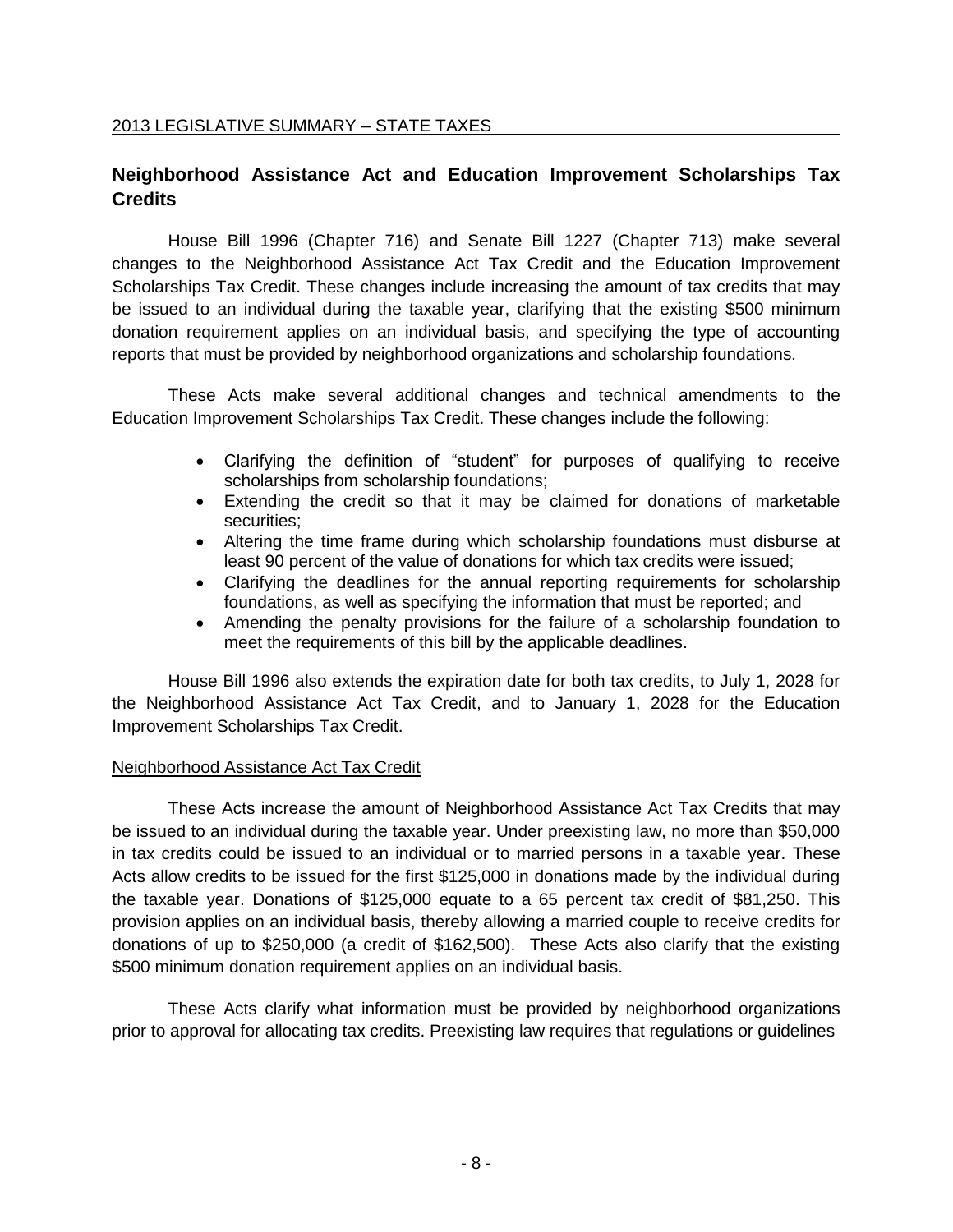adopted by the Department of Social Services or the Department of Education contain a requirement that neighborhood organizations provide an annual audit, review, or compilation as required under federal standards. These Acts clarify this requirement by stating that neighborhood organizations with total revenues in excess of \$100,000 for the organization's most recent year must provide an audit or review for the year performed by an independent certified public accountant. Neighborhood organizations with revenues of \$100,000 or less for the organization's most recent year are required to provide a compilation for the year performed by an independent certified public accountant.

House Bill 1996 extends the expiration date for the Neighborhood Assistance Act Tax Credit to July 1, 2028.

#### Education Improvement Scholarships Tax Credit

House Bill 1996 increases the amount of Education Improvement Scholarships Tax Credits that may be issued to an individual during the taxable year. Under preexisting law, no more than \$50,000 in tax credits could be issued to an individual or to married persons in a taxable year. House Bill 1996 allows credits to be issued for the first \$125,000 in donations made by the individual during the taxable year. Donations of \$125,000 equate to a tax credit of \$81,250. This provision applies on an individual basis, thereby allowing a married couple to receive credits for donations of up to \$250,000 (a credit of \$162,500). House Bill 1996 also clarifies that the existing \$500 minimum donation requirement applies on an individual basis.

House Bill 1996 and SB 1227 clarify the definition of "student" for purposes of qualifying to receive scholarships from scholarship foundations. Under these Acts, a qualifying "student" is defined as a child who is a resident of Virginia and meets one of the following criteria:

- In the current school year has enrolled and attended a public school in Virginia for at least one-half of the year,
- For the school year that immediately preceded his receipt of a scholarship foundation scholarship was enrolled and attended a public school in Virginia for at least one-half of the year,
- Is a prior recipient of a scholarship foundation scholarship,
- Is eligible to enter kindergarten or first grade, or
- For the school year that immediately preceded his receipt of a scholarship foundation scholarship was domiciled in a state other than Virginia and did not attend a nonpublic school in Virginia for more than one-half of the school year.

These Acts expand the Education Improvement Scholarships Tax Credit by allowing tax credits for donations of marketable securities. Senate Bill 1227 requires scholarship foundations that receive donations of marketable securities for which tax credits were issued to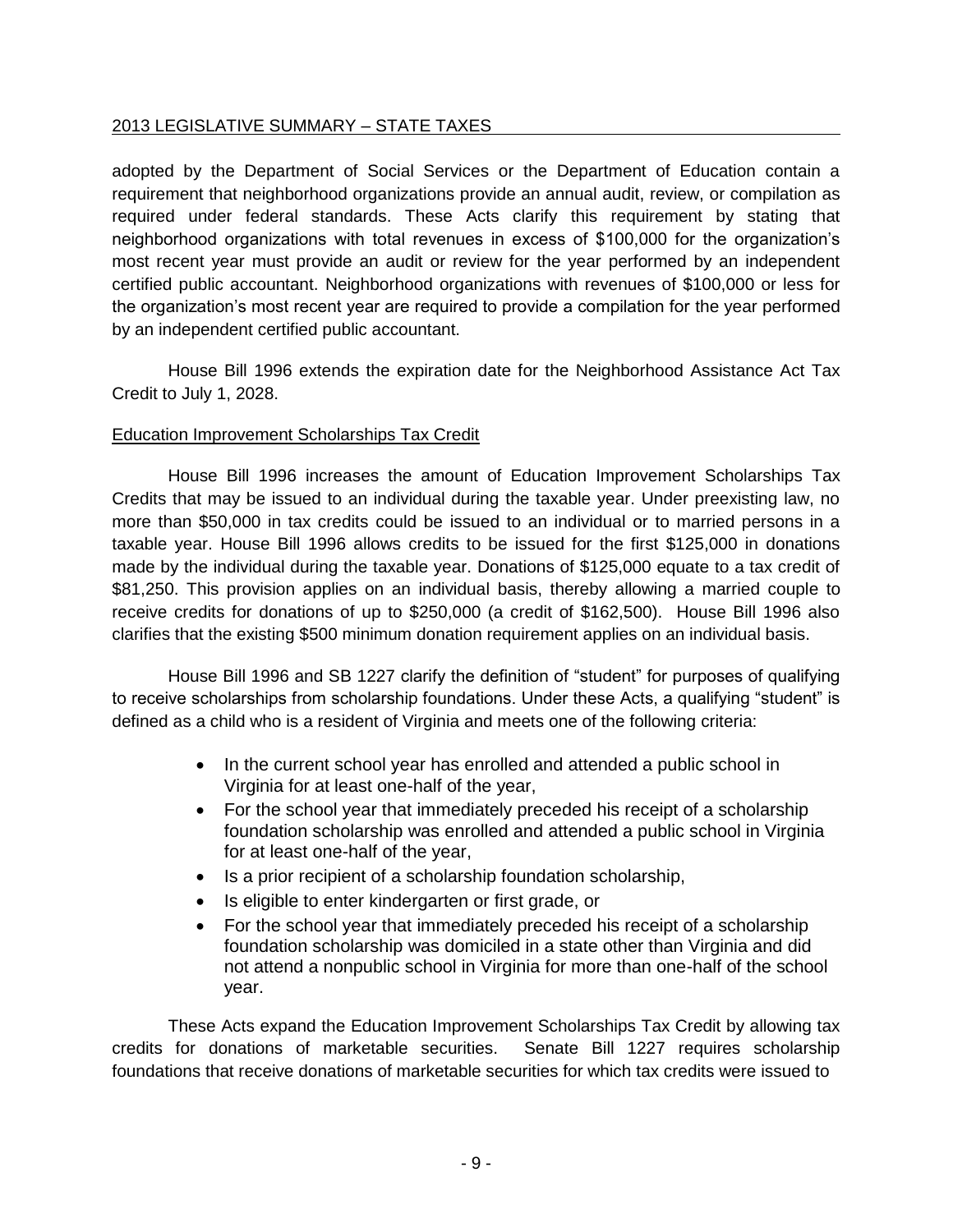sell such securities and convert the donation into cash within 14 days after receipt of the donation.

These Acts also alter the time frame during which scholarship foundations must disburse at least 90 percent of the value of donations for which tax credits were issued. Preexisting law requires scholarship foundations to disburse 90 percent of the amount of each donation for which a tax credit may be received within one year of such donation. These Acts amend this requirement to require scholarship foundations to disburse 90 percent of the value of donations for which tax credits were issued during the 12-month period ending on June 30 by the immediately following June 30. Required disbursements must begin with donations received for the period January 1, 2013 through June 30, 2014.

Under these Acts, any scholarship foundation that fails to disburse at least 90 percent of the value of donations within the specified time period is subject to a civil penalty for the first offense. Such civil penalty is equal to 200 percent of the difference between 90 percent of the donated amount and the amount that was actually disbursed. Any civil penalty must be remitted by the scholarship foundation to the Department of Education within 30 days after the end of the one-year period and deposited into the General Fund. For the second offense within a five-year period, a scholarship foundation will be removed from the annual list and will not be permitted to receive and administer tax credit-derived funds for two years. After two years, the scholarship foundation will be permitted to reapply to be included on the annual list. If the scholarship foundation is reauthorized, the next subsequent offense will be treated as a first offense.

These Acts make several changes to the reporting requirements for scholarship foundations. Under these Acts, scholarship foundations would be required to report the following information:

- The total number and value of contributions received by the scholarship foundation in its most recent fiscal year ended for which tax credits were issued;
- The dates when such contributions were received; and
- The total number and dollar amount of educational expenses, scholarships disbursed by the scholarship foundation during its most recent fiscal year.

Such information must be reported by September 30 of each year, beginning with September 30, 2014. Any scholarship foundation that fails to meet this reporting requirement by the deadline is required to pay a \$1,000 civil penalty for the first offense. Such civil penalty must be remitted by the scholarship foundation to the Department of Education by November 1 of the same year and deposited into the General Fund. For the second offense within a five-year period, a scholarship foundation will be removed from the annual list and will not be permitted to receive and administer tax credit-derived funds for two years. After two years, the scholarship foundation is permitted to reapply to be included on the annual list. If the scholarship foundation is reauthorized, the next subsequent offense will be treated as a first offense.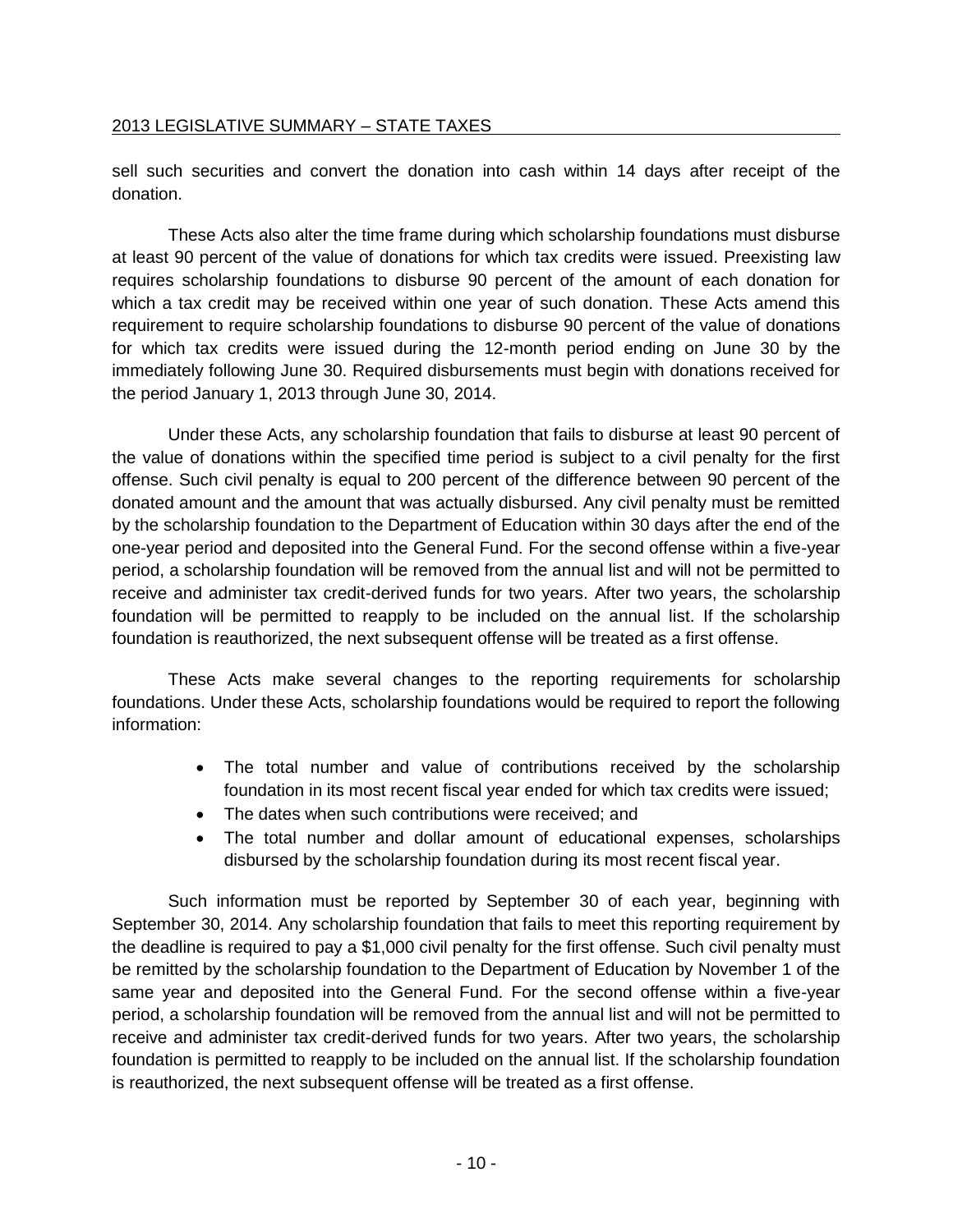These Acts clarify the reporting standards for scholarship foundations' tax credit-derived funds. Pre-existing law requires that an annual audit, review, or compilation, as required by federal standards, be conducted on a scholarship foundation's tax credit-derived funds. These Acts require that scholarship foundations with total revenues in excess of \$100,000 for the foundation's most recent year have an audit or review of the foundation's donations received for each year performed by an independent certified public accountant. Under these Acts, scholarship foundations with revenues of \$100,000 or less for the foundation's most recent year are required to provide a compilation of the foundation's donations for the year performed by an independent certified public accountant. The scholarship foundation's board of directors is required to certify the statutorily required information as an appendix to the applicable report.

Upon receipt and approval by the Department of Education of the preauthorization notice with required supporting documentation and certification of the value and type of donation by the scholarship foundation, the Superintendent of Public Instruction is required to issue tax credit certificates to eligible taxpayers within 30 days. Taxpayers are required to attach the tax credit certification to the applicable tax return. The Department of Education is required to provide a copy of the tax credit certification to the scholarship foundation.

| Effective: | July 1, 2013, except that the provisions amending the minimum donation   |
|------------|--------------------------------------------------------------------------|
|            | and establishing a maximum amount of donations are effective for taxable |
|            | years beginning on or after January 1, 2013                              |
| Amended:   | §§ 58.1-439.20, 58.1-439.24 through 58.1-439.28                          |

## <span id="page-15-0"></span>**Neighborhood Assistance Act Credit**

Senate Bill 1009 (Chapter 802) makes several changes to the Neighborhood Assistance Act Tax Credit. Specifically, this Act requires that at least 50 percent of the neighborhood organization's revenues be used to provide services to low-income persons or to eligible students with disabilities.

This Act also clarifies the type of accounting reports that must be provided by neighborhood organizations prior to approval for allocating tax credits. Current law requires that regulations or guidelines adopted by the Department of Social Services ("DSS") or the Department of Education ("DOE") contain a requirement that neighborhood organizations provide an annual audit, review, or compilation as required under federal standards. This Act clarifies this requirement by stating that neighborhood organizations with total revenues in excess of \$100,000 for the organization's most recent year must provide an audit or review for the year performed by an independent certified public accountant. Neighborhood organizations with revenues of \$100,000 or less for the organization's most recent year would be required to provide a compilation for the year performed by an independent certified public accountant.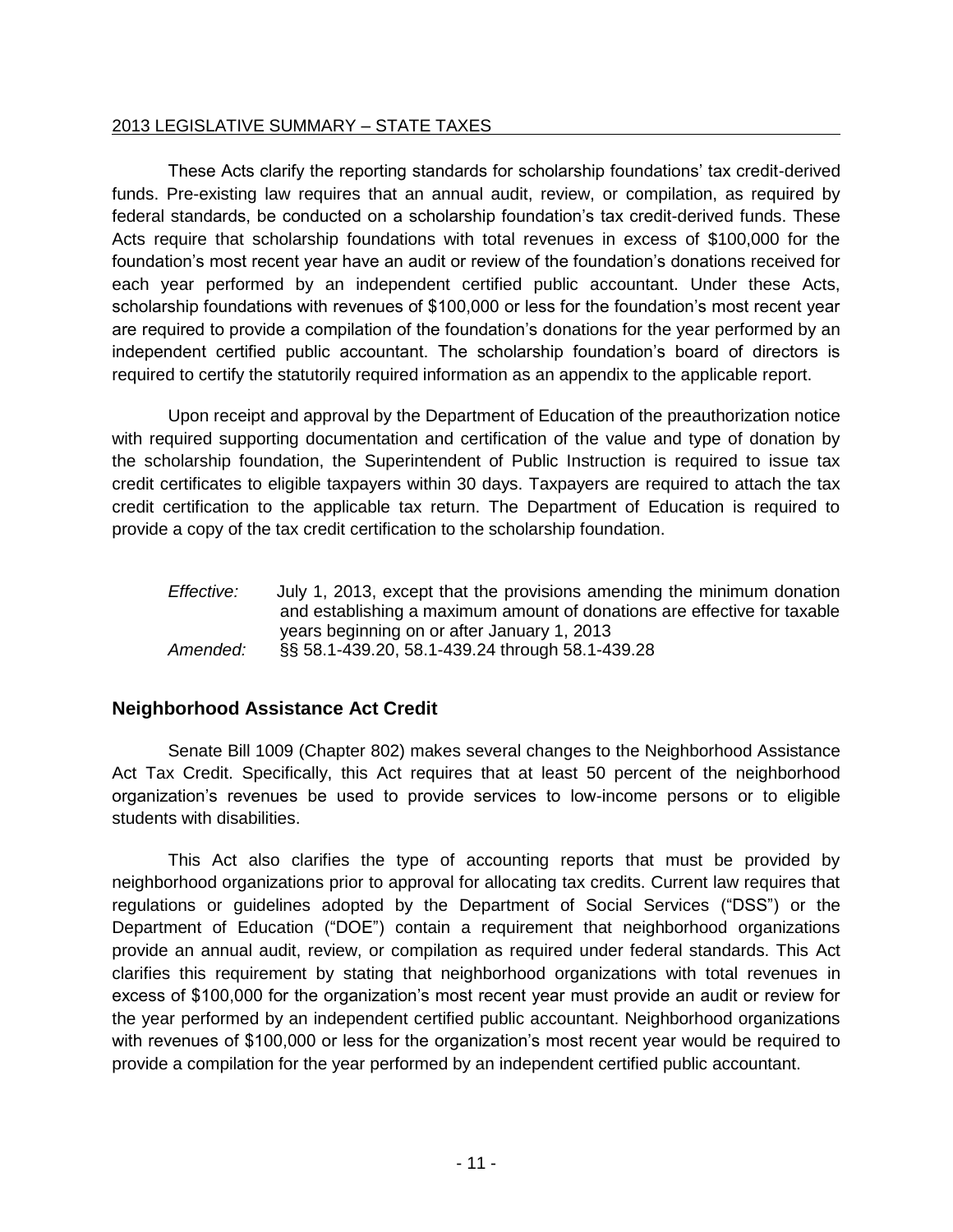This Act requires a neighborhood organization to be in existence for at least one year prior to having a proposal for Neighborhood Assistance Act Tax Credits approved by DSS or DOE. This Act also specifies that a neighborhood organization and its affiliates must meet the requirements of the application regulations and guidelines in order for a proposal to be approved.

*Effective*: July 1, 2013 *Amended*: § 58.1-439.20

# <span id="page-16-0"></span>**Income Tax Credit for Landlords Participating in Housing Choice Voucher Programs**

House Bill 2059 (Chapter 23) and Senate Bill 932 (Chapter 374) decrease the annual cap on the Communities of Opportunity Tax Credit from \$450,000 to \$250,000. This credit is issued each fiscal year by the Department of Housing and Community Development to landlords participating in housing choice voucher programs.

| <i>Effective:</i> | July 1, 2013        |
|-------------------|---------------------|
| Amended:          | § 58.1-439.12.12:04 |

## <span id="page-16-1"></span>**Long-Term Health Care Insurance Tax Credit**

House Bill 2047 (Chapter 801) repeals the Long-Term Care Insurance Tax Credit. This Act will not affect any Long-Term Care Insurance Tax Credits earned prior to the repeal, or the administration of such tax credits.

This Act also clarifies that the long-term health care insurance premiums deduction is completely disallowed if the individual has claimed a federal income tax deduction for such taxable year for long-term health care insurance premiums paid by him. The existing "provided" clause, which was interpreted as allowing the deduction to the extent that the individual has not deducted such premiums for federal income tax purposes, is eliminated under this Act.

| <i>Effective:</i> | Taxable years beginning on and after January 1, 2014 |
|-------------------|------------------------------------------------------|
| Amended:          | § 58.1-322                                           |
| Repeals:          | § 58.1-339.11                                        |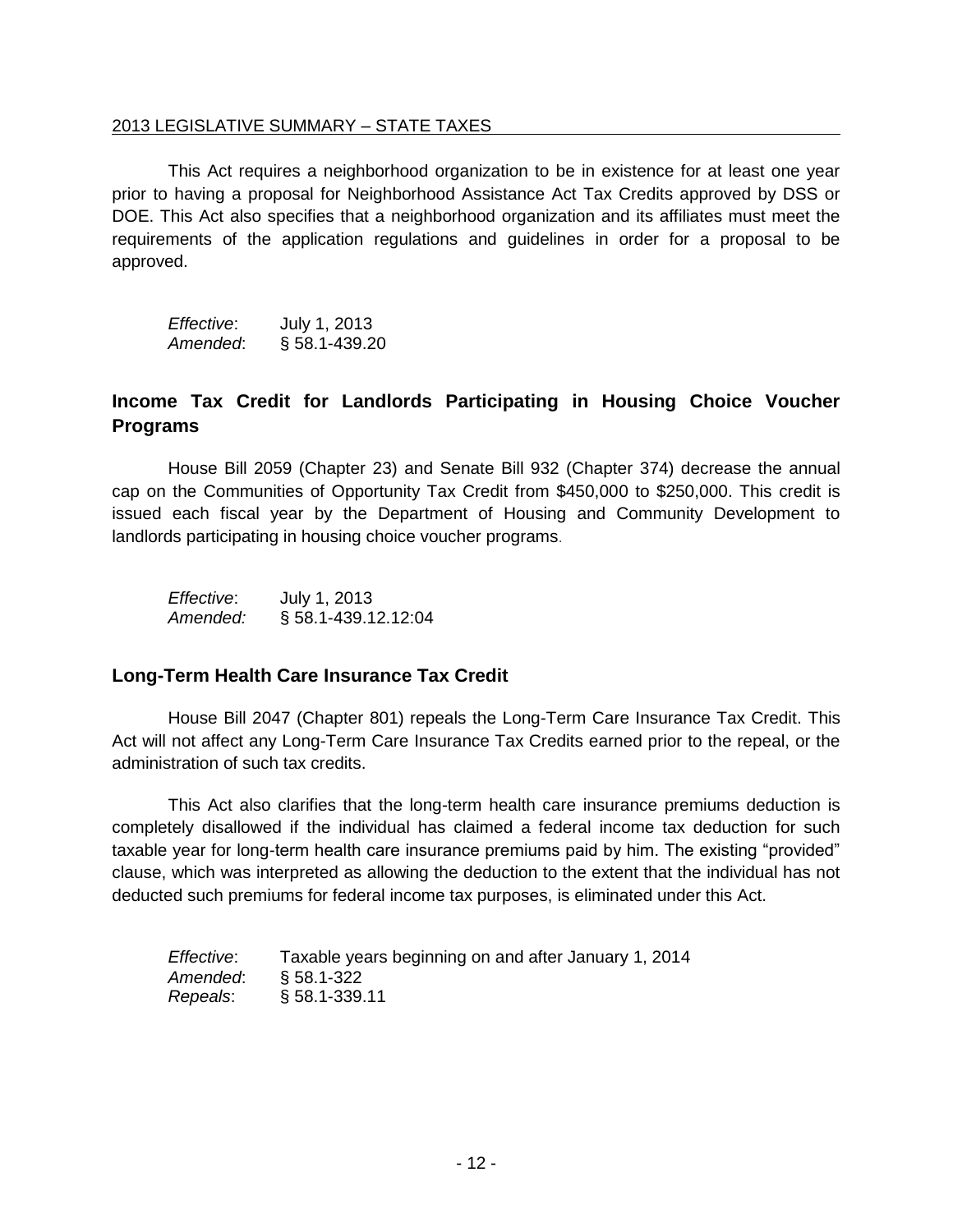### <span id="page-17-0"></span>**Unclaimed Tax Credits Declared Obsolete**

Senate Bill 1296 (Chapter 657) deems tax credits that have not been claimed by any taxpayer during the five preceding calendar years obsolete and precludes the Department from authorizing taxpayers to claim such tax credits, except as expressly authorized by the General Assembly. For the purposes of this Act, a tax credit is considered to have been claimed in the calendar year in which it was first claimed by a taxpayer. The carryover or transfer of a tax credit in a subsequent taxable year does not alter the date on which a tax credit was claimed. This Act does not prevent the lawful carryover or transfer of a tax credit previously authorized by the Department.

This Act requires the Department to report all tax credits that are deemed obsolete to the House Committee on Appropriations, the House Committee on Finance, and the Senate Committee on Finance no later than February 1 of each year and to publish the report on its website. The report will also be submitted to the Division of Legislative Automated Systems pursuant to *Va. Code* § 30-34.15.

*Effective:* July 1, 2013 *New:* § 58.1-318

#### <span id="page-17-1"></span>**Reduced Insurance Premiums License Tax Rate for Certain Insurers**

House Bill 1784 (Chapter 210) and Senate Bill 780 (Chapter 136) repeal the open enrollment requirement that applies to certain insurance companies. Because the open enrollment requirement is no longer be imposed, these Acts also repeal the Insurance Premiums License Tax rate structure that applies to premium income generated by certain insurers.

#### **Background**

The Insurance Premiums License Tax is a tax imposed on every insurance company that is engaged in the business of issuing policies or contracts for insurance and on every corporation that issues subscription contracts for insurance that are health services plans, dental services plans, or optometric services plans. The Insurance Premiums License Tax rate imposed on a corporation's direct gross subscriber fee income that is derived from subscription contracts is generally 2.25 percent. However, a reduced rate of 0.75 percent is imposed on such income that is derived from subscription contracts issued to individuals and from open enrollment contracts.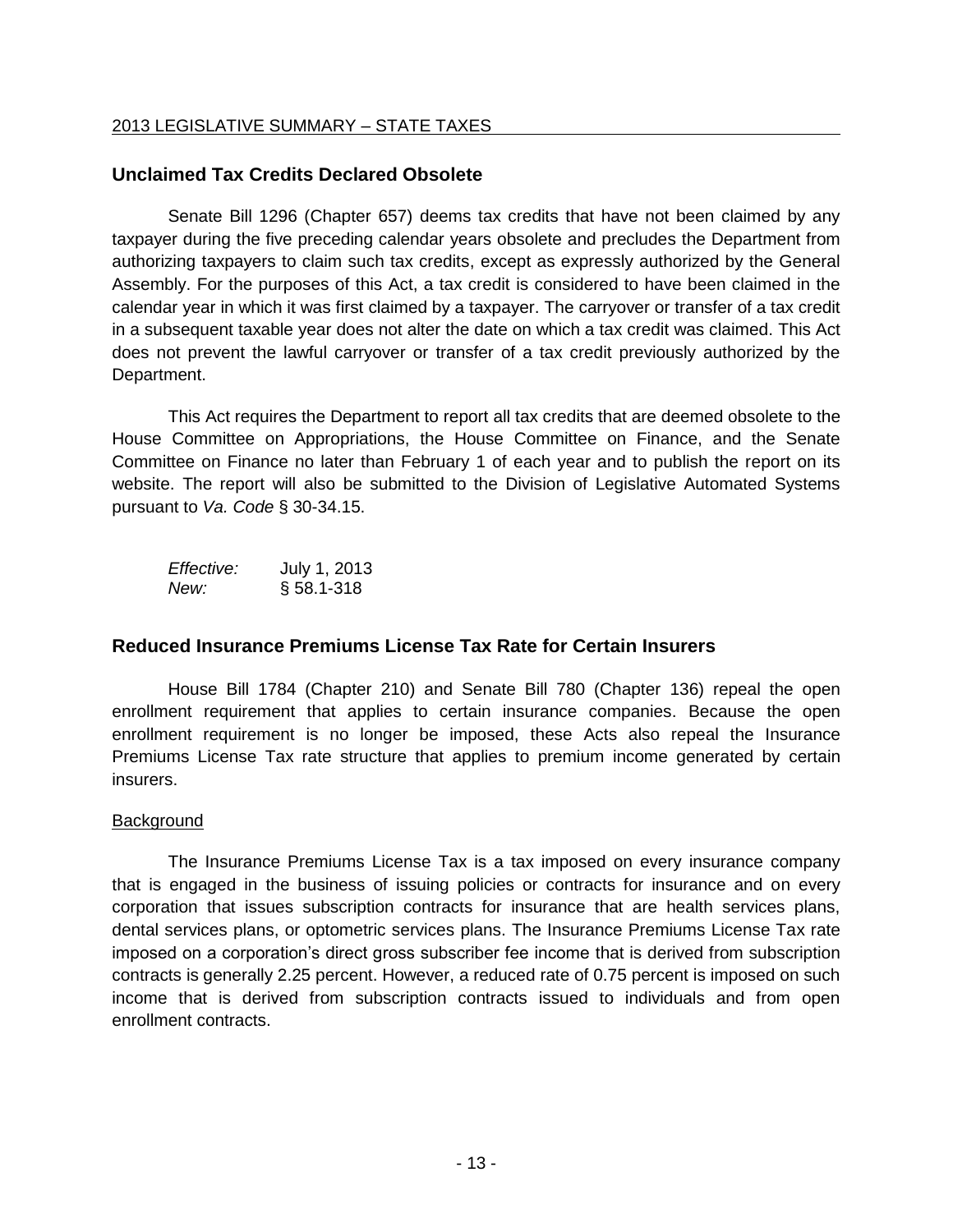Under Virginia law, a corporation that operates a health services plan and offers an open enrollment program must continue to offer such program, directly or through a subsidiary, even if it converts into a domestic mutual insurer or stock insurer. An insurer that offers an open enrollment program subsequent to a conversion is subject to a reduced Insurance Premiums License Tax rate of 0.75 percent on premium income that is derived from individual accident and sickness insurance policies and open enrollment contracts. Premium income derived from other accident and sickness insurance is subject to a rate of 2.25 percent.

On March 23, 2010, the federal Patient Protection and Affordable Care Act ("PPACA") was signed into law. The PPACA requires every state to establish an American Health Benefit Exchange ("Exchange") by January 1, 2014, through which participating insurance companies may sell health insurance. Beginning on October 1, 2013, the PPACA will require Exchanges to have annual open enrollment periods during which individuals and small businesses may purchase private health insurance from participating insurance companies. For taxable years beginning on and after January 1, 2014, the PPACA will prohibit health insurance providers from discriminating against or charging higher rates for any individual based on pre-existing conditions.

#### 2013 Legislation

To ensure that Virginia law is consistent with the new federal insurance requirements, these Acts repeal the open enrollment requirement for corporations that offer a health services plan and convert into domestic insurers or stock insurers. Because the open enrollment requirement is no longer imposed, these Acts also repeal the Insurance Premiums License Tax rate structure that applies to premium income generated by such insurers following a conversion.

These Acts repeal the reduced Insurance Premiums License Tax rate currently imposed on the direct gross subscriber fee income derived from certain contracts issued by corporations that operate a health services plan, dental services plan, or optometric services plan. Instead these Acts impose a rate of 2.25 percent on the direct subscriber fee income derived from all contracts issued by such corporations.

*Effective:* January 1, 2014 *Amended:* §§ 32.1-352, 38.2-508, 38.2-3432.3, 38.2-3444, 38.2-4229.1, 58.1-2501 *Repeals:* § 38.2-4216.1

## <span id="page-18-0"></span>**Technical Corrections to the Insurance Premiums License Tax**

House Bill 2155 (Chapter 29) and Senate Bill 1216 (Chapter 163) make several technical changes related to the administration of the Insurance Premiums License Tax by the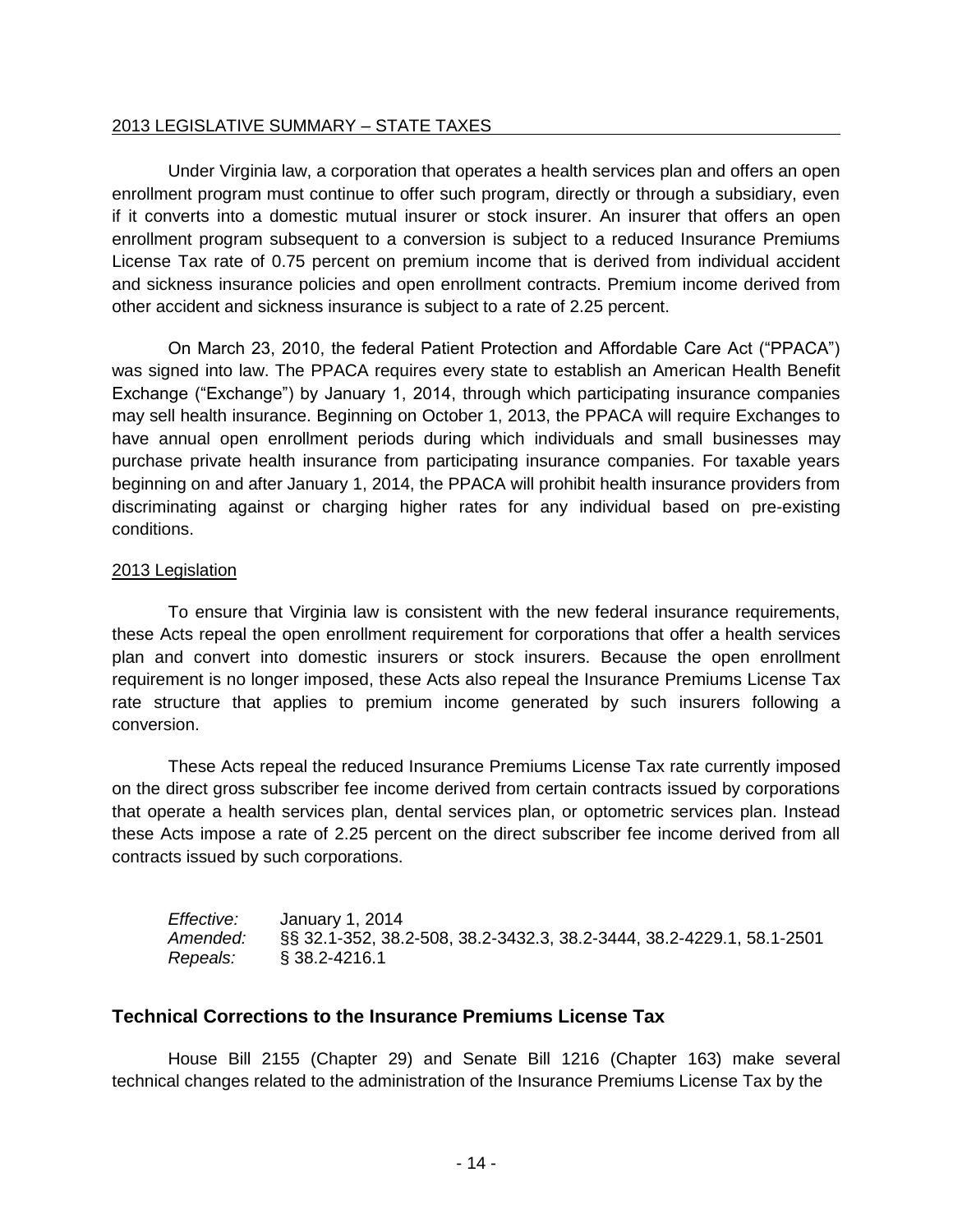Department. Specifically, these Acts continue the SCC's current practices by waiving penalty and interest for quarterly estimated payments made by surplus lines brokers and by clarifying that the Department will not pay interest on the refund of overpayments of the Insurance Premiums License Tax. Both of these measures maintain the status quo, rather than shifting the current policy for administering the tax.

These Acts change the interest rate applied to underpayments by insurance companies so that it is consistent with the standard interest rate applied to other taxes administered by the Department. These Acts also create uniform payment and billing deadlines by increasing the time period within which a taxpayer is required to pay additional amounts owed from 14 days to 30 days from the date of the notice.

These Acts clarify the authority for disclosing information to the other state agencies, including the disclosure of information to the SCC for purposes of administering the Insurance Premiums License Tax.

*Effective:* Taxable years beginning on and after January 1, 2013 *Amended:* §§ 38.2-4809, 58.1-3, 58.1-2504, 58.1-2505, 58.1-2507, 58.1-2525, 58.1- 2526, 58.1-252

## <span id="page-19-0"></span>**Investments Eligible for Tax Credits**

House Bill 1872 (Chapter 289) allows any investment by a taxpayer that is transacted via an online general solicitation, an online broker, or a funding portal to be eligible for any income tax credit for which it qualifies.

For purposes of this Act, "Funding portal" is defined as a website that (i) allows accredited investors to participate in general solicitation transactions by an issuer that meet the requirements of § 4(a)(6) of the Securities Act of 1933, P.L. 112-106, or (ii) is an online broker or funding portal registered with the federal Securities Exchange Commission pursuant to § 4A(a) of the Securities Act of 1993, P.L. 112-106.

This Act requires the Department of Taxation to develop guidelines to facilitate the submission of electronic documents required to be submitted by a taxpayer to document or verify that an investment eligible for a tax credit has been made.

*Effective:* July 1, 2013 *New:* § 58.1-318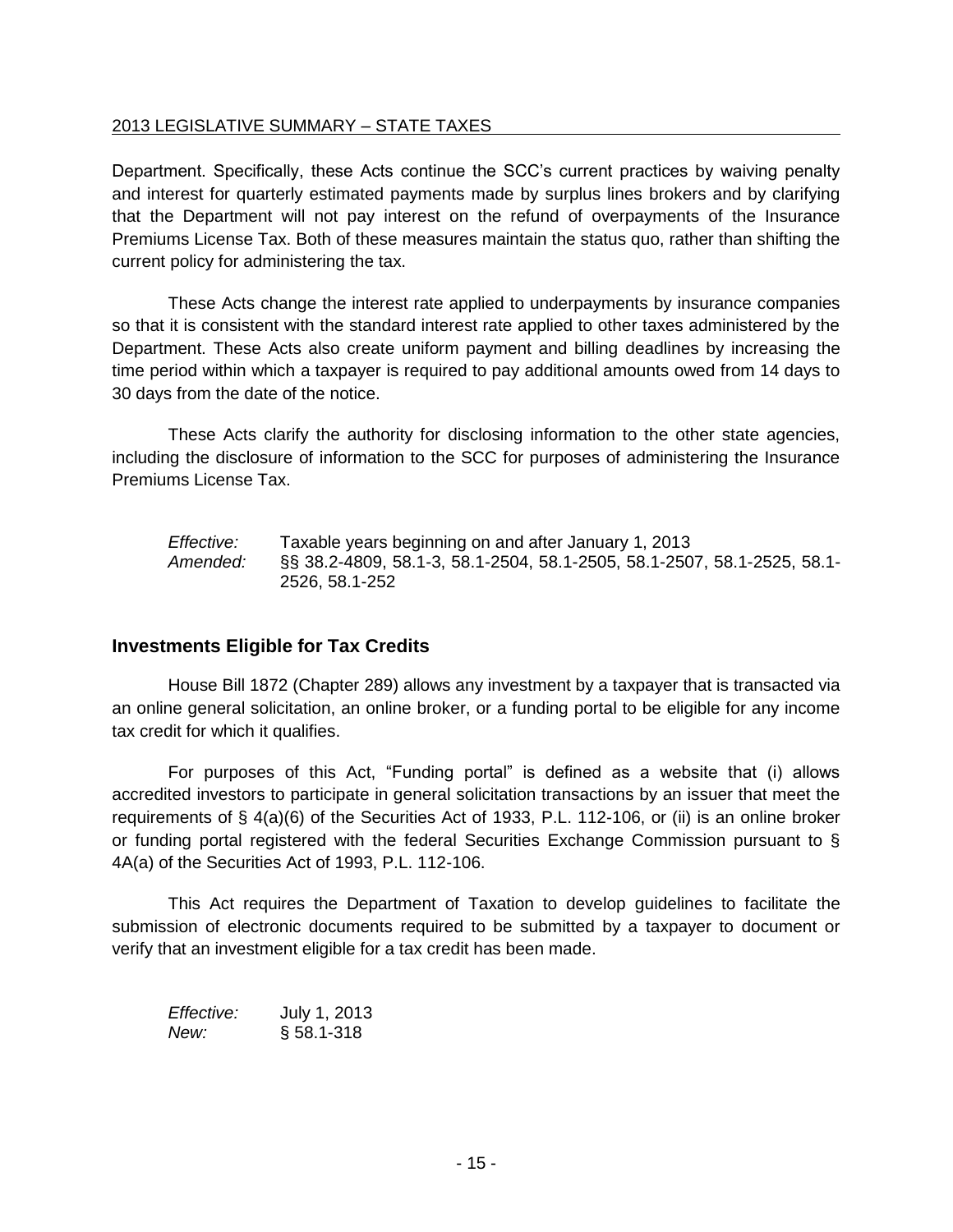## <span id="page-20-0"></span>**Virginia Port Volume Increase Tax Credit**

House Bill 1824 (Chapter 744) allows agricultural entities, manufacturing-related entities, and mineral and gas entities to claim the Port Volume Increase Tax Credit. Under prior law, the credit could be claimed only by taxpayers engaged in the manufacturing of goods or the distribution of manufactured goods.

Under this Act, a "manufacturing-related entity" is defined as a person engaged in the manufacturing of goods or the distribution of manufactured goods. An "agricultural entity" is defined as a person engaged in growing or producing wheat, grains, fruits, nuts, crops; tobacco, nursery, or floral products; forestry products excluding raw wood fiber or wood fiber processed or manufactured for use as fuel for the generation of electricity; or seafood, meat, dairy, or poultry products. A "mineral and gas entity" is defined as a person engaged in severing minerals or gases from the earth.

For purposes of determining the credit amount, the base year for manufacturing-related entities will continue to be the 2010 calendar year. The base year for agricultural entities and mineral and gas entities is January 1, 2012, through December 31, 2012.

*Effective:* Taxable years beginning on and after January 1, 2013 *Amended:* § 58.1-439.12:10

## <span id="page-20-1"></span>**Qualified Equity and Subordinated Debt Investments Tax Credit**

Item 3-6.04 of the 2013 Appropriations Act (House Bill 1500, Chapter 806) increases the credit cap for Qualified Equity and Subordinated Debt Investments Tax Credit to \$4.5 million for taxable years beginning on or after January 1, 2013, and before December 31, 2013. For taxable years beginning on or after January 1, 2014, and before December 31, 2014, the credit is restored to the statutory cap of \$5 million.

The amount of Qualified Equity and Subordinated Debt Investments Tax Credits available in a calendar year is statutorily limited to \$5 million. Since 2006, budgetary language has reduced the annual credit cap to \$3 million, beginning with taxable years beginning on and after January 1, 2006. The 2010 Appropriations Act (Chapter 874, Acts of Assembly of 2010) restored the \$5 million cap for Taxable Year 2010. The 2012 Appropriations Act (House Bill 1301, Chapter 3, 2012 Special Session I) imposed a \$3 million cap for Taxable Year 2011 and a \$4 million cap for Taxable Year 2012. The 2013 Appropriations Act increases the credit cap to \$4.5 million for Taxable Year 2013 and to \$5 million for Taxable Year 2014.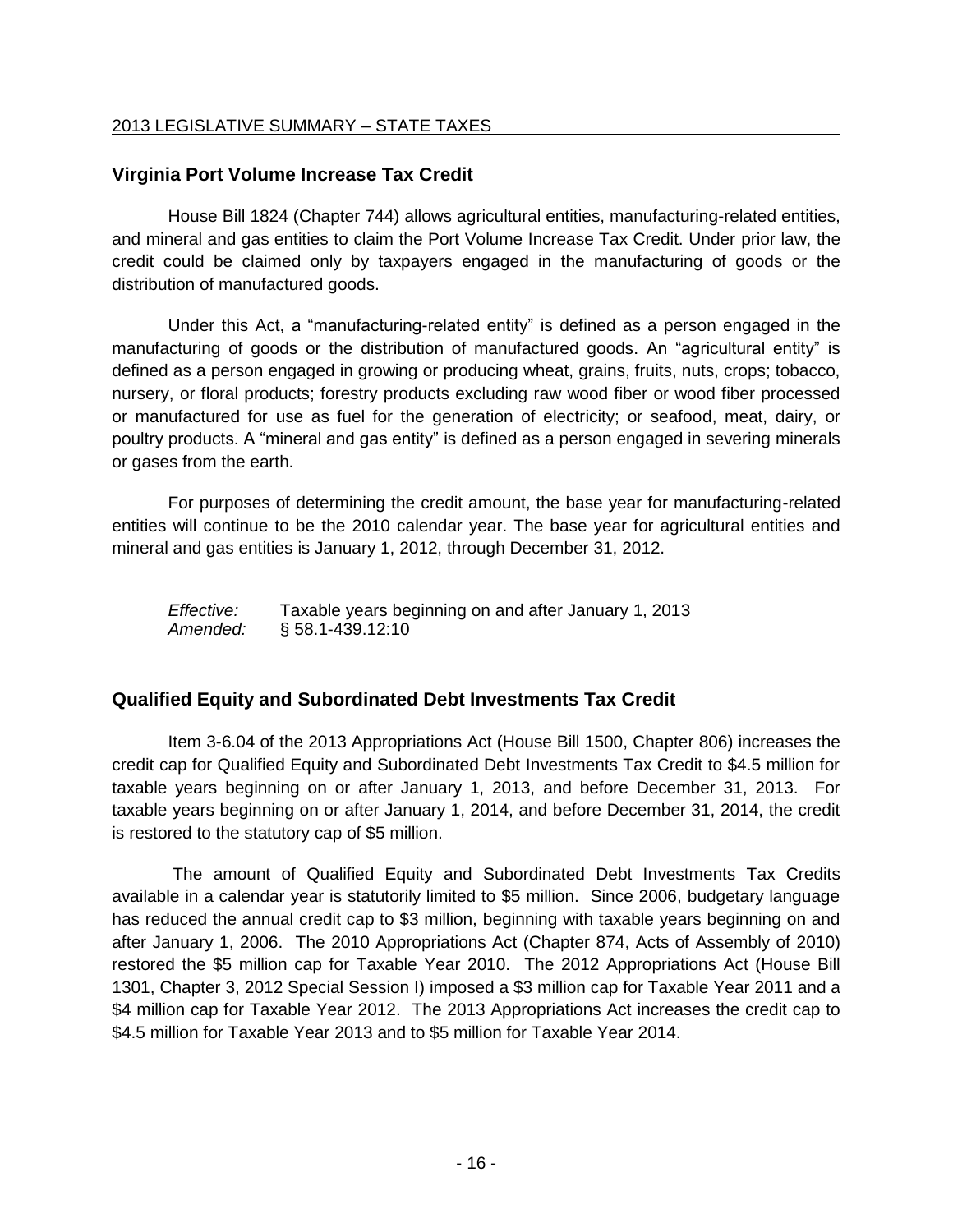*Effective:* Taxable years beginning on and after January 1, 2013 *Supersedes:* § 58.1-339.4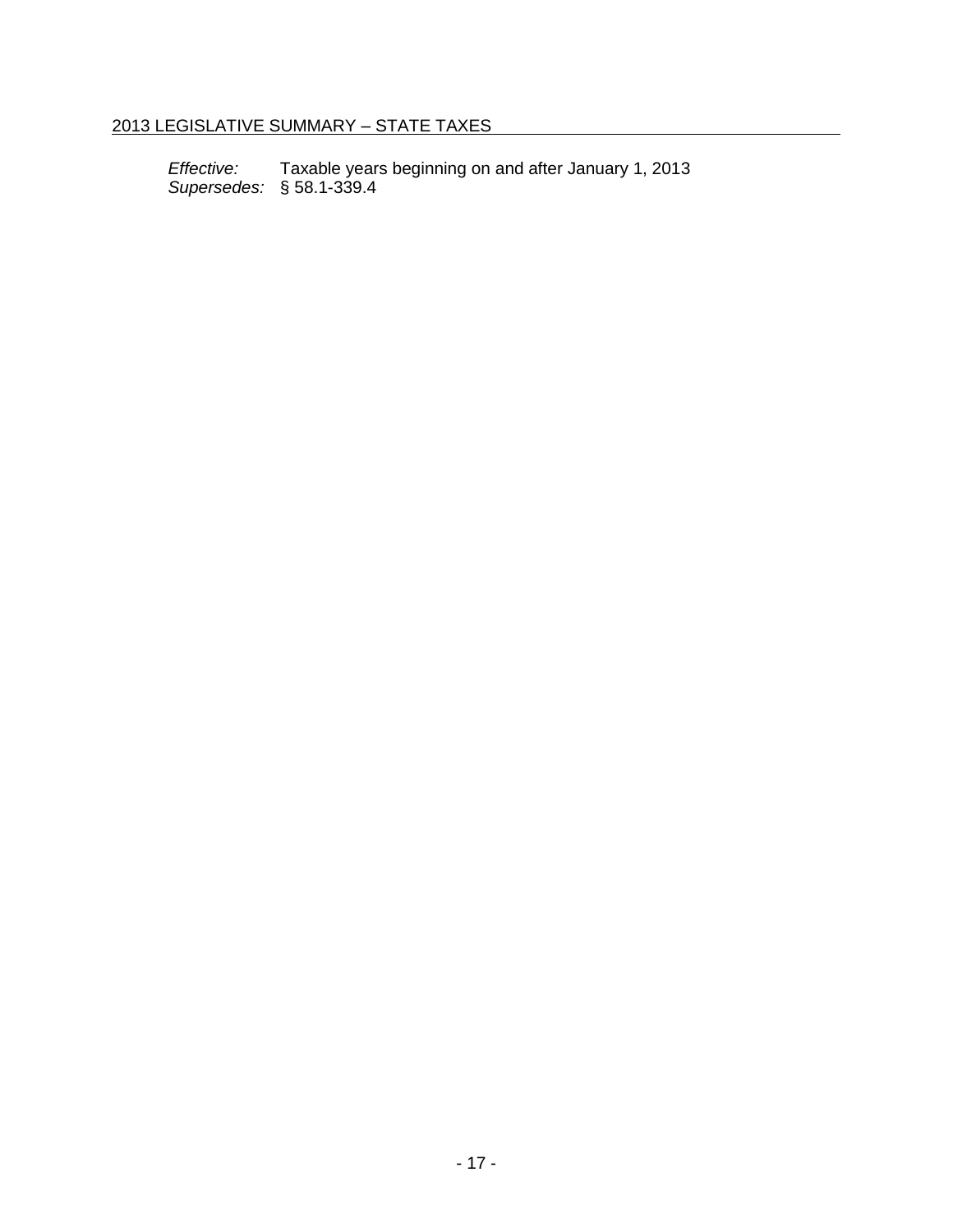# **CIGARETTE TAX**

### <span id="page-22-1"></span><span id="page-22-0"></span>**Bond and Letter of Credit Requirements**

House Bill 2219 (Chapter 311) and Senate Bill 1092 (Chapter 389) authorizes the Tax Commissioner to reduce the face amount of the required bond or irrevocable letter of credit filed by a stamping agent in order to obtain Virginia cigarette revenue stamps without concurrent payment. Such amount would be a face amount determined by the Tax Commissioner to be satisfactory to cover possible losses resulting from the failure to remit taxes due, but not to exceed two times the anticipated average monthly amount of stamp purchases by the stamping agent as determined by the Tax Commissioner.

Under current law, in order to obtain cigarette stamps without concurrent payment, stamping agents must file a bond or irrevocable letter of credit in the face amount of approximately two times the anticipated average monthly amount in purchases of Virginia revenue stamps by the stamping agent as determined by the Tax Commissioner.

Pursuant to *Va. Code* § 58.1-1001, the Commonwealth imposes a state cigarette tax at the rate of 1.5 cents per cigarette (30 cents per pack of 20 cigarettes). The cigarette tax is paid by stamping agents through the purchase of stamps, which under *Va. Code* § 58.1-1003 must be affixed to each individual package, bag, box, or can in which cigarettes are sold.

Currently, only manufacturers, wholesale dealers and retail dealers may be permitted as stamping agents. No person may purchase, possess or affix Virginia revenue stamps without first obtaining a permit to do so from the Department. In order to obtain a stamping permit, a person must submit an application and application fee of \$600 to the Department, which conducts a background investigation on the applicant.

| Effective: | July 1, 2013    |
|------------|-----------------|
| Amended:   | $§ 58.1 - 1009$ |

## <span id="page-22-2"></span>**Penalties Relating to Stamped and Unstamped Cigarettes**

House Bill 1820 (Chapter 570) changes the penalties for those who possess, sell, or otherwise distribute cigarettes upon which the appropriate taxes have not been paid as follows:

• Fewer than 500 packages—Class 1 misdemeanor for first offense; Class 6 felony for second subsequent offense.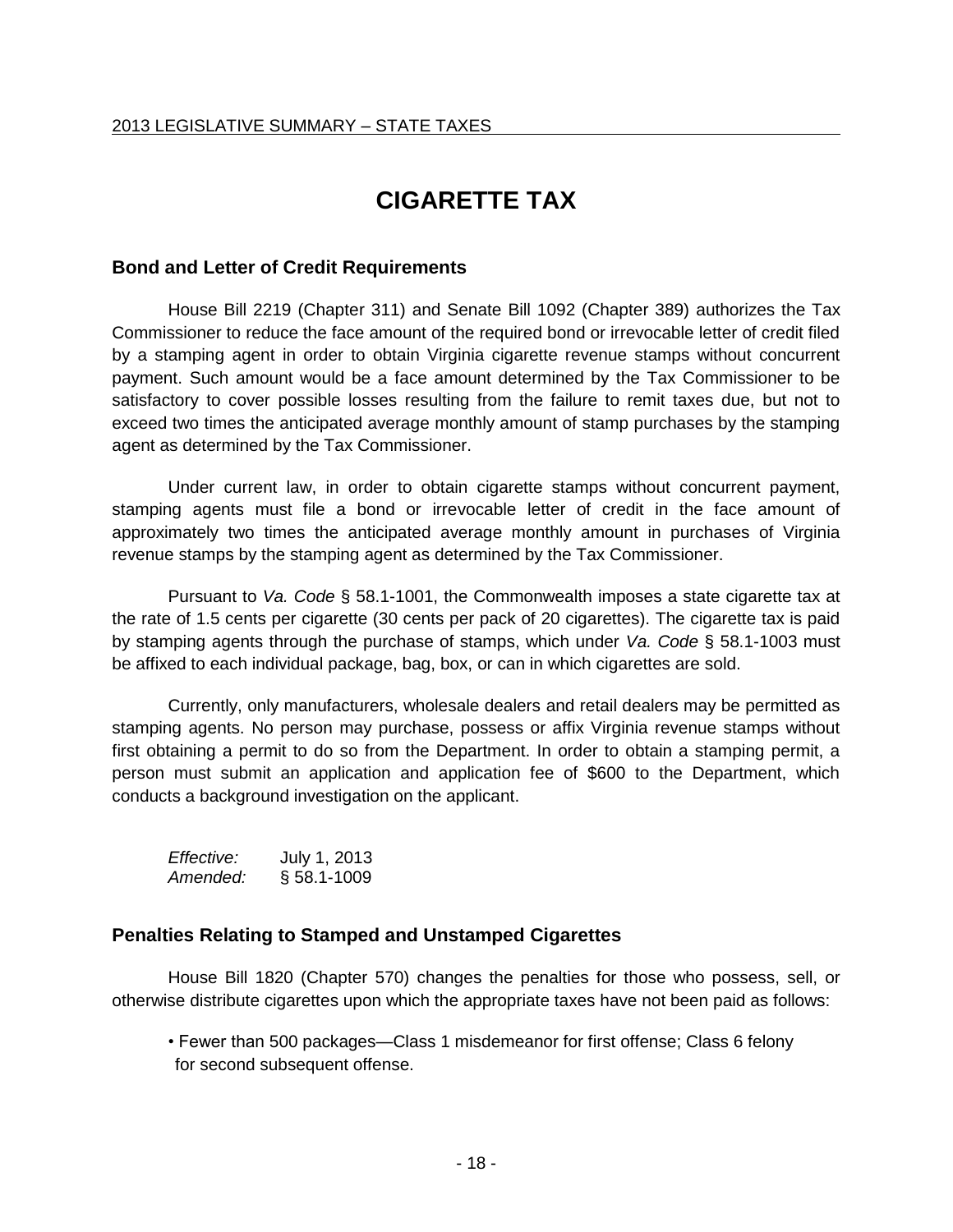• 500 or more packages—Class 6 felony for first offense; Class 5 felony for second or subsequent offense.

Senate Bill 1018 (Chapter 624) lowers the cut-off amount at which the offense of possessing, selling, or otherwise distributing cigarettes upon which the appropriate taxes have not been paid becomes a felony from 3,000 packages to 500 packages.

If the quantity of cigarettes involved is fewer than 3,000 packages, the offense is currently a Class 2 misdemeanor. For 3,000 or more packages, the offense is a Class 6 felony.

Senate Bill 1022 (Chapter 627) allows the forfeiture of cigarettes possessed in violation of laws regarding the sale, purchase, transport, receipt, or possession of unstamped cigarettes and the possession with intent to distribute of certain amounts of tax-paid cigarettes if the violation is knowing and intentional.

House Bill 1783 (Chapter 567) and Senate Bill 1017 (Chapter 623) increase the penalty for unauthorized possession, with the intent to distribute, more than 5,000 (25 cartons) tax-paid cigarettes as follows:

- More than 5,000 cigarettes (25 cartons) but fewer than 100,000 (500 cartons)—Class 1 misdemeanor for first offense and Class 6 felon for a second or subsequent offense.
- 100,000 cigarettes (500 cartons) or more—Class 6 felony for a first offense and Class 5 felony for a second or subsequent offense.

Under current law, unauthorized possession, with the intent to distribute, more than 5,000 (25 cartons) tax-paid cigarettes is a Class 2 misdemeanor for the first offense and a Class 1 misdemeanor for the second or any subsequent offense.

*Effective:* July 1, 2013 *Amended:* §§ 58.1-1017, 58.1-1017.1, 18.2-246.13, 18.2-246.14, 18.2-246.15, 19.2- 245.01, 18.2-513, 19.2-386.21, 3.2-4209, 58.1-1003, 58.1-1008.1, 58.1- 1009, 58.1-1021.02:1

# <span id="page-23-0"></span>**Penalties Added and Increased for Possession with Intent to Distribute Contraband Cigarettes**

Senate Bill 1020 (Chapter 626) adds to the list of Racketeer Influenced and Corrupt Organization (RICO) eligible offenses the unauthorized possession with intent to distribute large quantities of tax-paid contraband cigarettes.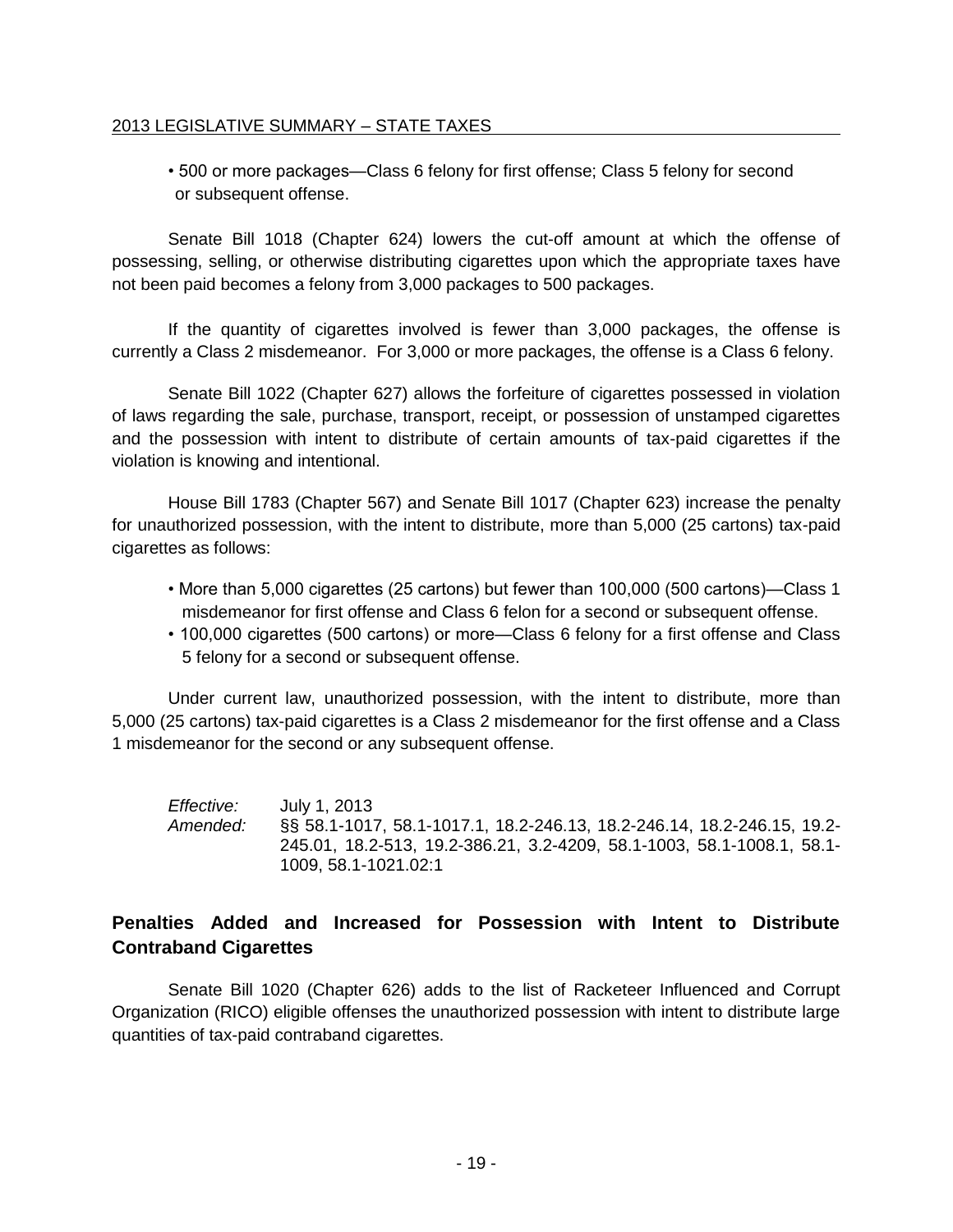| <i>Effective:</i> | July 1, 2013 |
|-------------------|--------------|
| Amended:          | $§$ 18.2-513 |

### <span id="page-24-0"></span>**Penalties for Counterfeit Cigarettes**

Senate Bill 1019 (Chapter 625) provides for criminal penalties for knowingly possessing or distributing counterfeit cigarettes, as follows:

- Fewer than 10 cartons—Class 1 misdemeanor for the first offense; Class 6 felony for the second or subsequent offense
- 10 or more cartons—Class 6 felony

Counterfeit cigarettes are cigarettes that (i) have false manufacturing labels, (ii) are not manufactured by the manufacturer indicated on the container, or (iii) have affixed to the container a false tax stamp. Knowingly possessing or distributing counterfeit cigarettes is subject to civil penalties under current law.

*Effective*: July 1, 2013 *Amended*: §§ 18.2-246.13, 18.2-246.14, 18.2-246.15, 19.2-245.01

## <span id="page-24-1"></span>**Electronic Filing of Cigarette and Other Tobacco Products Taxes**

Senate Bill 1021 (Chapter 381) authorizes the Attorney General and the Department of Taxation to allow the reports required to be submitted by stamping agents to be filed electronically. The Act also authorizes the Department of Taxation to allow the reports required to be submitted by manufacturers producing cigarettes and tobacco products to be filed electronically. Additionally, the Act authorizes the Department to allow for the electronic purchase and payment of Virginia cigarette tax revenue stamps.

Pursuant to *Va. Code* § 58.1-1001, the Commonwealth imposes a state cigarette tax at the rate of 1.5 cents per cigarette (30 cents per pack of 20 cigarettes). The cigarette tax is paid by stamping agents through the purchase of stamps, which under *Va. Code* § 58.1-1003 must be affixed to each individual package, bag, box, or can from which cigarettes are sold. Currently, only manufacturers, wholesale dealers and retail dealers may be permitted as stamping agents. No person may purchase, possess or affix Virginia revenue stamps without first obtaining a permit to do so from the Department. In order to obtain a stamping permit, a person must submit an application and application fee of \$600 to the Department, which conducts a background investigation on the applicant.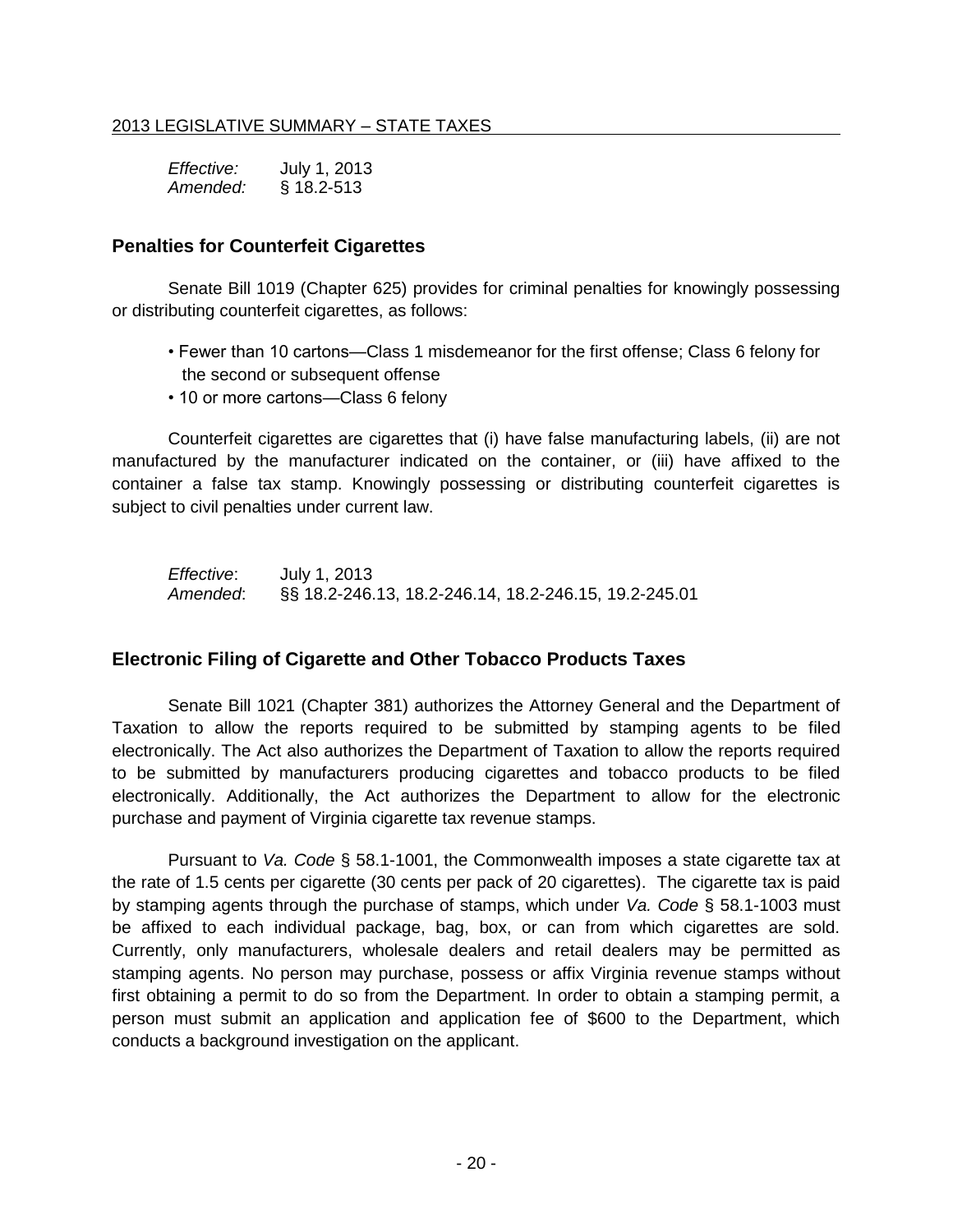Under preexisting law, stamping agents must file the Stamping Agent's Monthly Report of Virginia-Stamped Cigarettes with the Attorney General. The report covers the total number of cigarettes, listed by brand family, for which the stamping agent affixed stamps or otherwise paid the tax due.

Stamping agents must also file the Monthly Report of a Cigarette Stamping Agent with the Department. The report covers all revenue stamps the stamping agent affixed to cigarettes, including brand, quantity, and manufacturer. This report also covers the kinds and quantities of cigarettes purchased and received, as well as out-of-state orders for cigarettes through the stamping agent on a drop shipment and consigned directly to the person ordering the cigarettes.

Manufacturers producing cigarettes must file the Monthly Report of a Cigarette Manufacturer with the Department identifying all purchasers of cigarettes, with the quantities and brands of cigarettes purchased during the preceding month. Tobacco product manufacturers shipping tobacco products into the Commonwealth must file an annual report with the Department of the names and addresses of the persons receiving the shipments, and the type of product, brand, and quantities of tobacco products that were shipped.

*Effective:* July 1, 2013 *Amended:* §§ 3.2-4209, 58.1-1003, 58.1-1008, 58.1-1008.1, 58.1-1009, 58.1- 1021.02:1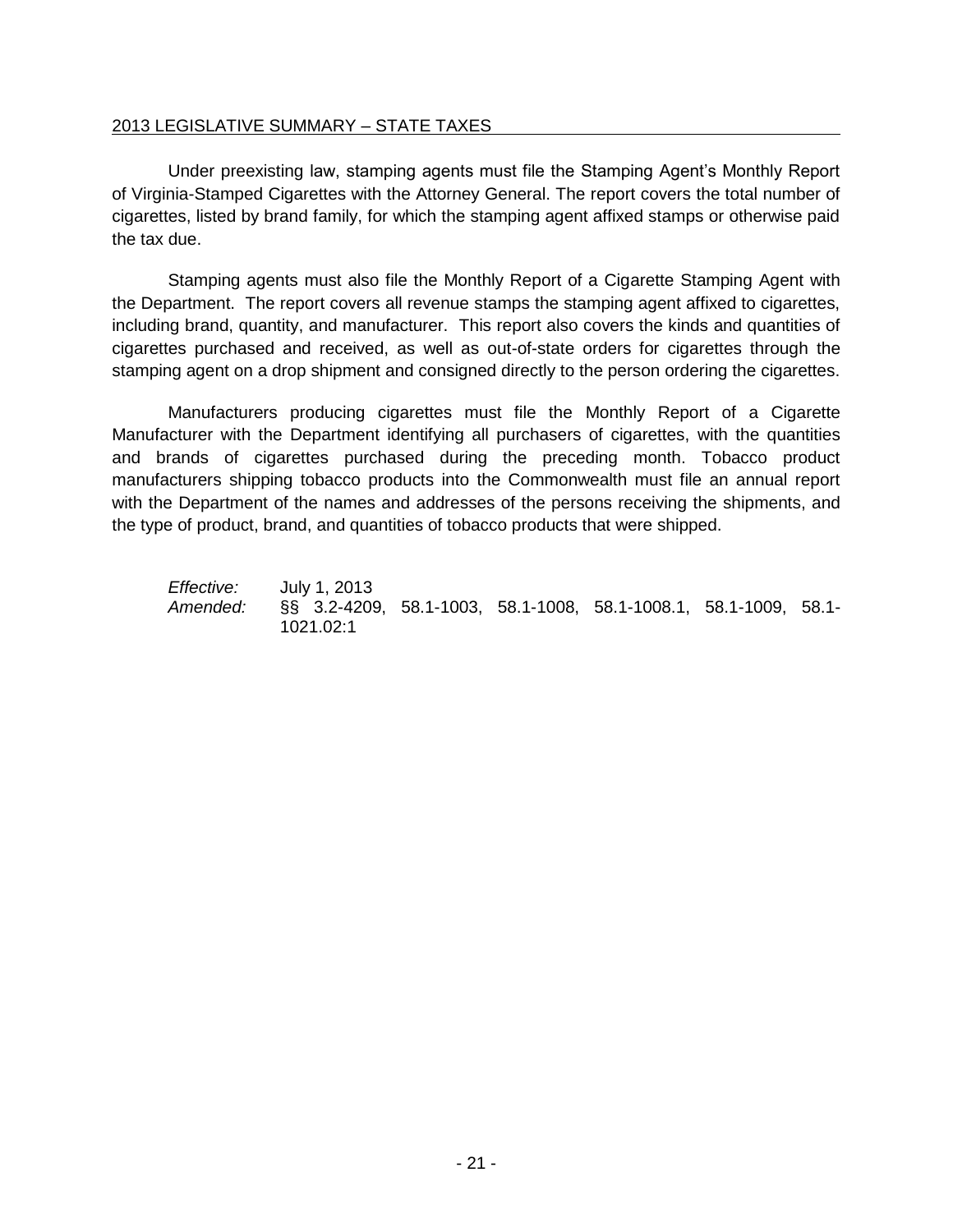# **MOTOR VEHICLE RENTAL TAX**

## <span id="page-26-1"></span><span id="page-26-0"></span>**Exclusions from the Motor Vehicle Rental Tax**

House Bill 1993 (Chapter 84) excludes the following from the gross proceeds upon which the Motor Vehicle Rental Taxes and Fee are applied: 1) cash discounts taken on a contract; 2) finance charges, carrying charges, service charges, and interest from credit given on a contract; 3) charges for motor fuels; 4) charges for optional accidental death insurance; 5) Motor Vehicle Sales and Use Tax; 6) violations, citations, or fines and related penalties and fees; 7) delivery charges, pickup charges, recovery charges, or drop charges; 8) pass-through charges; 9) transportation charges; 10) third-party service charges; and 11) refueling surcharges.

Currently, "gross proceeds" is defined as the charges made or voluntary contributions received for the rental of a motor vehicle where the rental or lease agreement is for a period of less than 12 months for the purposes of the Motor Vehicle Rental Taxes and Fee.

The Motor Vehicle Rental Tax is imposed on motor vehicles with a gross vehicle weight rating or gross combined weight rating of 26,000 pounds or less at a rate of 4% of the gross proceeds. An additional motor vehicle rental tax is imposed on the rental of every motor vehicle regardless of the weight, except for motorcycles and manufactured homes, at a rate of 4% of the gross proceeds. A 2% rental fee is also levied on the gross proceeds from the rental of motor vehicles, except for motorcycles and manufactured homes. Most passenger vehicles that are rented are subject to all of the taxes and fee at a combined rate of 10% of the gross proceeds.

*Effective:* Rental periods beginning on or after July 1, 2013. *Amended:* § 58.1-1009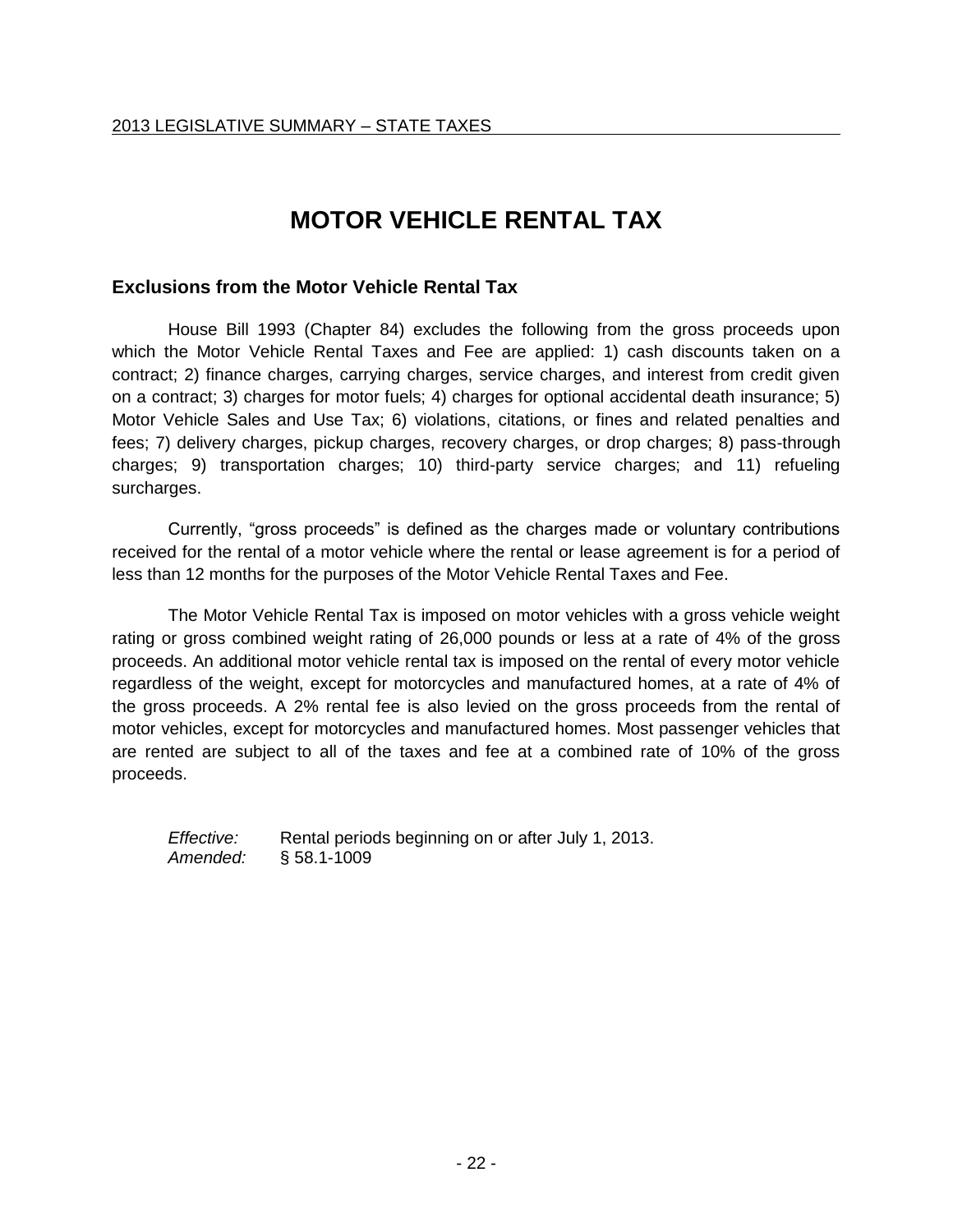# **RETAIL SALES AND USE TAX**

## <span id="page-27-1"></span><span id="page-27-0"></span>**Accelerated Sales Tax**

Item No. 273 (N) of the 2013 Appropriation Act (Chapter 806) increases the annual threshold for dealers and direct payment permit holders ("Dealers") to make accelerated sales tax payments from \$26 million of taxable sales and/or purchases to \$48.5 million of taxable sales and/or purchases effective for the June, 2014 payment. The threshold continues to be \$26 million for the June, 2013 payment. Dealers with taxable sales and/or purchases exceeding the threshold are required to make a payment in June equal to 90 percent of its Retail Sales and Use Tax liability for June of the previous year. This tax payment is required to be remitted on or before June 25, 2013, if the payment is made by other than electronic transfer, and by July 1, 2013, if payments are made by electronic fund transfer. Affected Dealers will be entitled to take a credit for this amount on the return for June of the current year due July 20. The Department will notify all affected Dealers and provide them with payment instructions and a payment voucher for the additional payment.

The failure to make a timely and full payment of the accelerated sales tax will subject the Dealer to a penalty of six percent of the amount of tax underpayment. No other penalty for delinquent returns or payments will apply except with respect to fraudulent returns.

*Effective:* For the Accelerated Sales Tax Payment due June 2014

## <span id="page-27-2"></span>**Increase in Retail Sales and Use Tax**

House Bill 2313 (Chapter 766) increases the state portion of the Retail Sales and Use Tax from 4 percent to 4.3 percent effective July 1, 2013. It also imposes an additional state sales and use tax of 0.7 percent effective July 1, 2013 in the Northern Virginia and Hampton Roads regions. The additional taxes do not apply to food purchased for human consumption. The Northern Virginia Region consists of the Counties of Arlington, Fairfax, Loudoun, and Prince William and the Cities of Alexandria, Fairfax, Falls Church, Manassas, and Manassas Park. The Hampton Roads Region consists of the Counties of Isle of Wight, James City, Southampton, and York and the Cities of Chesapeake, Franklin, Hampton, Newport News, Norfolk, Poquoson, Portsmouth, Suffolk, Virginia Beach, and Williamsburg.

*Effective:* July 1, 2013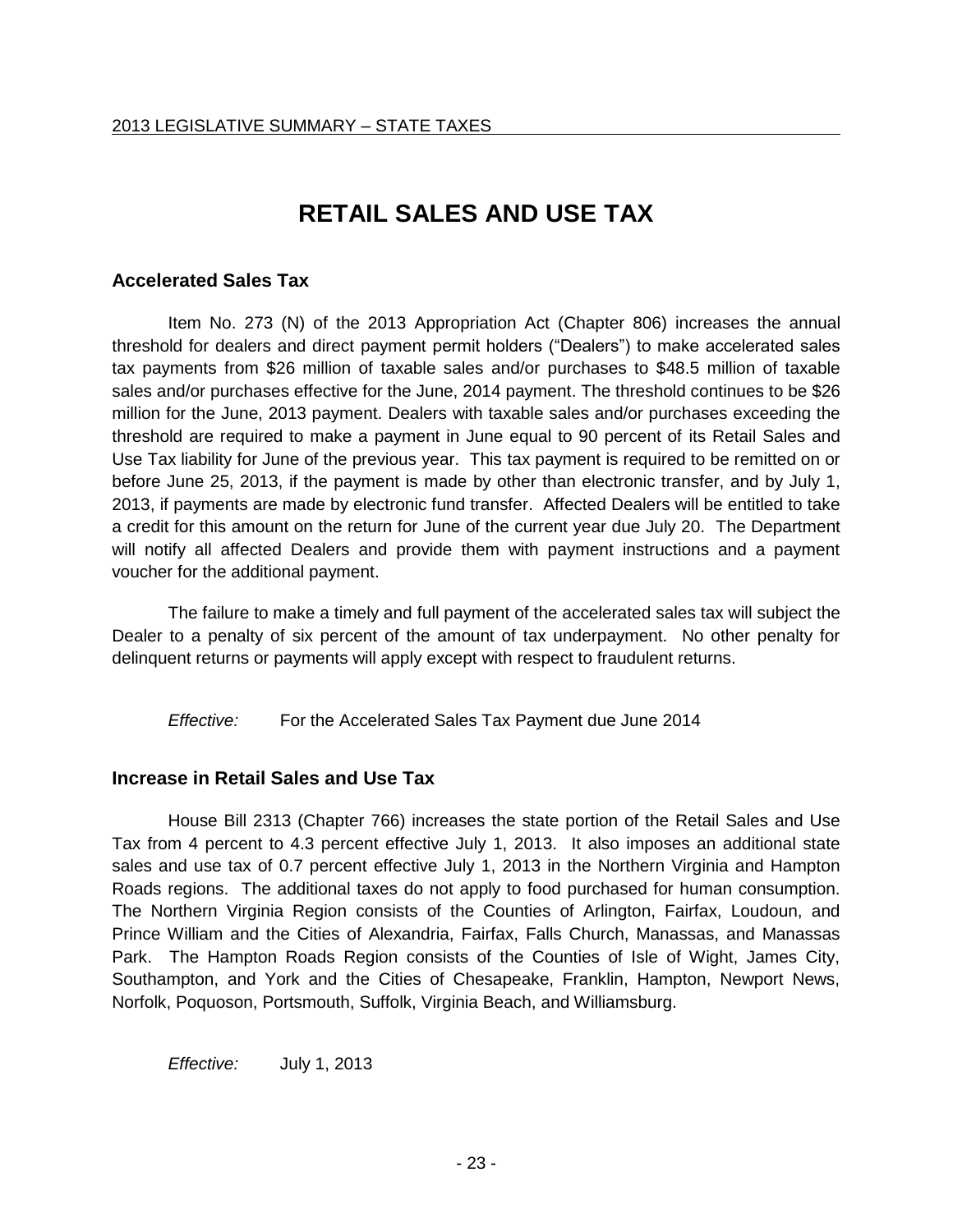| Amended: | SS 33.1-221.1:1.3, 58.1-603, 58.1-604, 58.1-604.1, 58.1-608.3, 58.1-614, |
|----------|--------------------------------------------------------------------------|
|          | 58.1-638, 58.1-639                                                       |
| Adds:    | §§ 15.2-4838.01, 33.1-23.5:3, 58.1-603.1, 58.1-604.01, 58.1-638.3        |

# <span id="page-28-0"></span>**Collection of Sales and Use Tax from Remote Sellers Tied to Passage of Federal Legislation**

House Bill 2313 (Chapter 766) establishes procedures for the collection of the sales and use tax from remote sellers for sales made in the Commonwealth, if federal legislation is enacted authorizing such collection. It repeals the application of the local sales and use tax to the sale of certain fuels used for domestic consumption and would replace the revenue for the localities that imposed the sales and use tax with a portion of the new revenues generated by the Act. An amount equal to each locality's revenue from its tax on fuels for domestic consumption in the calendar year prior to the repeal would be paid to the locality, not exceeding an aggregate of \$7.5 million per year. If the total aggregate amount exceeds \$7.5 million, then each locality would receive a pro rata portion of the \$7.5 million.

The Act also grants the Tax Commissioner broad authority to take any administrative action he deems necessary to ensure that the state complies with the federal legislation's minimum simplification requirements, including, for example, providing software to remote sellers to correctly calculate the sales and use tax rate owed, requiring that no more than one sales tax return be filed per month, and relieving remote sellers of liability for errors that result from information provided by the Department.

The Act also stipulates that if such federal legislation in not passed into law by January 1, 2015, the wholesale tax on gasoline will increase from 3.5 percent to 5.1 percent and the amount of general funds transferred to the Highway Maintenance and Operating Fund will not increase after Fiscal Year 2015.

| Effective: | 30 days after the effective date of the federal legislation                                                      |
|------------|------------------------------------------------------------------------------------------------------------------|
| Amended:   | 58.1-601, 58.1-602, 58.1-612, as it is currently effective and as it may                                         |
|            | become effective, 58.1-615, 58.1-625, as it is currently effective and as it<br>shall become effective, 58.1-635 |
| Adds:      | 58.1-638.2                                                                                                       |
| Repeals:   | SS 58.1-609.13                                                                                                   |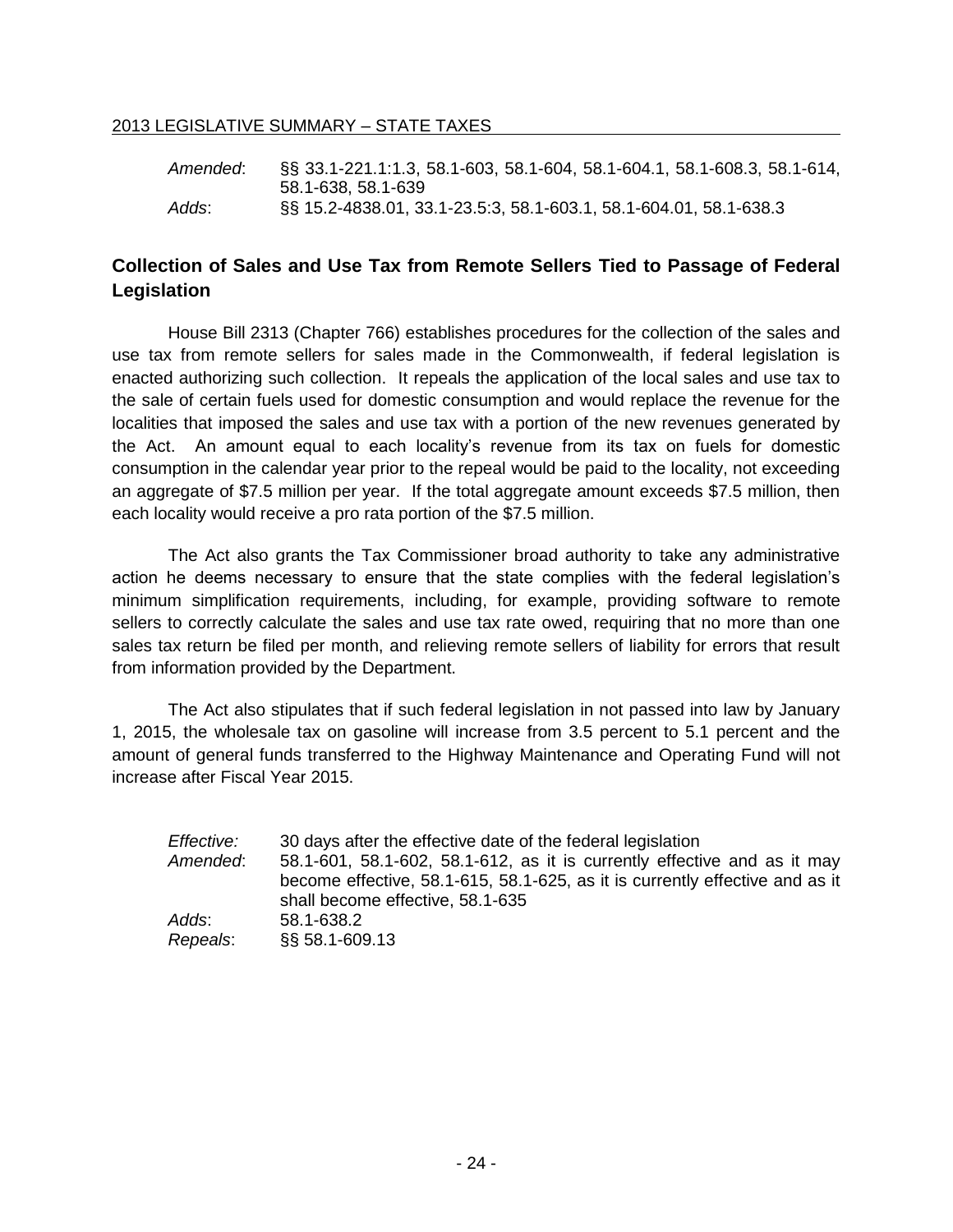# <span id="page-29-0"></span>**Entitles Town of Wise and City of Fredericksburg to Sales and Use Tax Revenue Generated by Certain Public Facilities**

House Bill 1785 (Chapter 568) and Senate Bill 1225 (Chapter 724) add the Town of Wise and the City of Fredericksburg to the list of municipalities eligible to receive certain sales tax revenues generated by qualifying public facilities in their jurisdiction to repay bonds issued to pay the costs of such facilities. These Acts also expand the list of bonds eligible to be repaid from such sales tax revenues to include bonds issued on or after January 1, 2013, but prior to January 1, 2017.

Virginia law allows sales tax revenue attributable to sales in new or substantially and significantly renovated or expanded public facilities to be transferred back to municipalities to pay the costs of the bonds issued to finance such facilities. Qualifying public facilities include auditoriums, coliseums, convention centers, conference centers, and certain hotels and sports facilities located in the Cities of Hampton, Lynchburg, Newport News, Norfolk, Portsmouth, Richmond, Roanoke, Salem, Staunton, Suffolk, Virginia Beach, and Winchester. In 2012, the Virginia General Assembly enacted legislation that expanded the definition of public facilities for purposes of the sales tax entitlement to include development projects that meet the requirements for a development of regional impact and are located in the City of Bristol.

Sales tax revenues generated from all transactions taking place in the facility, including, but not limited to, concessionaires sales, vending machine sales, and merchandise sales, are transferred back to the municipality. Entitlement to these sales tax revenues continues for the lifetime of the bonds, but not beyond 35 years, and all such revenues are required to be applied to the repayment of the bonds. No remittance is made until construction of the facility is complete.

Under the terms of this Act, sales and use tax revenues do not include the 0.5% sales and use tax revenue that is allocated to the Transportation Trust Fund, the 1% tax revenue distributed among localities on the basis of school-age population, the 0.25% appropriated to the Public Education Standards of Quality/Local Real Estate Property Tax Relief, or any sales and use tax revenues generated by increases or allocation changes imposed by the 2013 General Assembly.

| <i>Effective:</i> | July 1, 2013     |
|-------------------|------------------|
| Amended:          | $§ 58.1 - 608.3$ |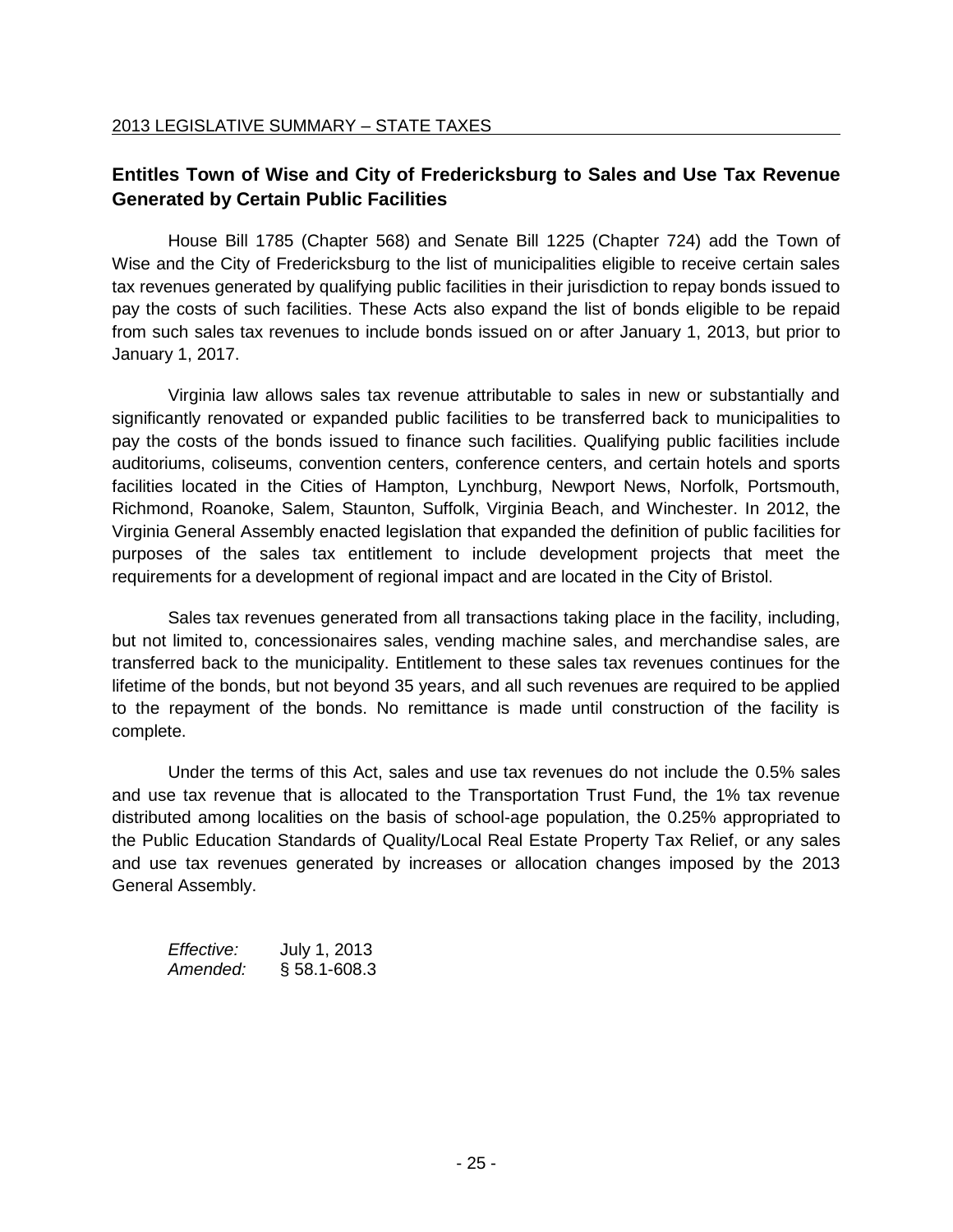# <span id="page-30-0"></span>**Entitles City of Virginia Beach to Sales and Use Tax Revenue Generated by a Proposed Arena**

House Bill 2320 (Chapter 767) entitles the City of Virginia Beach, subject to appropriation, to sales and use tax revenues generated as a result of the construction and operation of a National Hockey League ("NHL") or National Basketball Association ("NBA") arena to hold games, conferences and entertainment events. The Tax Commissioner is required to report annually to the Chairmen of the Senate and House Finance Committees and the Chairman of the House Appropriations Committee the amount of the entitlement. Additionally, under the provisions of this Act, the issuance of bonds will require the prior review by the State Treasurer, and if the State Treasurer and the Debt Capacity Advisory Committee determine that the bonds contemplated to be issued would constitute tax supported debt or have an adverse impact on the Commonwealth's debt capacity or credit ratings, the bonds must be authorized by the General Assembly.

Under the terms of this Act, sales and use tax revenues do not include the 0.5% sales and use tax revenue that is allocated to the Transportation Trust Fund, the 1% tax revenue distributed among localities on the basis of school-age population, the 0.25% appropriated to the Public Education Standards of Quality/Local Real Estate Property Tax Relief, or any sales and use tax revenues generated by increases or allocation changes imposed by the 2013 General Assembly.

This Act also permits the Authority to issue bonds to construct an arena. In order for such bonds to be issued for an NBA or NHL arena, the NBA or NHL must allow a NBA or NHL team to be located in the City of Virginia Beach.

The provisions of this Act will expire on January 1, 2018, unless the City of Virginia Beach has (i) executed a lease with a team that is a member of either the NHL or the NBA; or (ii) issued bonds for an arena in order to hold conferences and entertainment events. If the City of Virginia Beach has executed a lease or issued bonds prior to January 1, 2018, the provisions of this Act will expire on the earliest of the maturity date of bonds issued by the City or the Development Authority; or July 1, 2043.

*Effective*: July 1, 2013 *Amended*: §§ 15.2-5921 through 15.2-5927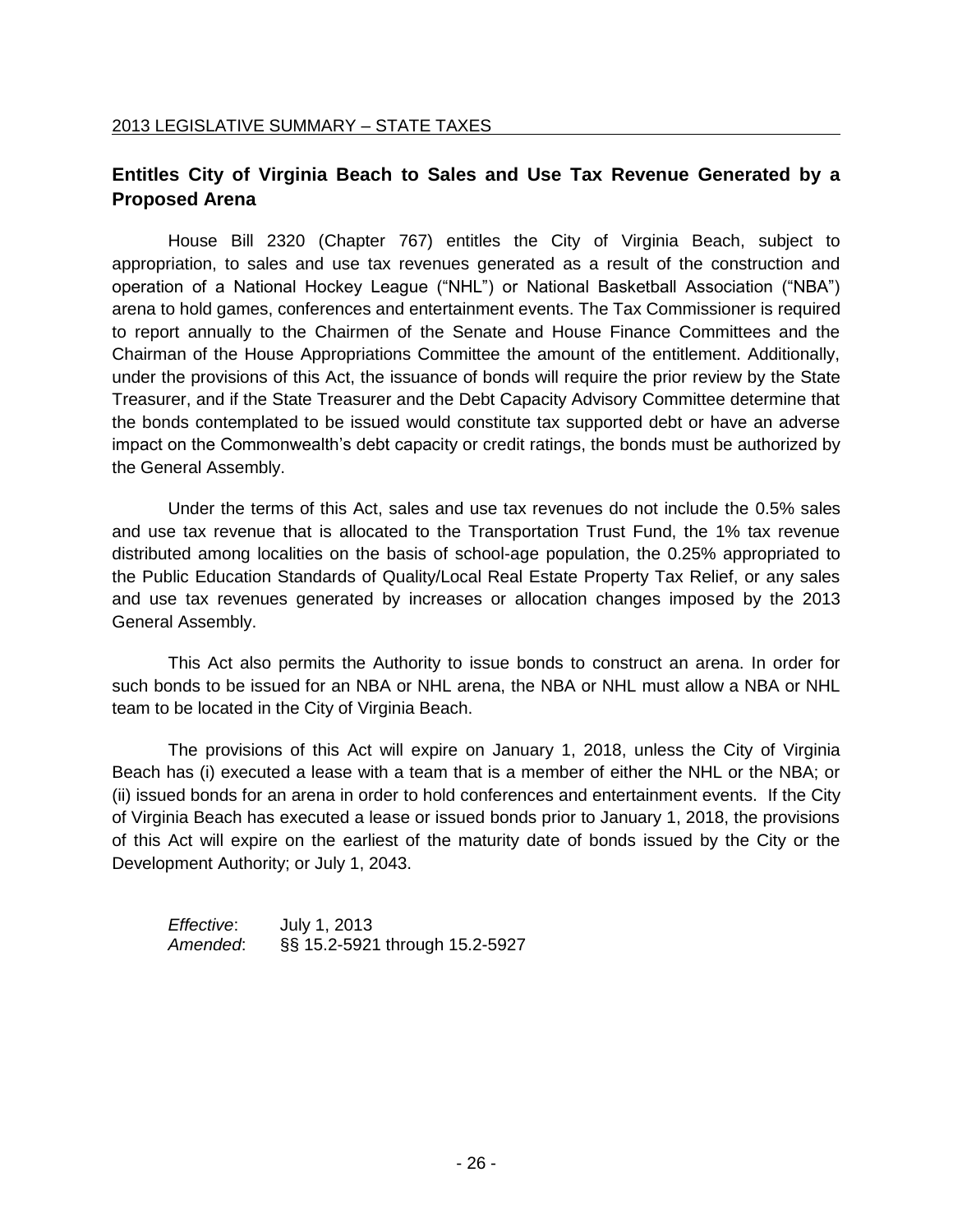## <span id="page-31-0"></span>**Sales and Use Tax Exemption for Pollution Control Equipment**

House Bill 1399 (Chapter 10) clarifies that pollution control equipment certified by the Department of Mines, Minerals and Energy ("DMME") for coal, oil, and gas production continues to be exempt from the Retail Sales and Use Tax even though a retroactive clause in the exemption expired on July 1, 2006.

Prior to the 1995 General Assembly Session, the Retail Sales and Use Tax exemption for certified pollution control equipment was not available for equipment used for coal, oil, and gas production. Legislation in the 1995 General Assembly Session provided an exemption for pollution control equipment certified by the DMME for coal, oil, and gas. Legislation in the 1995 General Assembly Session also retroactively allowed such pollution control equipment to qualify for the exemption beginning July 1, 1994. The retroactive exemption was extended in 1996 and 2001, but expired on July 1, 2006. However, the non-retroactive component of the exemption for pollution control equipment certified by DMME remains in effect.

*Effective:* July 1, 2013 *Amended:* § 58.1-609.3

#### <span id="page-31-1"></span>**Clarifies Exemption for Harvesting of Forest Products**

House Bill 2054 (Chapter 223) clarifies that for purposes of the Retail Sales and Use Tax exemption available for machinery, tools, equipment, fuel, energy, and supplies used directly in the harvesting of forest products, the term "harvesting of forest products" includes all operations prior to the transport of the harvested product used for: 1) removing timber or other forest products from the harvesting site; (ii) complying with environmental protection and safety requirements applicable to the harvesting of forest products; (iii) obtaining access to the harvesting site; and (iv) loading cut timber or other forest products onto highway vehicles for transportation to storage or processing facilities.

*Effective:* July 1, 2013 *Amended:* § 58.1-609.2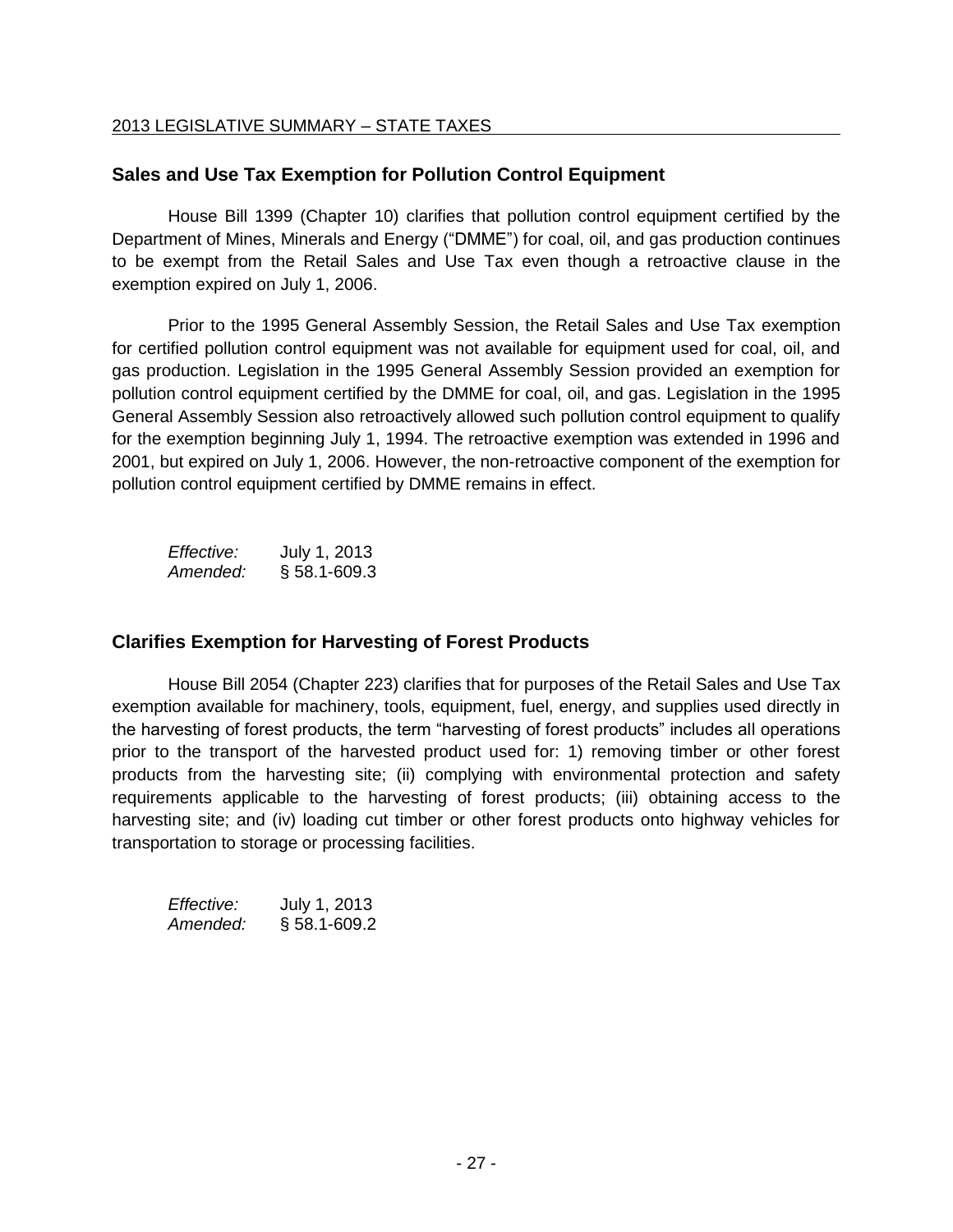# <span id="page-32-0"></span>**Clarification of the Exemption for Certain Separately Stated Charges for Rented or Leased Property**

House Bill 2236 (Chapter 90) clarifies that the current Retail Sales and Use Tax exemption that applies to separately stated installation, application, remodel and repair charges on property for sale also applies when property is leased or rented.

Currently, the term "sale" is defined to include the lease or rental of tangible personal property. Based upon this definition, if an exemption is available on the sale of certain tangible personal property or services, a similar exemption also applies to the lease of that property or service, unless otherwise provided by law. This Act highlights this concept for the exemption for separately stated installation, application, remodel and repair charges.

*Effective:* July 1, 2013 *Amended:* § 58.1-609.5

### <span id="page-32-1"></span>**Expansion of the Exemption for Hurricane Preparedness Items**

Senate Bill 766 (Chapter 325) adds gas-powered chainsaws with a selling price of \$350 or less and chainsaw accessories to the list of items that qualify for exemption during the sales tax holiday for hurricane preparedness items.

Current law provides temporary periods, known as "sales tax holidays" during which certain items can be purchased exempt of the Retail Sales and Use Tax. During the hurricane preparedness sales tax holiday, which begins each year on May 25 and ends on May 31, portable generators with a selling price of \$1,000 or less and certain other statutorily specified items with a sales price of \$60 or less per item may be purchased exempt of the Retail Sales and Use Tax. These items include blue ice, carbon monoxide detectors, cell phone batteries and chargers, gas and diesel fuel tanks, food storage coolers, self-powered, two-way, and weather band radios, storm shutter devices, tarpaulins, ground anchor systems, and certain batteries. The hurricane preparedness sales tax holiday is set to expire on July 1, 2017.

*Effective:* July 1, 2013 *Amended:* § 58.1-611.3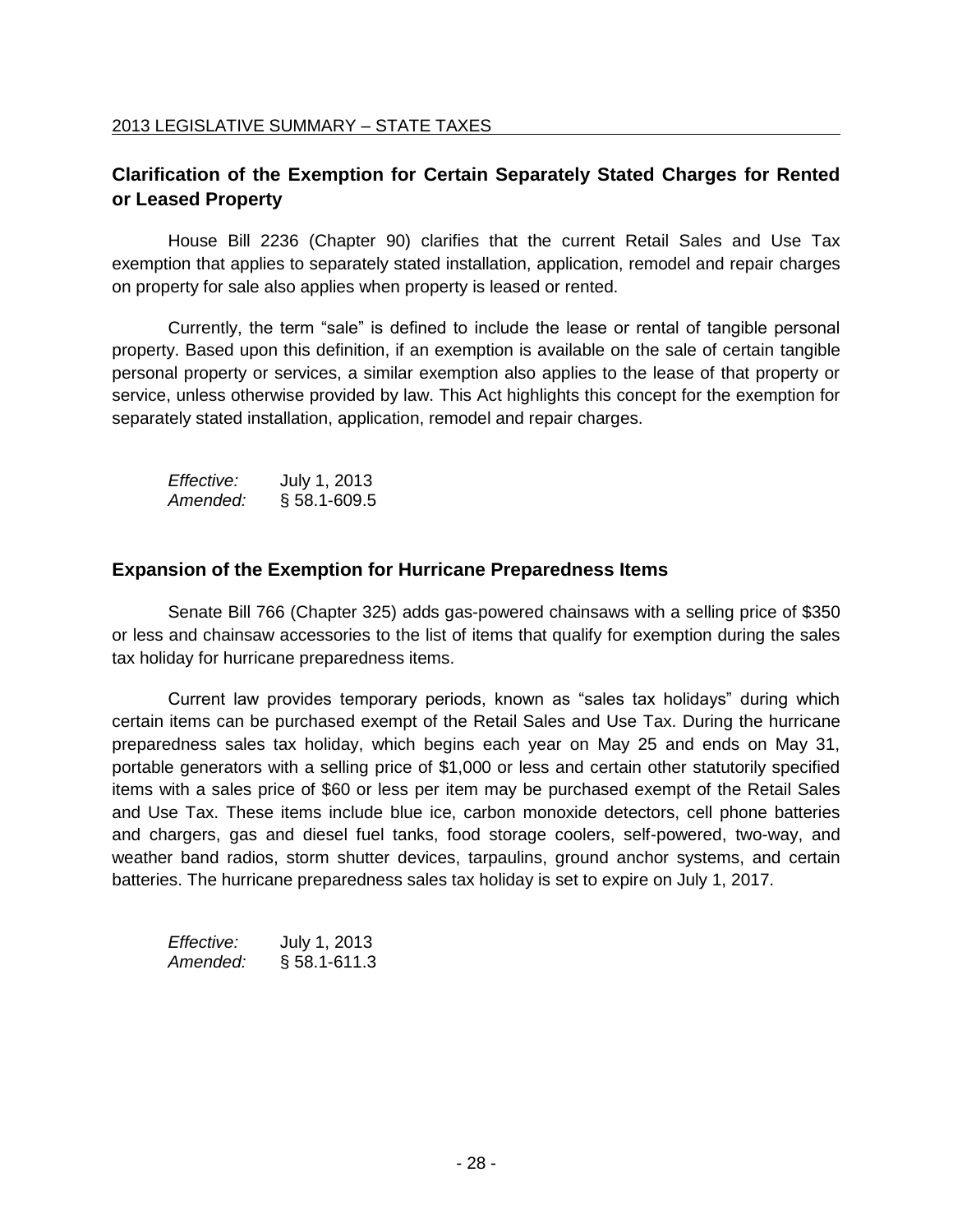# <span id="page-33-0"></span>**Titling and Registration of Mopeds and Distinctive License Plates for Low-Speed Vehicles**

Senate Bill 1038 (Chapter 783) provides that all-terrain vehicles, off-road motorcycles, and mopeds shall be subject to the Retail Sales and Use Tax and exempts them from the Motor Vehicle Sales and Use Tax. This Act further classifies mopeds for valuation purposes in personal property taxation and allows localities to exempt mopeds from personal property taxation. The Act makes other largely technical changes based upon recommendations made by DMV after a year-long study of Virginia's laws relating to non-conventional vehicles.

*Effective:* July 1, 2013 *Amended:* §§ 46.2-100, 58.1-602, 58.1-2403, 58.1-3503, 58.1-3504, and 58.1-3523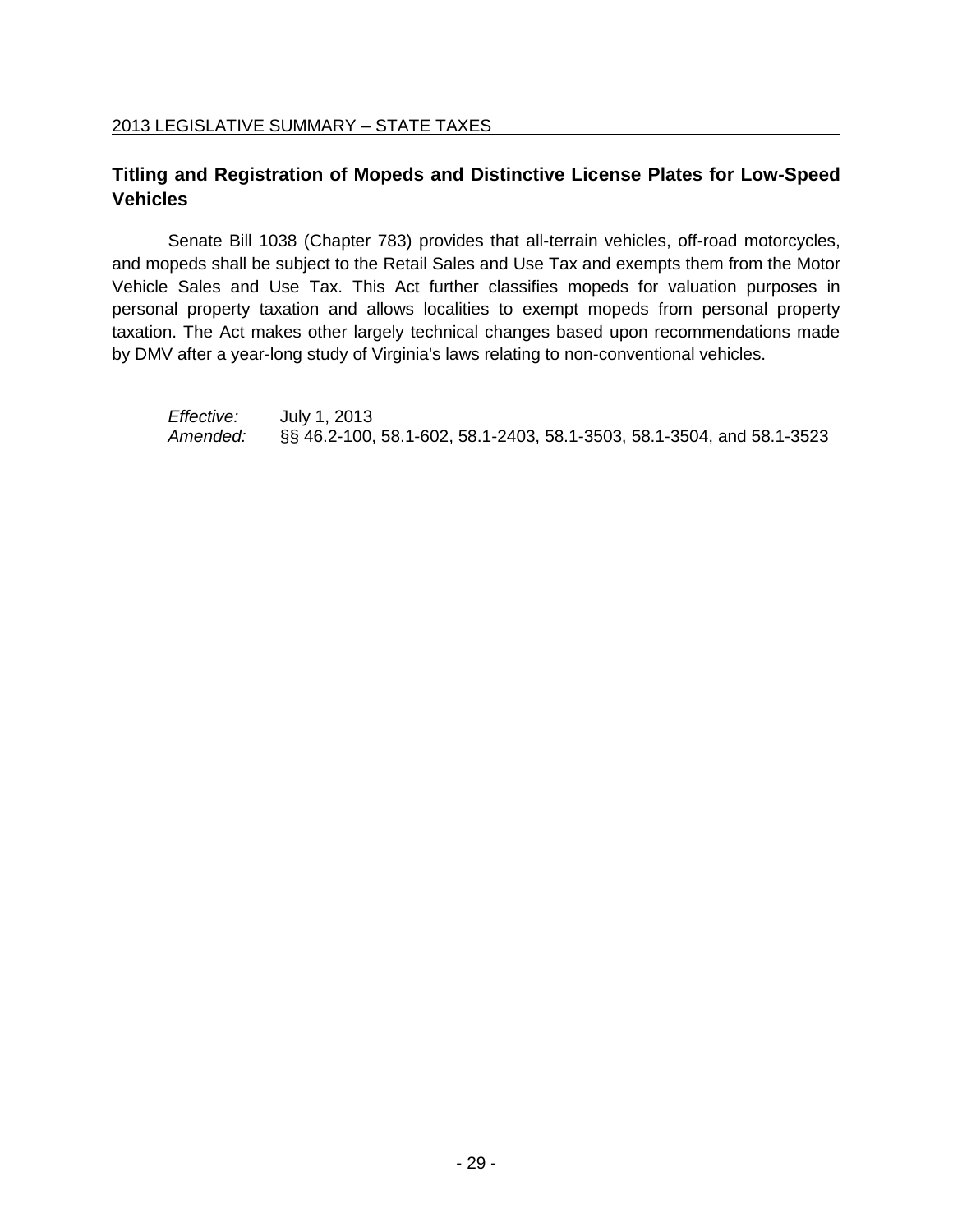# **TRANSIENT OCCUPANCY TAXES**

### <span id="page-34-1"></span><span id="page-34-0"></span>**New State Transient Occupancy Tax**

House Bill 2313 (Chapter 766) imposes a new two percent state transient occupancy tax ("regional transient occupancy tax") in the Northern Virginia region effective July 1, 2013. The Northern Virginia region consists of the Counties of Arlington, Fairfax, Loudoun, and Prince William and the Cities of Alexandria, Fairfax, Falls Church, Manassas, and Manassas Park. The new regional transient occupancy tax is a state tax, but is administered and collected by the locality in which the room or space is located in the same manner as its current local transient occupancy tax.

Under current law, counties are authorized to impose local transient occupancy taxes by ordinance on hotels, motels, boarding houses, travel campgrounds, and other guest room facilities rented out for continuous occupancy for less than 30 days. The tax applies to rooms intended for dwelling and sleeping and is not imposed upon rooms used for alternative purposes, such as banquet and meeting rooms. Counties may not levy the tax within the limits of an incorporated town unless the town grants the county the authority to do so. Generally, counties are authorized to impose the transient occupancy tax at a maximum rate of two percent, although a number of counties are statutorily authorized to increase the rate to a maximum of five percent.

Cities and towns are granted the authority to levy lodging taxes under the "general taxing powers" found in their charters and are not limited in the rate of the tax they may impose. Neither cities nor towns are limited to taxing rentals of less than 30 days. As with the county taxes, cities and towns may only apply the tax to rooms intended for dwelling and sleeping and not to rooms used for alternative purposes, such as banquet and meeting rooms.

In addition to local transient occupancy taxes, the state and local Retail Sales and Use Tax applies to the sale or charges for any room or rooms, lodgings, or accommodations furnished to transients for less than 90 continuous days.

*Effective:* July 1, 2013 *Adds*: § 58.1-1742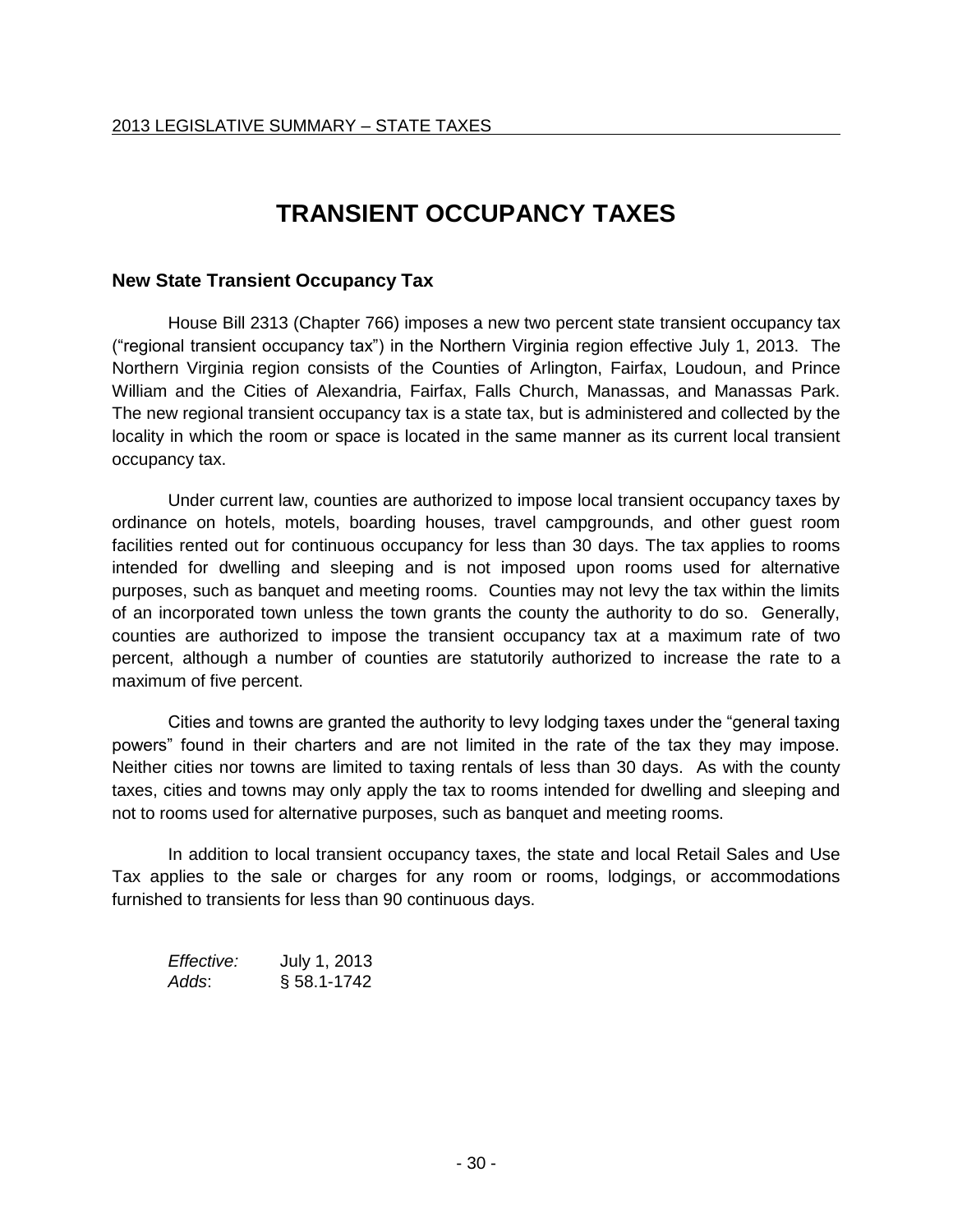# **EXCISE TAX**

## <span id="page-35-1"></span><span id="page-35-0"></span>**Extension of the Current Peanut Excise Tax Rate**

House Bill 1320 (Chapter 6) and Senate Bill 698 (Chapter 40) extend the expiration date of the current \$0.30 per 100 pounds rate of the Peanut Excise Tax from July 1, 2013 to July 1, 2016. Beginning July 1, 2016, the tax will revert to the rate of \$0.15 per 100 pounds.

The Peanut Excise Tax is levied on peanuts grown in and sold in the Commonwealth for processing. The processor is liable for payment of the tax on all peanuts purchased.

*Effective:* July 1, 2013 *Amended:* § 3.2-1905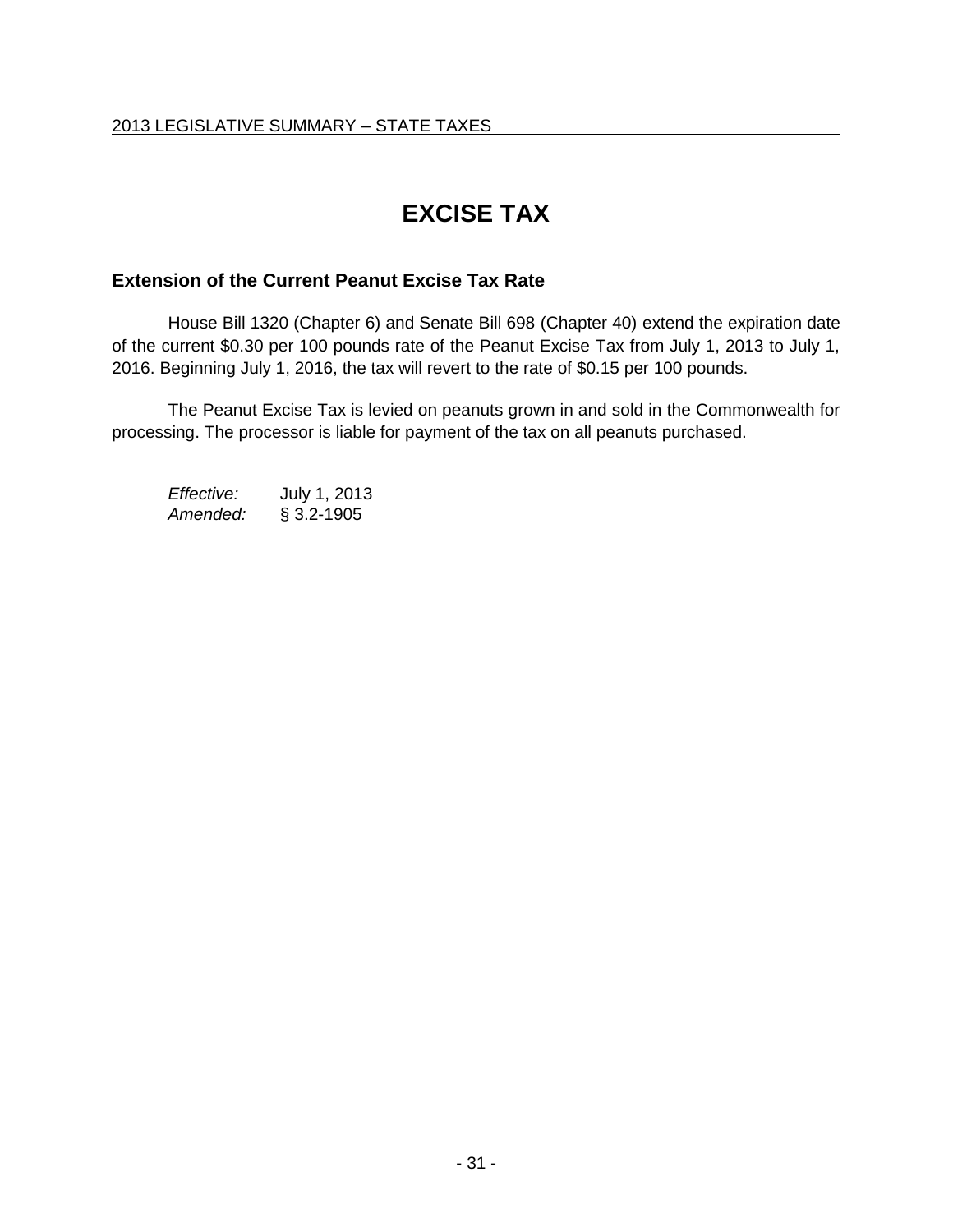2013 LEGISLATIVE SUMMARY – LOCAL TAXES

# <span id="page-36-0"></span>**LOCAL TAX**

# **LEGISLATION**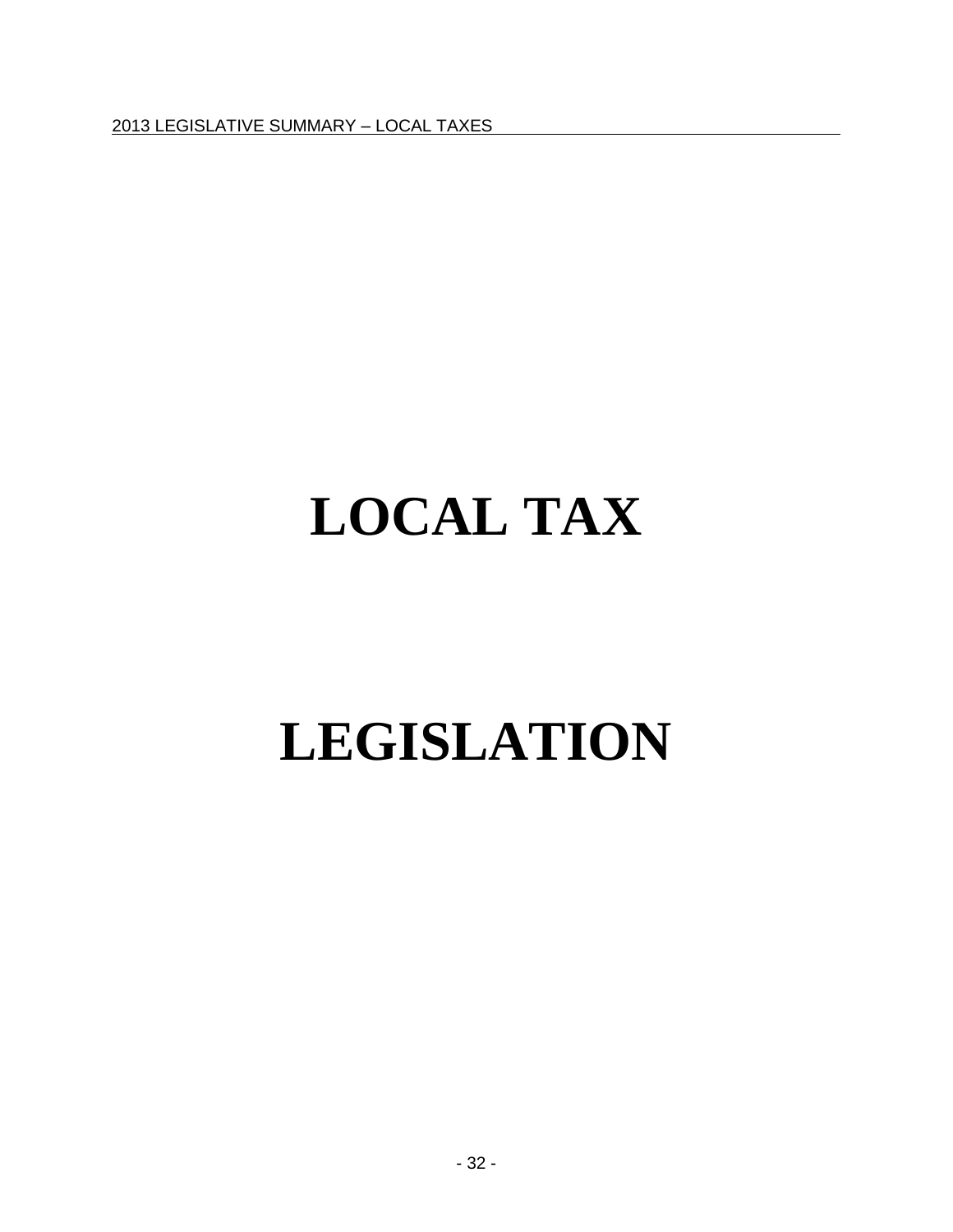# **GENERAL PROVISIONS**

### <span id="page-37-1"></span><span id="page-37-0"></span>**Real Property Tax Payment Agreements for Delinquent Taxes**

House Bill 1401 (Chapter 334) extends the maximum permitted period for installment payment agreements between local treasurers and property owners owing delinquent taxes, penalties, and interest from 24 months to 36 months. This Act also requires that notice be given to the taxpayer that the taxpayer may request that the treasurer allow the taxpayer to enter into a payment agreement to permit the payment of the delinquent taxes, penalties and interest. Additionally, this Act will authorize the circuit court in which an action for a judicial sale is pending, on its own motion or on the motion of any party, to refer the parties to a dispute resolution proceeding.

Under current law, when taxes are delinquent on the last day of the year following the two-year anniversary date on which such taxes were due, localities are authorized to sell the real estate for the purpose of collecting all delinquent taxes on such property. Owners of the property may redeem it at any time prior to the date of the sale by paying all accumulated delinquent taxes, penalties, reasonable attorney's fees, interest and costs, and in some instances, are permitted to set up installment payment agreements with the local treasurer for a maximum period of 24 months.

*Effective:* July 1, 2013 *Amended:* § 58.1-3965

#### <span id="page-37-2"></span>**State and Local Agencies Among Those Required to File Lists of Boat Owners**

Senate Bill 1270 (Chapter 804) specifies that state and local agencies operating marinas or boat storage facilities with four or more boats are among the persons that, upon the local commissioner of the revenue's request, must file an annual list with the commissioner of the revenue providing the name and address of the owner and operator and the name and number of each boat physically located and normally kept at the marina or boat storage facility by February 1 of each year. The Act addresses the uncertainty under prior law as to whether the mandate applies to state and local agencies operating marinas or boat storage facilities.

*Effective:* July 1, 2013 *Amended:* § 58.1-3131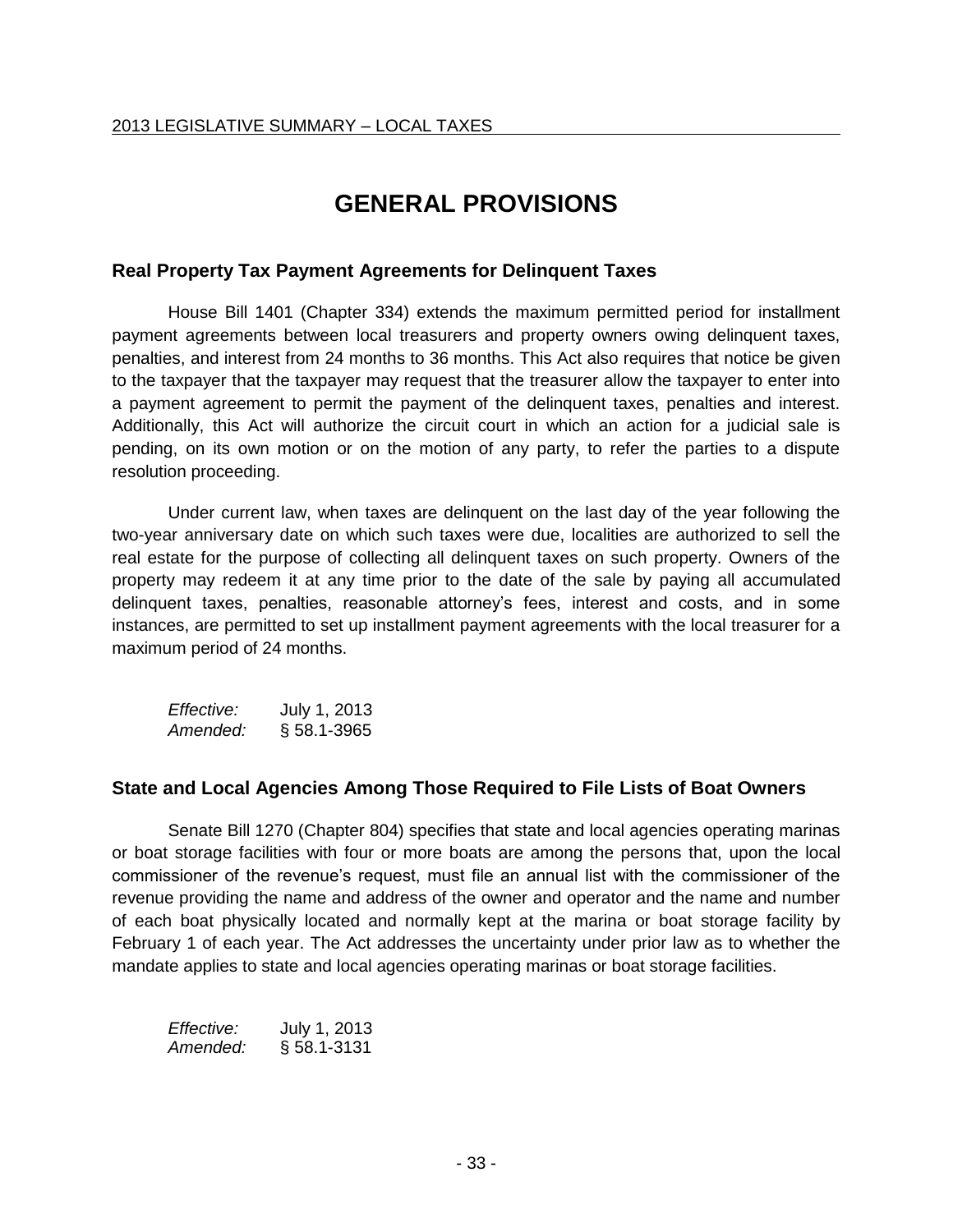# **COLLECTION OF LOCAL TAXES**

### <span id="page-38-1"></span><span id="page-38-0"></span>**Treasurers May Transmit Bills from Database**

House Bill 1982 (Chapter 299) authorizes local treasurers, with the taxpayer's consent, to transmit local tax bills by allowing the taxpayer to view his bill online from a database on the treasurer's website.

Under current law, upon the written consent of the taxpayer, treasurers in any locality may transmit local tax bills by electronic means chosen by the taxpayer, including facsimile transmission or electronic mail, in lieu of sending the bill through first class mail.

Local treasurers are generally required to send every taxpayer assessed with taxes and levies a bill setting forth the amount due no later than 14 days prior to the due date of the taxes. The treasurer may elect not to send a bill amounting to \$20 or less. If the taxes are not paid by the due date, the local treasurer must send the taxpayer a past-due tax bill.

As an alternative and with the taxpayer's written consent, local treasurers may transmit local tax bills by electronic means chosen by the taxpayer, including facsimile transmission or electronic mail, in lieu of sending the bill by first-class mail. The treasurer must maintain a copy of the bill with the date of transmission until the bill is satisfied or removed from the treasurer's books by operation of law. Bills transmitted electronically have the same force and effect as mailing by first-class mail.

*Effective:* July 1, 2013 *Amended:* § 58.1-3912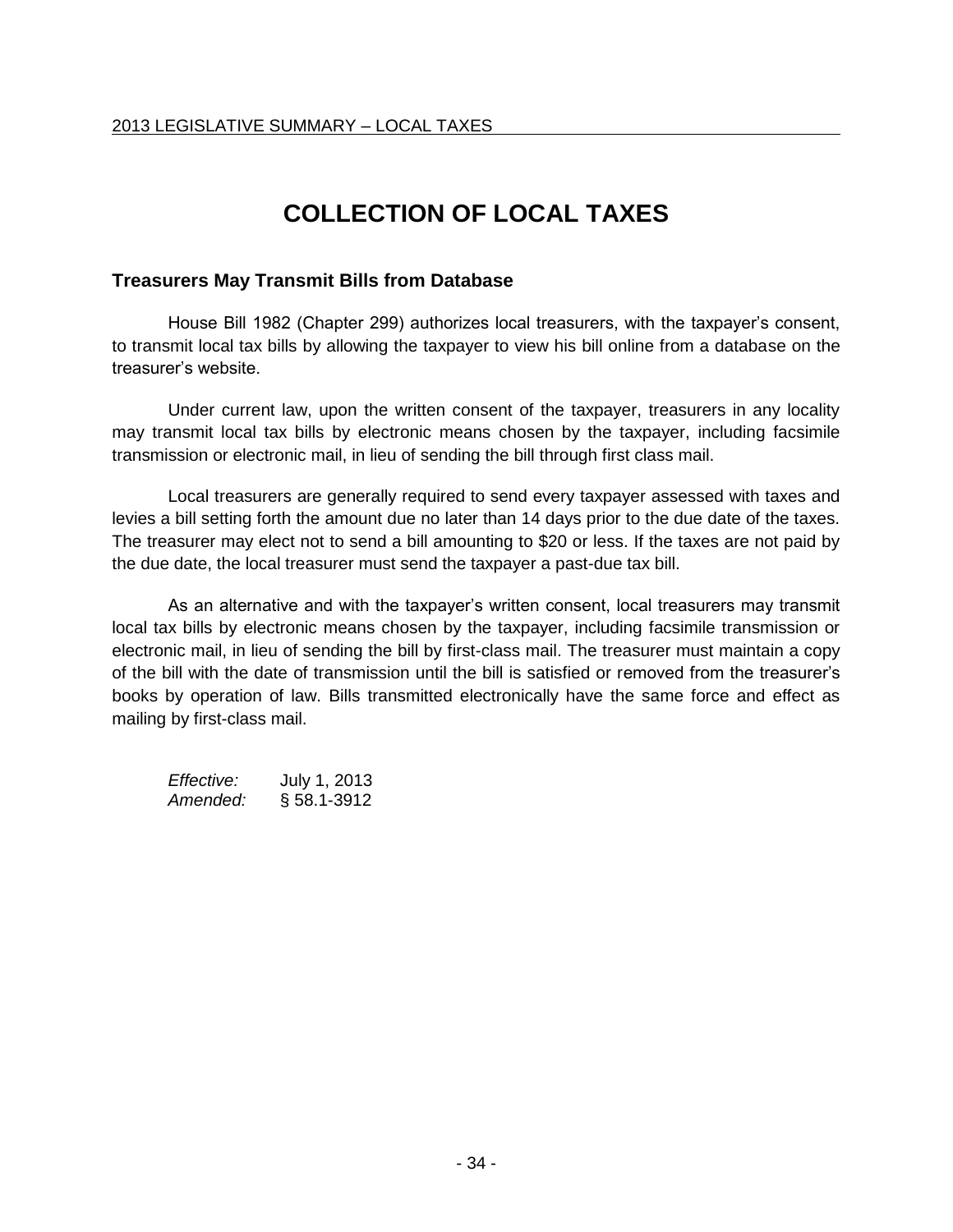# **OTHER LOCAL TAXES**

## <span id="page-39-1"></span><span id="page-39-0"></span>**Grantor's Fee**

House Bill 2313 (Chapter 766) imposes an additional Grantor's Fee in the Northern Virginia region of \$0.15 per \$100 valuation, when the consideration or value of the interest, whichever is greater, equals or exceeds \$100, effective July 1, 2013. The Northern Virginia region consists of the Counties of Arlington, Fairfax, Loudoun, and Prince William and the Cities of Alexandria, Fairfax, Falls Church, Manassas, and Manassas Park. The Grantor's Fee is paid by the grantor, or any person who signs on behalf of the grantor, and collected by the clerk of the court.

*Effective:* July 1, 2013 *Adds*: § 58.1-802.2

#### <span id="page-39-2"></span>**Stafford County Authorized to Levy Local Admissions Tax**

Senate Bill 1262 (Chapter 654) authorizes Stafford County, beginning July 1, 2014, to impose a tax at a maximum rate of ten percent on admissions to an entertainment venue that (i) is licensed to do business in the county for the first time on or after July 1, 2013; and ii) requires at least 75 acres of land that is purchased or leased by the entertainment venue owner on or after June 1, 2013. The provisions of the Act will expire on July 1, 2015 if Stafford County does not have an entertainment venue that meets these requirements by that time.

Under current law, cities and towns that have general taxing powers in their charters may impose an excise tax on admissions. However, counties are limited in their taxing powers. Only those counties that are authorized by statute may impose the admissions tax, and must do so according to the limitations set forth by statute.

Currently, Arlington, Brunswick, Culpepper, Dinwiddie, Fairfax, New Kent, and Prince George Counties are authorized to levy a tax on admissions to any event at a maximum rate of ten percent of the amount charged for admission.

Virginia law classifies events to which admissions are charged according to five groups, which include: 1) events from which gross receipts are dedicated entirely to charitable purposes; 2) admissions charged for events sponsored by public and private educational institutions; 3) admissions charged for entry into museums, botanical or similar gardens, and zoos;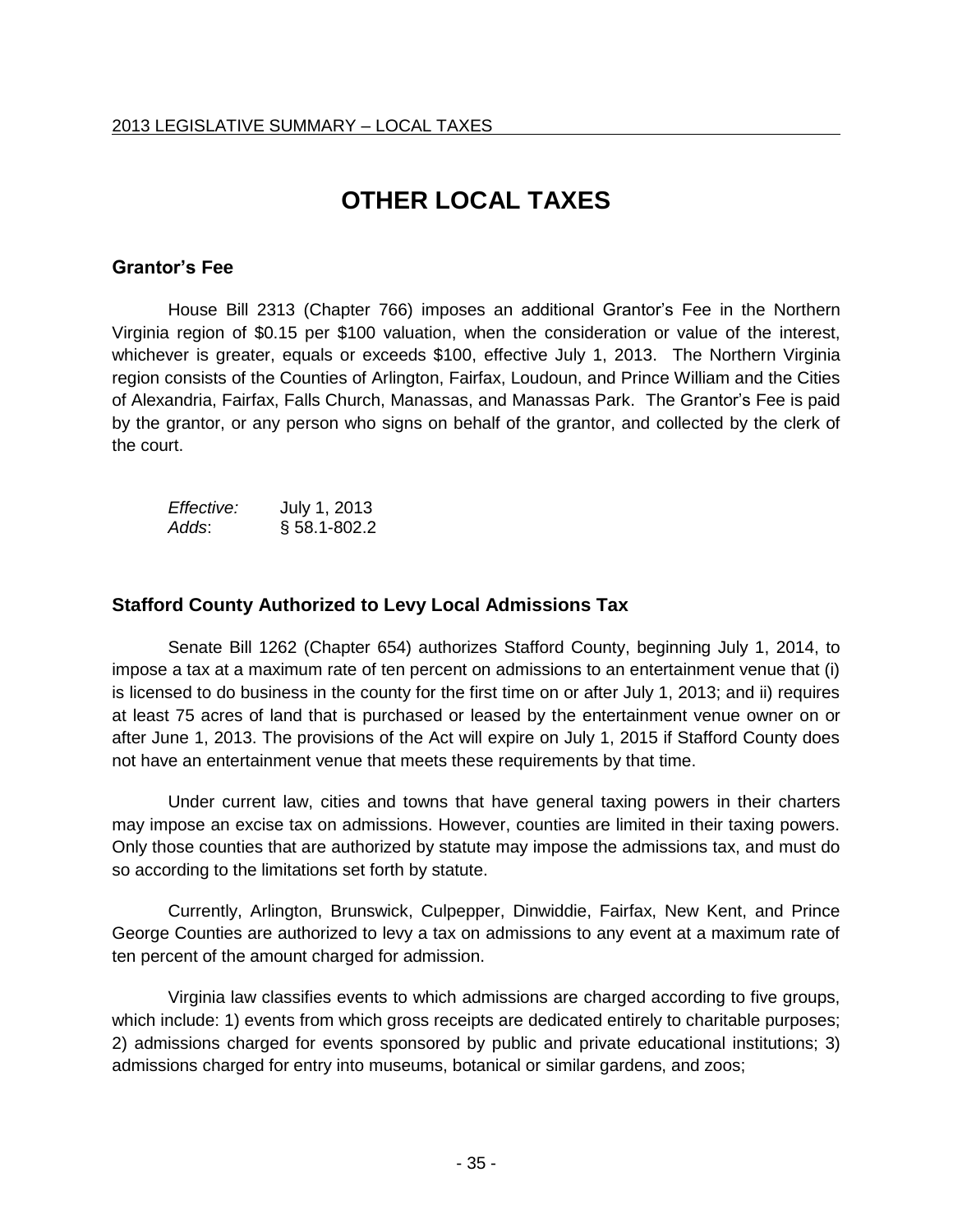#### 2013 LEGISLATIVE SUMMARY – LOCAL TAXES

4) admissions charged for sporting events; 5) admissions charged for entry into major league baseball games and events at any major league baseball stadium which has seating for at least 40,000 persons; and 6) all other admissions.

Each of the counties authorized to impose an admissions tax must do so by ordinance. Localities have the authority to tax each class of admissions with the same or with a different tax rate. Additionally, counties may elect not to levy the tax for events that are conducted solely to raise money for charitable purposes, provided the proceeds of the event are transferred to an entity that qualifies for exemption from the state Retail Sales and Use Tax as a nonprofit entity.

*Effective:* July 1, 2013 *New:* § 58.1-3818.02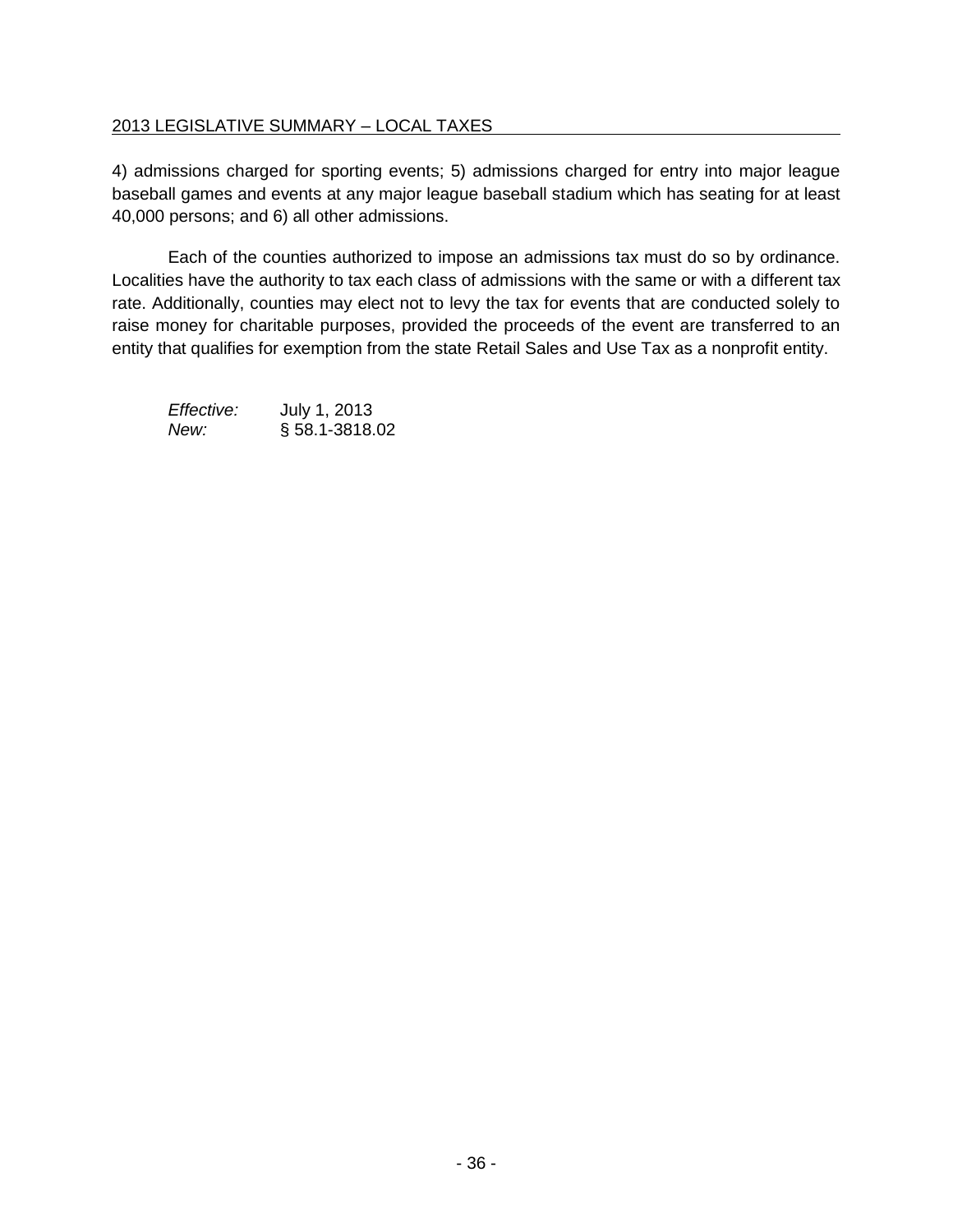# **TRANSIENT OCCUPANCY TAXES**

# <span id="page-41-1"></span><span id="page-41-0"></span>**Authorizes Dickenson County, Greensville County and Grayson County to Increase Transient Occupancy Tax Rate**

House Bill 1670 (Chapter 200) and Senate Bill 980 (Chapter 378) add Dickenson County to the list of localities that are currently authorized to impose the transient occupancy tax at a maximum rate of five percent. Revenues from the portion of tax in excess of two percent would be required to be used solely for tourism or marketing of tourism.

House Bill 1797 (Chapter 19) adds Greensville County to the list of localities that are currently authorized to impose the transient occupancy tax at a maximum rate of five percent. Revenues from the portion of tax in excess of two percent would be required to be used solely for tourism or marketing of tourism.

Senate Bill 720 (Chapter 319) adds Grayson County to the list of localities that are currently authorized to impose the transient occupancy tax at a maximum rate of five percent. Revenues from the portion of tax in excess of two percent would be required to be used solely for tourism or marketing of tourism.

Under current law, any county may impose a transient occupancy tax at a maximum rate of two percent upon the adoption of an ordinance, on hotels, motels, boarding houses, travel campgrounds, and other facilities offering guest rooms. The tax, however, does not apply to rooms rented on a continuous basis by the same individual or group for 30 or more continuous days. The tax applies to rooms intended or suitable for dwelling and sleeping. Therefore, the tax does not apply to such rooms used for alternative purposes, such as banquet rooms and meeting rooms. In addition, Virginia law separately identifies those counties that are authorized to impose a transient occupancy tax at a maximum rate of five percent. The revenues for the portion of the tax over two percent must be designated and spent solely for tourism, marketing of tourism, or initiatives that attract travelers to the locality and generate tourism revenues in the locality.

| <i>Effective:</i> | July 1, 2013    |
|-------------------|-----------------|
| New:              | $§ 58.1 - 3819$ |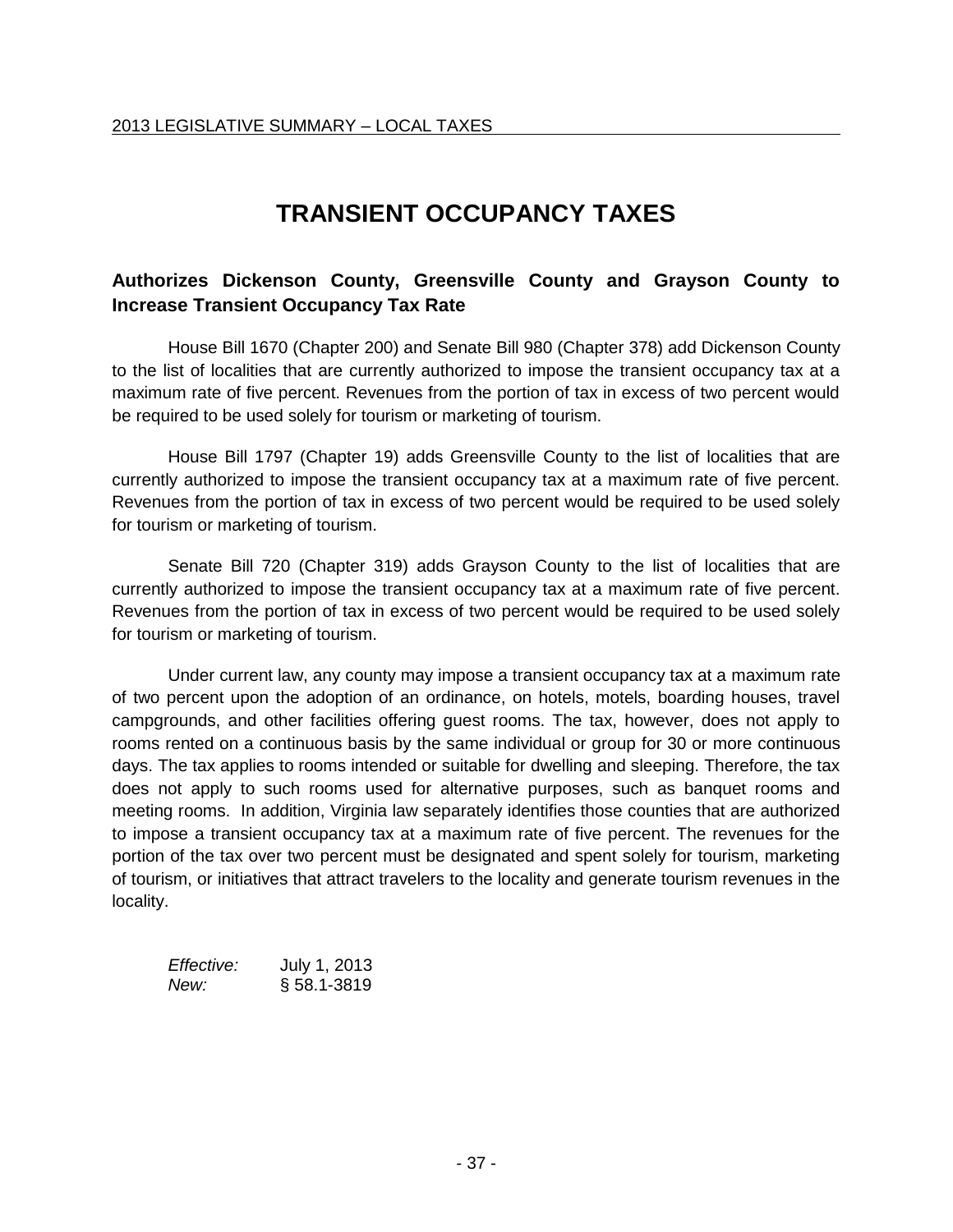# **REAL ESTATE TAX**

## <span id="page-42-1"></span><span id="page-42-0"></span>**Real Property Tax Changes**

House Bill 2313 (Chapter 766) requires the counties and cities wholly embraced by the Northern Virginia Transportation Authority to either 1) deposit revenues from the commercial and industrial property tax imposed at the maximum rate or 2) deposit an equivalent amount of other funds, other than those received from the Authority. If a locality does not do either of the options, then the revenues distributed to the locality under the Act will be reduced by the difference between the revenues the locality would receive if it was imposing the tax at the maximum rate and the amount actually deposited. The maximum rate is currently \$0.125 per \$100 of assessed value.

2007 House Bill 3202 (2007 *Acts of Assembly*, Chapter 896) authorized the counties and cities wholly embraced by the Northern Virginia Transportation Authority to impose, by ordinance, a property tax on commercial and industrial property at a rate not to exceed \$0.25 per \$100 of assessed value. In 2009, the maximum rate was reduced to \$0.125 per \$100 of assessed value. House Bill 3202 also authorized the counties and cities wholly embraced by the Hampton Roads metropolitan planning area to impose, by ordinance, a property tax on commercial and industrial property at a rate not to exceed \$0.10 per \$100 of assessed value. The tax may be imposed may be imposed either 1) on all commercial and industrial property, or 2) on the commercial and industrial property located in special regional transportation tax districts created within the locality's boundaries.

*Effective:* July 1, 2013 *Amended*: §§ 15.2-4838.1

#### <span id="page-42-2"></span>**Changes to Local Boards of Equalization**

House Bill 1598 (Chapter 197) makes a number of changes to various provisions governing local Boards of Equalization. This Act: 1) sets stricter requirements for legal and financial professionals serving on certain Boards of Equalization; 2) allows applications for complaints to the Board to be made electronically, and sets forth requirements for mailing and submitting paper applications; 3) specifies the evidence that a board may and may not consider in hearing complaints; 4) allows a taxpayer to appoint a representative who may apply to the Board on the taxpayer's behalf to adjust the assessment; and 5) prohibits the Board from increasing assessments on commercial, multifamily, residential or industrial property without the assessor's recommendation and compliance with certain procedures.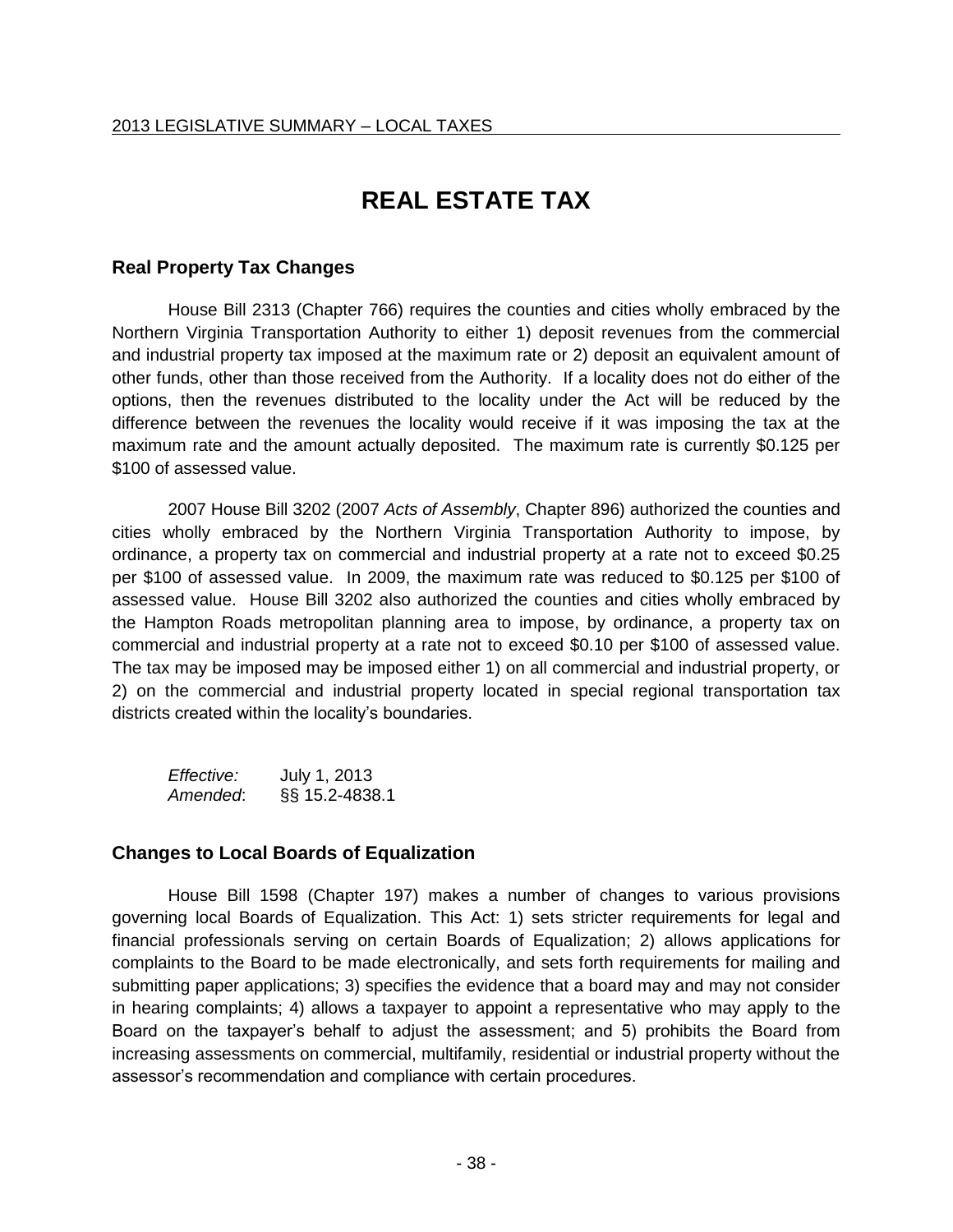#### 2013 LEGISLATIVE SUMMARY – LOCAL TAXES

Circuit courts within each county or city are authorized to appoint Boards of Equalization to hear complaints regarding real property assessments, and may increase, decrease, or confirm assessments based on fairness.

This Act requires that for Boards considering appeals of commercial or multi-family residential property in a locality with a population exceeding 100,000, the legal or financial professionals' practice areas must require knowledge of the valuation of property, real estate transactions, building costs, accounting, finance, or statistics. This Act also expands the pool of candidates that may serve on the board to include retired members of the Virginia State Bar.

This Act authorizes localities to receive complaints electronically, and mandates that for those taxpayers that continue to file their complaints by paper, the forms must be submitted before the established deadline, and, if mailed, the post mark date must be considered the date of receipt. This Act also prohibits a board from denying relief due to a lack of information on the application for complaints regarding residential property, provided the application includes the address, parcel number, and owner's proposed assessed value for the property; or for complaints regarding commercial, multifamily, or industrial property assessments, provided documentation of applicable assessment methodologies is submitted with the application, and the application includes the address, parcel number, and owner's proposed assessed value for the property.

This Act authorizes the Board to consider any statement of income and expense or market sales that occurred through December 31, prior to the effective date of the assessment, provided the information is submitted to the board no later than the locality's deadline for the application for relief. The Act prohibits the board from considering studies or analyses published after December 31 immediately preceding the effective date of the assessment for appeals filed relating to the assessment.

This Act allows the aggrieved taxpayer to appoint a representative to apply to the Board for the adjustment to fair market value and equalization of his assessment, provided the taxpayer provides an executed and properly notarized letter designating an appointed representative for the taxpayer.

This Act also requires that before a Board may increase an assessment on commercial, multifamily, residential or industrial property, the increase must be recommended by the assessor, after providing the Board with an appraisal performed by an independent contractor licensed and certified by the Virginia Real Estate Appraiser Board to serve as a general real estate appraiser. The appraisal must affirm that the increase in value represents the property's fair market value as of the date of the assessment in dispute.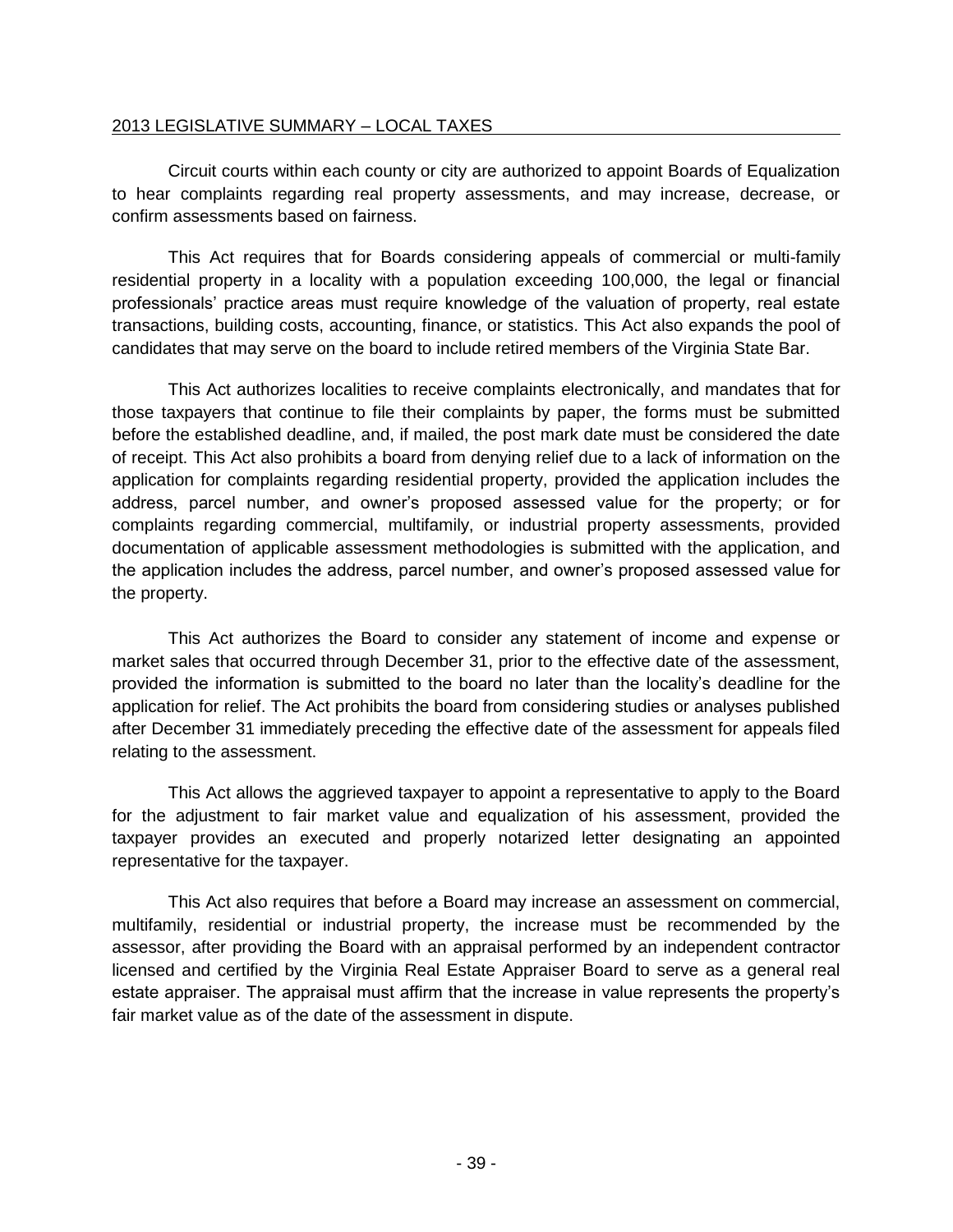#### 2013 LEGISLATIVE SUMMARY – LOCAL TAXES

The provisions of this Act related to: i) electronic filing, ii) the evidence that a board may and may not consider, and iii) the appointment of a representative is effective for assessment appeals made for tax years beginning on or after January 1, 2014.

*Effective:* July 1, 2014 *Amended*: §§ 58.1-3374, 58.1-3378 through 58.1-3381

### <span id="page-44-0"></span>**Real Property Assessments of Affordable Housing**

House Bill 1553 (Chapter 249) authorizes owners of real property operating in whole or in part as affordable rental housing with expenses and expenditures common to two or more units to compel the assessor to make a pro rata apportionment of the expenses and expenditures to each unit based on each unit's assessed value as a percentage of the total assessed value of all such units, for purposes of determining the fair market value of such property. In order for the owners to obtain this authority: i) the two or more units of real property must be controlled by a single restrictive use agreement regulating income and rent restrictions; and ii) the expenses and expenditures cannot practicably be attributed to a particular unit. The provisions of this Act will apply regardless of whether the units are in one tax parcel or multiple tax parcels.

Owners of real property operated in whole or in part as affordable housing may apply to the locality in which the property is located to have the real property assessed under special rules for affordable housing. The locality must grant the application if 1) the owner charges rents at levels that meet the locality's definition of affordable housing and 2) the real property does not have any pending building code violations at the time of the application.

Under these special assessment rules, in order to determine the fair market value of real property that is operated as affordable rental housing, the real estate assessor must consider: 1) the contract rent and the impact of applicable rent restrictions; 2) the actual operating expenses and expenditures and the impact of any such additional expenses or expenditures and; 3) restrictions on the transfer of title or other restraints on alienation of the real property. The assessor must also consider evidence presented by the property owner of other restrictions imposed by law that impact these variables.

In general, real estate assessors may require the owners of all income producing real property to furnish a statement of income and expenses. An exception to the general requirement is allowed for income producing property solely from the rental of no more than four dwelling units. However, this exception does not apply to property assessed as affordable rental housing.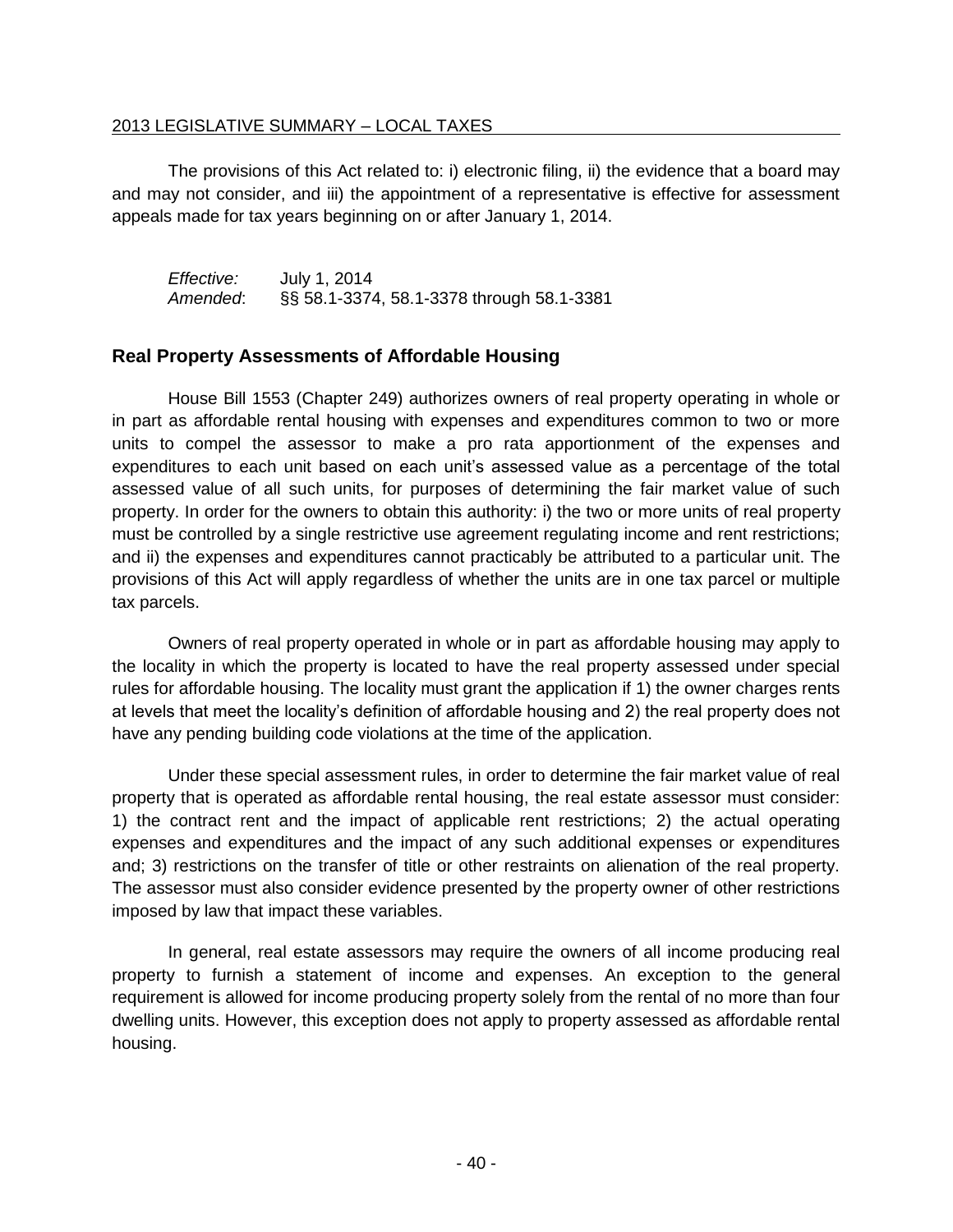| Effective: | July 1, 2013    |
|------------|-----------------|
| Amended:   | $§ 58.1 - 3295$ |

#### <span id="page-45-0"></span>**Localities Granted Discretion to Impose Roll-Back Taxes on Real Property Tax**

House Bill 1697 (Chapter 269) gives localities the discretion to elect, by ordinance, whether to impose rollback taxes and whether to allow a change in zoning to affect a property's eligibility for a land use taxation program when the property's zoning classification changes to a more intensive use at the request of the owner or his agent.

Land use valuation and taxation is intended to encourage conservation by providing tax relief to the owner of real estate devoted solely to agricultural, horticultural, forest, or open space use. Under land use taxation programs, the land dedicated to the special use is taxed at its use value, which is typically lower than its full fair market value. In valuing land at its use value, the assessing officer considers only the value of the real estate based on its current use. The assessing officer does not consider the fair market value of the land at its most profitable use.

Owners of real property situated in a locality that has adopted a land-use plan and ordinance providing for use value assessment may apply to their local assessing officer for taxation of their real property on the basis of use value. Such owners must devote a minimum number of acres of real property to agricultural, horticultural, forest, or open space use.

Under prior law, when the qualified use of real estate changed to a nonqualified use or was zoned for a more intensive use at the request of the owner, roll-back tax liability attached to the land. Rollback taxes are the difference between what real the property taxes would have been had the property been assessed at fair market value and the real property taxes levied based upon use value. Liability for roll-back taxes attaches at the time the change in use or zoning occurs. Roll-back tax liability is computed by adding the amount of deferred taxes for the past five years and simple interest at the rate applicable to delinquent taxes. In localities that have adopted a sliding scale ordinance, the roll-back tax may be imposed for each of the tax years since the property became subject to land use taxation. Liability for roll-back taxes attaches and is paid to the treasurer only if the amount of tax due exceeds ten dollars.

*Effective:* July 1, 2013 *Amended:* §§ 15.2-1104, 15.2-1201.2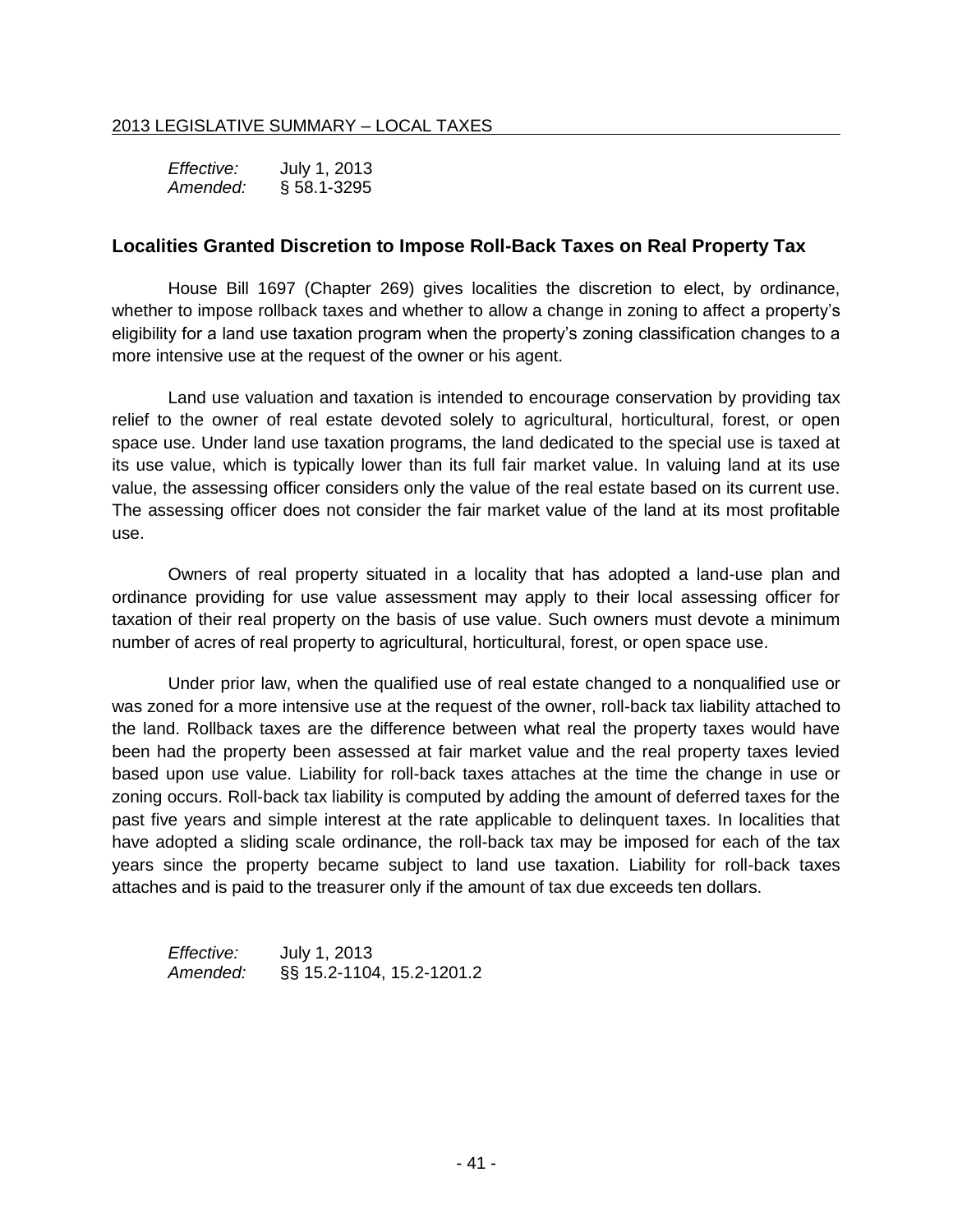## <span id="page-46-0"></span>**Real Property and Tangible Personal Property Tax in the City of Bedford**

House Bill 1756 (Chapter 342) and Senate Bill 1041 (Chapter 384) are "Section 1" bills clarifying the transition of real and personal property taxation of property currently located in the City of Bedford that will become the Town of Bedford within the County of Bedford on July 1, 2013 due to the City's reversion to town status. The County would be required to assess town and county real and personal property taxes on such property for a short tax year, beginning July 1, 2013 and ending December 31, 2013, with a January 1, 2013 tax day, but based on the City's July 1, 2012 assessment of the property, at the rates imposed in the County and Town reduced by one-half to account for the short tax year. Additionally, the Act would authorize owners of real property in the Town to apply to both the County and the Town for the special use value assessment on qualifying property for the short tax year by submitting their application by August 1, 2013.

Currently, the City of Bedford and the County of Bedford are separate taxing jurisdictions.

Counties may not impose real property taxes on residents of independent cities, but they may impose such taxes on the residents of towns within their jurisdiction. Towns may also impose real property taxes on their residents.

*Effective*: July 1, 2013

## <span id="page-46-1"></span>**Goochland County Exclusions from Land Use Valuation**

Senate Bill 799 (Chapter 677) authorizes Goochland County to exclude from its land use assessment program any property located in a service district created after July 1, 2013 that (1) is in a planned development, industrial or commercial zoning district established prior to January 1, 1981 or (2) has been rezoned to allow a more intensive nonagricultural use at the request of the owner.

Under current law, the counties of Albemarle, Arlington, Augusta, James City, Loudoun, and Rockingham are permitted to exclude from their land use assessment programs any land (1) in a planned development, industrial or commercial zoning district established prior to January 1, 1981 or (2) which has been rezoned to allow a more intensive nonagricultural use at the request of the owner.

*Effective:* July 1, 2013 *Amended:* §§ 58.1-3237.1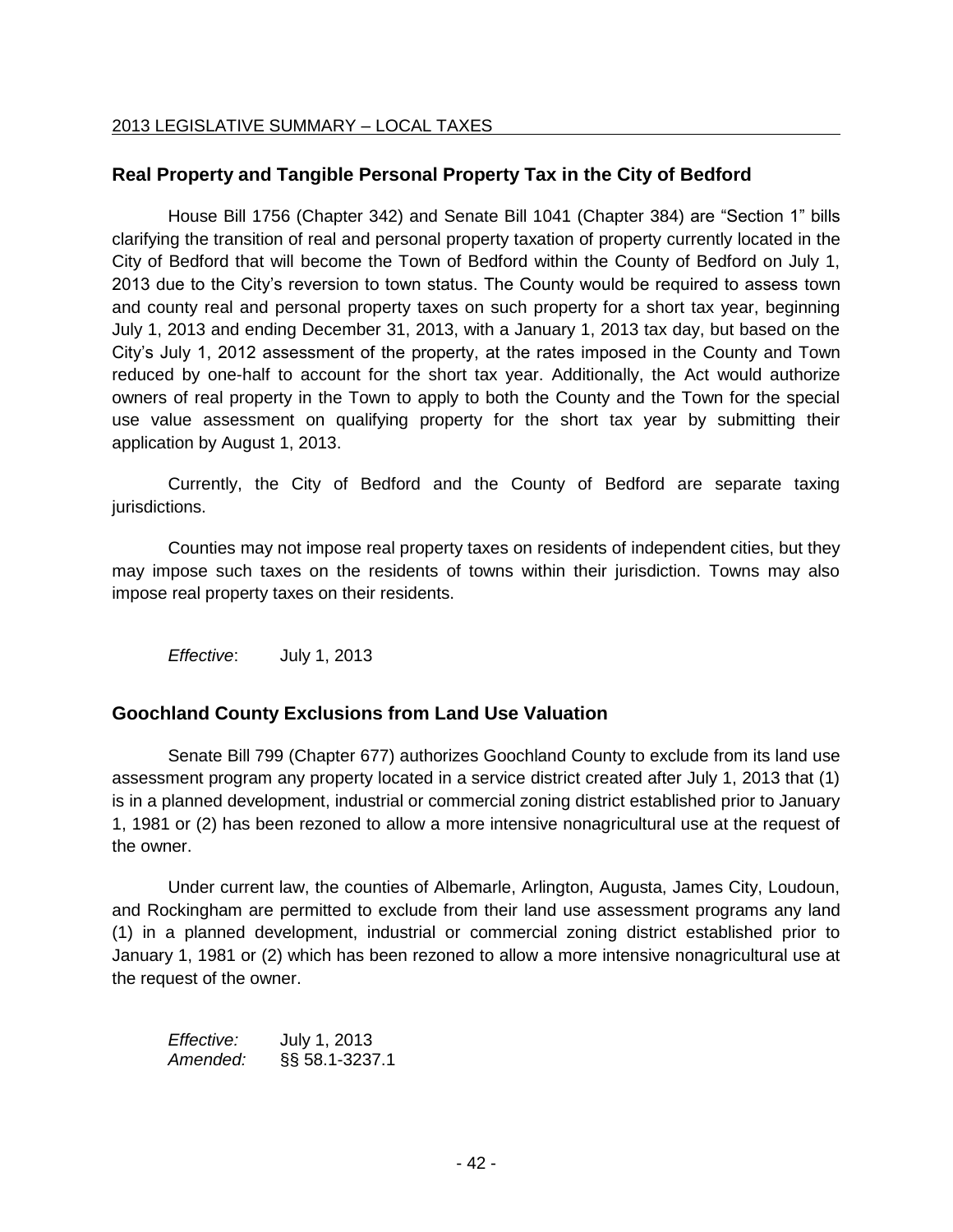# **SEVERANCE TAXES**

# <span id="page-47-1"></span><span id="page-47-0"></span>**Appeals Allowed for Local Gas Severance Taxes**

House Bill 1771 (Chapter 208) and Senate Bill 1111 (Chapter 391) allow taxpayers to appeal additional assessments of local severance taxes for license years 2011 through 2013, that are made on or after January 1, 2014, for coal or gas severed from the earth prior to July 1, 2013. The Act authorizes the administrative or judicial appeals to be filed with the commissioner of the revenue or the circuit court within one year from the last day of the license year for which such assessment is made, or within one year from the date of the assessment or increase in the assessment, whichever is later.

Legislation enacted in the 2012 General Assembly Session provided that any person assessed with a severance tax for license years 2008 through 2013 may file an administrative appeal with the local assessing official only during the period beginning July 1, 2013, and ending July 1, 2014. Additionally, collection activity is suspended on the assessment of severance taxes for license years 2008 through 2011 until July 1, 2013. Collection activity for the license years 2012 and 2013 is also suspended until July 1, 2013 provided that the person filing the return for such taxes included with the return a good faith payment of the tax due or a good faith report of the tax due. Collection activity is not suspended if collection of any tax, interest, or penalty is jeopardized by delay, nor is collection activity suspended for any amount of unpaid license tax reported by a person as due in filing a severance tax return.

| Effective: | July 1, 2013  |
|------------|---------------|
| Amended:   | § 58.1-3713.3 |

## <span id="page-47-2"></span>**Local Coal Severance Taxes**

House Bill 2100 (Chapter 305) and Senate Bill 918 (Chapter 618) reduce the rates of the local coal severance tax and the local coal road improvement tax severed from the earth by small mines from one percent to 0.75 percent of the gross receipts from the sale or use of such coal. "Small mine" is defined as a mine that sells less than 10,000 tons of coal per month. These Acts also provide that gross receipts for the purpose of the local coal severance taxes are defined as the purchase price received by a producer for the sale of coal to an unaffiliated purchaser in an arm's length transaction. The cost of transporting the coal to the unaffiliated purchaser would be excluded from gross receipts. Costs incurred transporting coal to another county for processing and the costs of processing it in the other county would be allowed to be deducted from gross receipts. No other deductions will be authorized. These Acts also clarify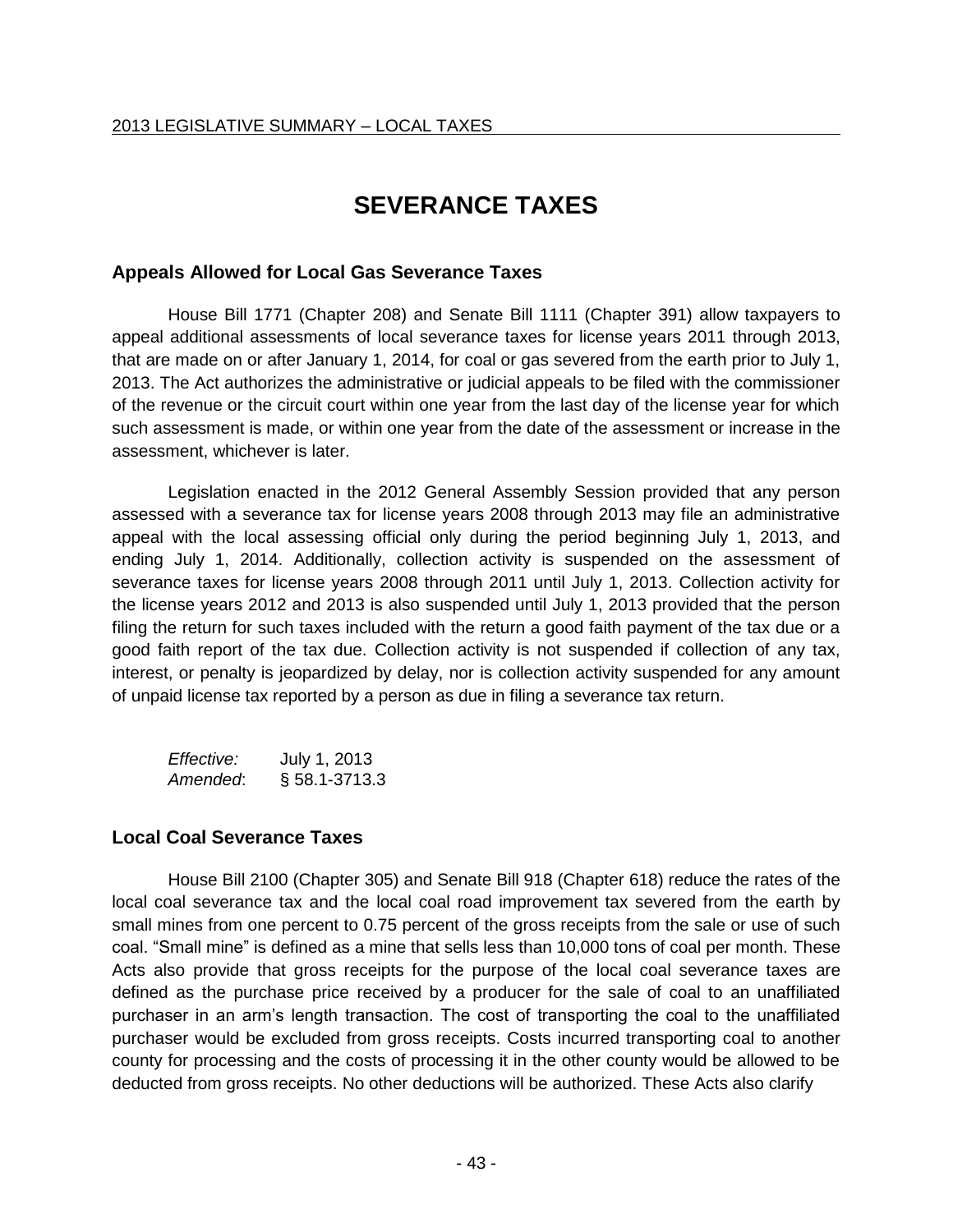#### 2013 LEGISLATIVE SUMMARY – LOCAL TAXES

that any person who only receives royalty payments is not considered to have an economic interest in the coal and is not subject to the taxes. The provisions of these Acts will be effective for coal sold or utilized on or after July 1, 2013.

These Acts provide that no provision shall change or affect, invalidate, or interfere with any agreement regarding coal severance license taxes entered into between a taxpayer and Commissioner of Revenue. These Acts also require localities imposing a coal severance license tax as of January 1, 2013, to amend their ordinances effective July 1, 2013, to be consistent with the bill.

| <i>Effective:</i> | July 1, 2013                                                            |
|-------------------|-------------------------------------------------------------------------|
| Amended:          | §§ 15.2-6009, 45.1-161.62, 45.1-361.5, 45.1-361.38, 46.2-1143, 58.1-    |
|                   | 3343, 58.1-3712, 58.1-3713, 58.1-3713.01, 58.1-3713.3, 58.1-3930, 58.1- |
|                   | 3932, 58.1-3959, 58.1-3740 through 58.1-3745; and to                    |
| Repeals:          | SS 58.1-3713.1, 58.1-3713.2, 58.1-3713.5                                |

### <span id="page-48-0"></span>**Coal and Gas Road Improvement Fund**

House Bill 2110 (Chapter 306) allows the localities that comprise the Virginia Coalfield Economic Development Authority, upon passage of a local ordinance or resolution, to use the portion of the revenue from the local coal and gas road improvement tax paid into the Coal and Gas Road Improvement Fund and currently dedicated to the construction, repair, or enhancement of water and sewer systems and lines also to use that portion of the revenue for the construction, repair, or enhancement of natural gas systems and lines. The revenue used for the construction, repair, or enhancement of natural gas systems and lines would not be allowed to exceed one-fourth of the revenue paid to the Fund collected from the road improvement tax on natural gas. The Virginia Coalfield Economic Development Authority is comprised of the City of Norton, and the Counties of Buchanan, Dickenson, Lee, Russell, Scott, Tazewell, and Wise.

The localities that comprise the Virginia Coalfield Economic Development Authority may impose a local coal and gas road improvement tax that is capped at a rate of one percent of the gross receipts from the sale of coal and gases severed within the locality. Under current law, the revenues generated from this tax are allocated as follows: 75% are paid into a special fund in each locality called the Coal and Gas Road Improvement Fund, where at least 50% are spent on road improvements and 25% may be spent on new water and sewer systems within the locality; and the remaining 25% of the revenue is paid to the Virginia Coalfield Economic Development Fund. The authority for the local coal and gas road improvement tax will expire on December 31, 2014.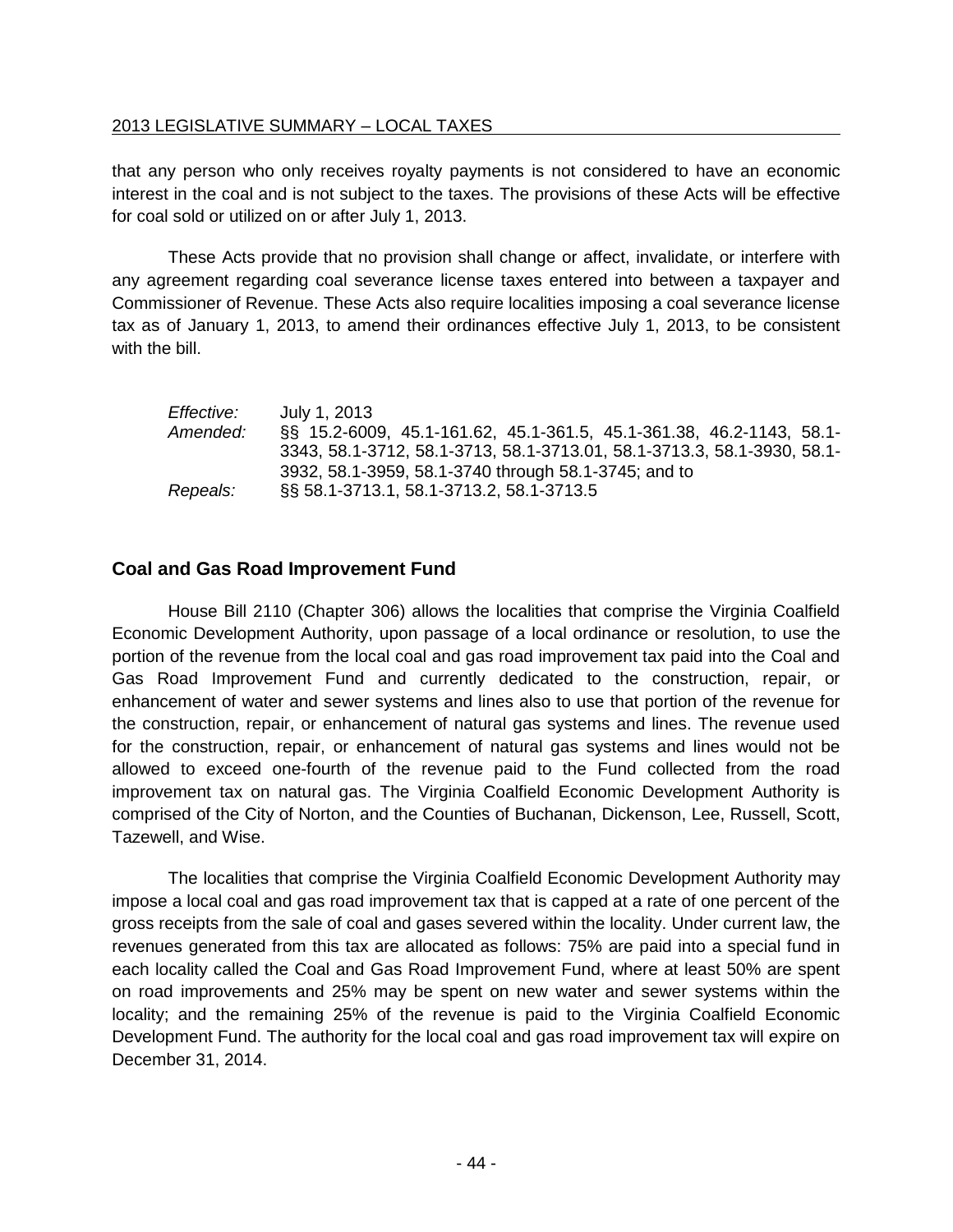<span id="page-49-0"></span>*Effective:* July 1, 2013 *Amended:* § 58.1-3713

# **TANGIBLE PERSONAL PROPERTY TAX**

## <span id="page-49-1"></span>**Separate Classification for Certain Vehicles Leased by Localities or Constitutional Officers**

House Bill 1522 (Chapter 39) allows motor vehicles leased by a county, city, town or constitutional officer (sheriff, Commonwealth's Attorney, Circuit Court Clerk, Commissioner of the Revenue, and local treasurer) to be separately classified for purposes of the Tangible Personal Property Tax, provided that the locality or constitutional officer is obligated by the lease to pay the vehicle's tangible personal property tax. Localities are permitted to tax these vehicles at a rate not to exceed the rate applicable to the general class of tangible personal property. The Act also mandates that motor vehicles that fall under multiple classifications be taxed at the lowest rate assigned to such classifications.

| Effective: | July 1, 2013    |
|------------|-----------------|
| Amended:   | $§ 58.1 - 3506$ |

#### <span id="page-49-2"></span>**Separate Classification for Computer Equipment in Data Centers**

House Bill 1699 (Chapter 271) and Senate Bill 1133 (Chapter 393) create a separate classification of property for computer equipment and peripherals used in a data center. Localities would be authorized to tax these items at a rate not to exceed the rate applied to the general class of tangible personal property. The Acts also mandate that if computers and peripheral equipment used in a data center fall under any of the other computer-related classifications, the computer equipment and peripherals are to be taxed at the lowest rate among those specified classifications.

Under current law, computers and peripheral equipment used in a data center fall under the general class of tangible personal property, and localities must impose tangible personal property tax on such property at the same rate as imposed on all other property in the general class of tangible personal property.

Under the terms of these Acts, "data center" would be defined as a facility whose primary services are the storage, management, and processing of digital data and is used to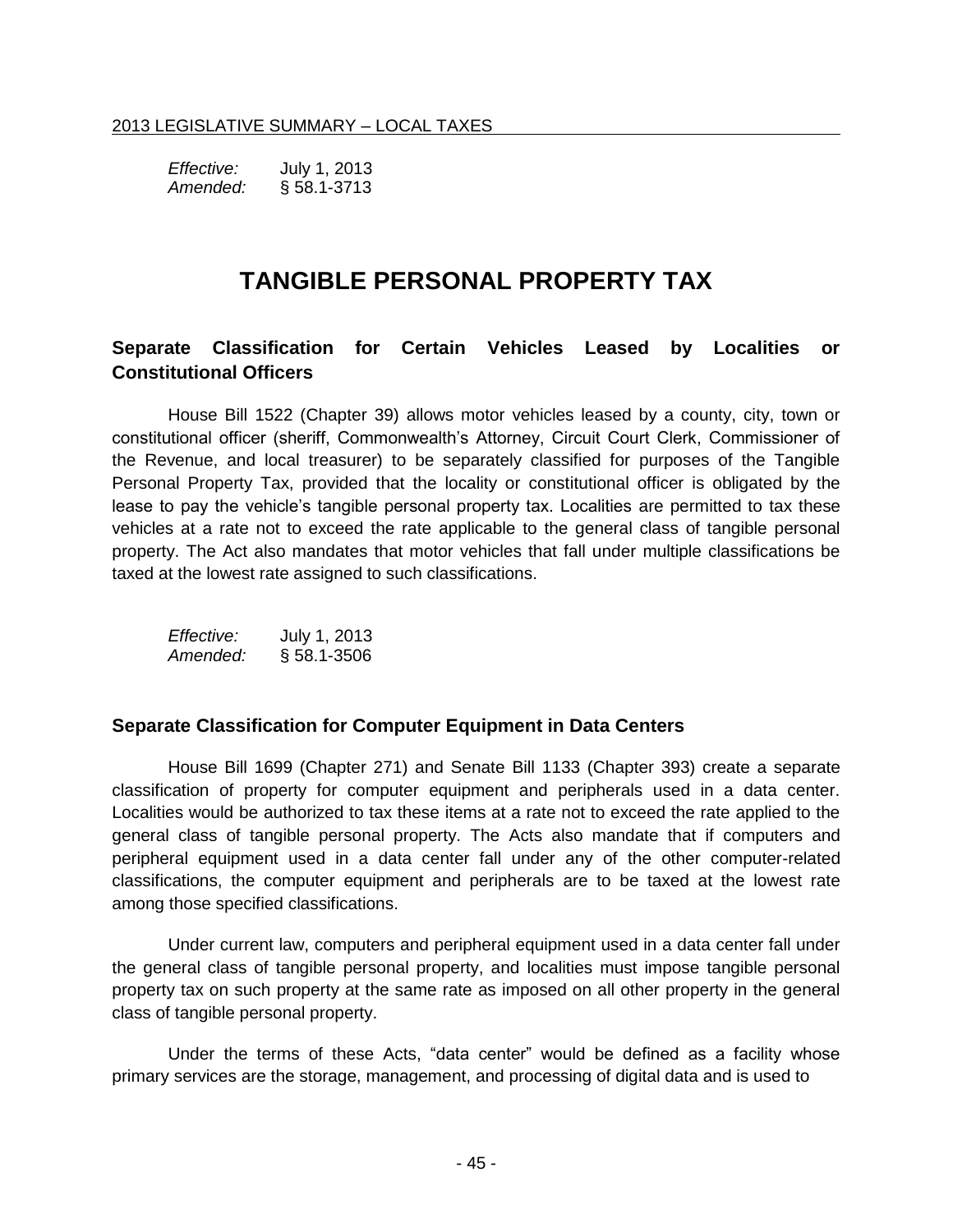#### 2013 LEGISLATIVE SUMMARY – LOCAL TAXES

house (i) computer and network systems, including associated components, such as servers, network equipment and appliances, telecommunications, and data storage systems; (ii) systems for monitoring and managing infrastructure performance; (iii) equipment used for the transformation, transmission, distribution or management of at least one megawatt of capacity of electrical power and cooling, including substations, uninterruptible power supply systems, all electrical plant equipment, and associated air handlers; (iv) internet-related equipment and services; (v) data communications connections; (v) environmental controls; (vii) fire protection systems; and (viii) security systems and services.

*Effective:* July 1, 2013 *Amended:* § 6.01

## <span id="page-50-0"></span>**Separate Classification for Advertising Signs**

House Bill 1860 (Chapter 287) and Senate Bill 1236 (Chapter 652) create a separate classification for valuation purposes under the Tangible Personal Property Tax for outdoor advertising signs adjacent to rights-of-way of highways. These Acts also prohibit a locality from levying the real property tax on outdoor advertising signs and from considering such signs or any income generated by such signs, in assessing the value of real property or any leasehold or easement interest in such real property.

Under current law, tangible personal property is classified under a number of separate classifications for valuation purposes, which are not to be considered separate classes for rate purposes. Further, under current law, when an item of tangible personal property is determined to be a fixture, it is treated as real property for purposes of local taxation.

*Va. Code* § 33.1-351 et. seq. regulates outdoor advertising signs in areas adjacent to the rights-of-way of highways in Virginia. While the Code does not specifically identify the types of signs included under this list, there are a number of signs that are exempt from the Code's regulatory provisions if they are securely attached to real property or advertising structures. These include: 1) certain advertisements securely attached to a place of business or residence; 2) signs on farms that are erected or maintained by the owner or lessee of the farm; 3) certain "for sale or rent" signs; 4) official notices or advertisements posted by public or court officers; 5) certain danger or precautionary signs; 6) notices of telephone, telegraph, or transportation companies necessary to direct the public to such utility; 7) signs for the information of aviators as to location, direction and landings and conditions affecting safety; 8) certain signs bearing an announcement of any county, town, village, or city, or historic place or shrine; 9) certain signs denoting the distance or direction of a church, residence or place of business; 10) signs giving the name of the owner, lessee, or occupant of the premises; 11) advertisements and structures within the corporate limits of cities and towns; 12) certain historical markers; 13) highway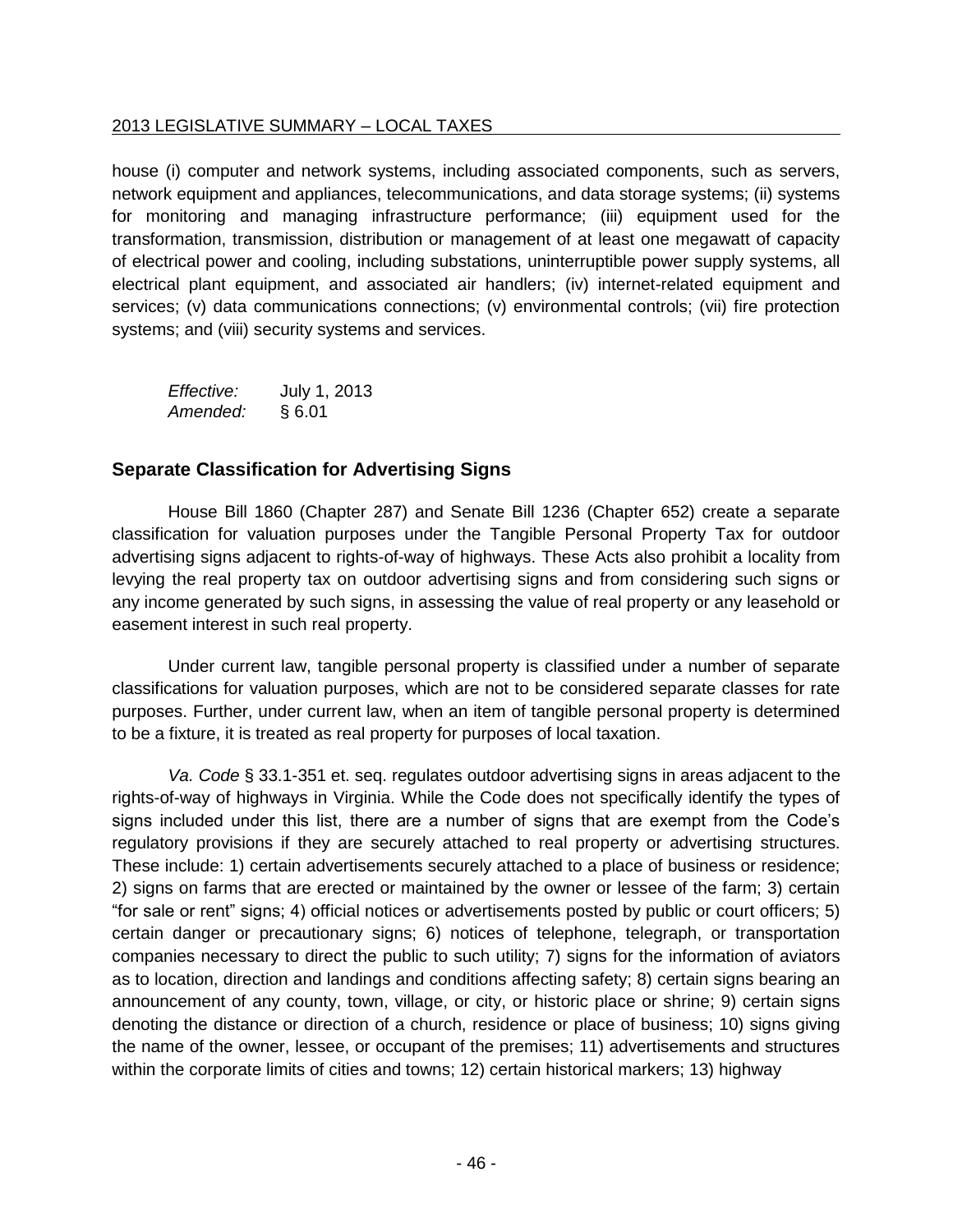#### 2013 LEGISLATIVE SUMMARY – LOCAL TAXES

markers and signs erected by the Commissioner or the Commonwealth Transportation Board; 14) signs erected upon property warning against hunting, fishing or trespassing; 15) signs relating to Red Cross Emergency Stations; 16) signs advertising agricultural or horticultural products produced by the person who erects and maintains the signs; 17) signs advertising the name, time, and place of county, district, or state fairs; 18) certain signs denoting the name of a civic service club or church location and the direction for reaching; and 19) advertising signs or notices authorized by a county and securely affixed to a public transit passenger shelter owned by the county.

*Effective:* Tax years beginning on or after January 1, 2013. (The bills contained an emergency clause, which made the provision effective March 13, 2013, when the Governor signed HB 1860) *Amended:* §§ 58.1-3503, 58.1-3506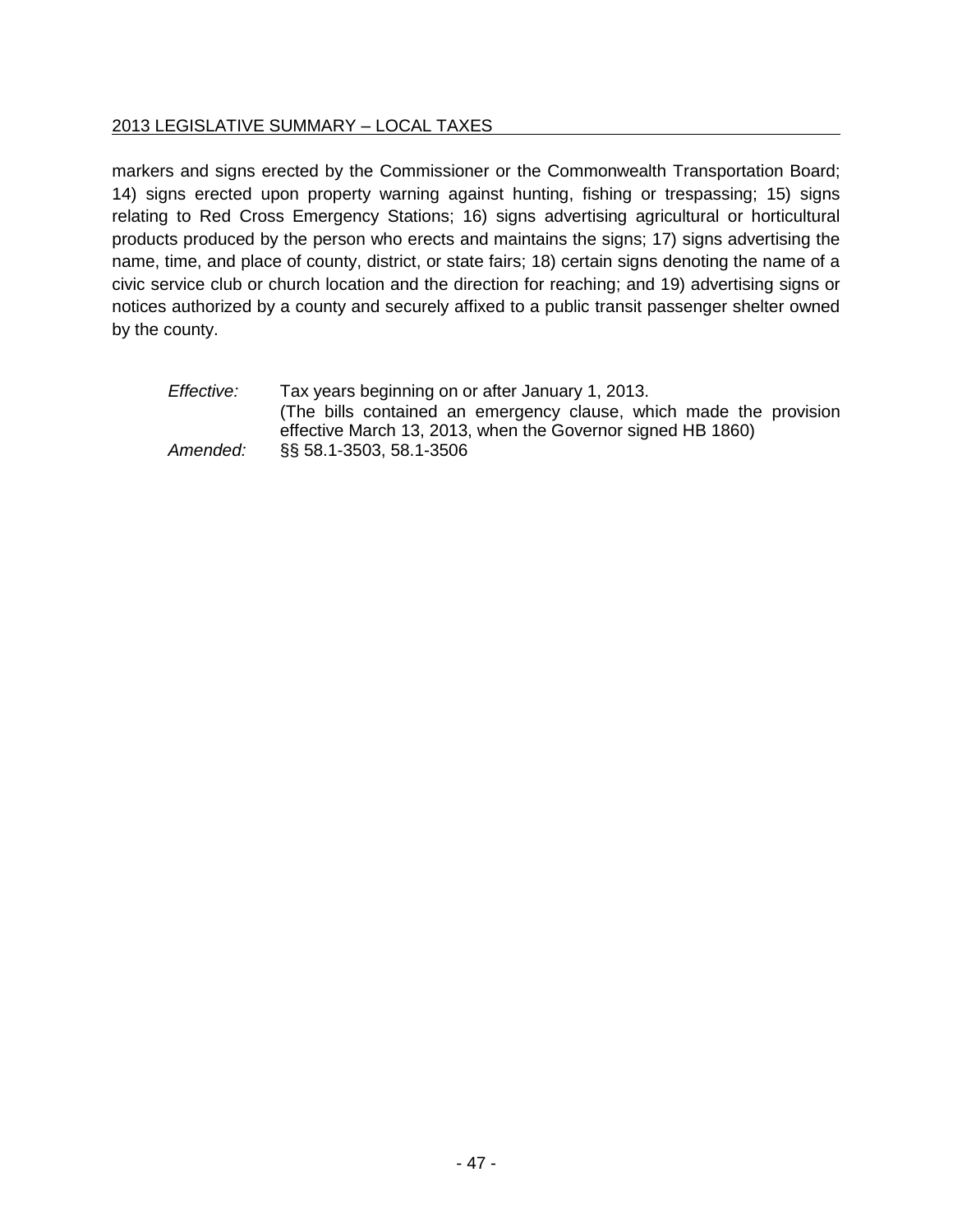# 2013 LEGISLATIVE SUMMARY – LEGISLATIVE STUDIES

[This page intentionally left blank]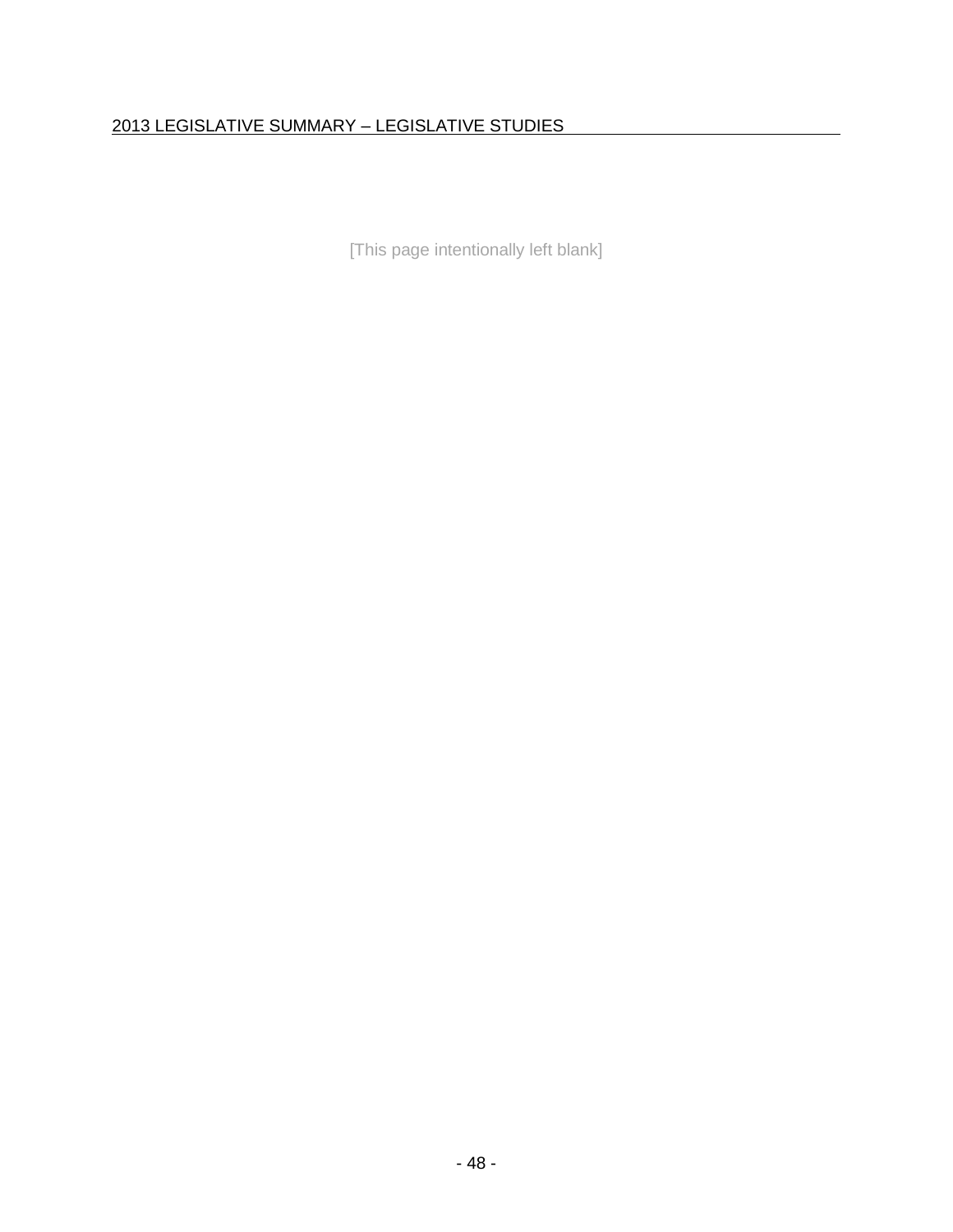# **Index by Bill Number**

| <b>Bill No</b> | <b>Chapter</b> | <b>Subject</b>                                                   | Page |
|----------------|----------------|------------------------------------------------------------------|------|
| HB 1320        | 6              | Extension of the Current Peanut Excise Tax Rate 31               |      |
| <b>HB 1398</b> | 798            |                                                                  |      |
| <b>HB 1399</b> | 10             | Sales and Use Tax Exemption for Pollution Control Equipment27    |      |
| HB 1401        | 334            | Real Property Tax Payment Agreements for Delinquent Taxes33      |      |
| <b>HB 1500</b> | 806            | Electronic Filing Mandate for Employer Withholding Tax Forms2    |      |
| <b>HB 1500</b> | 806            | Electronic Filing and Payment for Pass-Through Entities3         |      |
| <b>HB 1500</b> | 806            | Qualified Equity and Subordinated Debt Investments Tax Credit 16 |      |
| <b>HB 1500</b> | 806            |                                                                  |      |
| <b>HB 1522</b> | 39             | Separate Classification for Certain Vehicles Leased by           |      |
|                |                |                                                                  |      |
| <b>HB 1553</b> | 249            | Real Property Assessments of Affordable Housing40                |      |
| <b>HB 1598</b> | 197            |                                                                  |      |
| <b>HB 1670</b> | 200            | Authorizes Dickenson County to Increase Transient                |      |
|                |                |                                                                  |      |
| <b>HB 1697</b> | 269            | Localities Granted Discretion to Impose Roll-Back                |      |
|                |                |                                                                  |      |
| <b>HB 1699</b> | 271            | Separate Classification for Computer Equipment in Data Centers45 |      |
| <b>HB 1756</b> | 342            | Real Property and Tangible Personal Property Tax in the          |      |
|                |                |                                                                  |      |
| HB 1771        | 208            | Appeals Allowed for Local Gas Severance Taxes 43                 |      |
| <b>HB 1783</b> | 567            | Penalties Relating to Stamped and Unstamped Cigarettes19         |      |
| <b>HB 1784</b> | 210            | Reduced Insurance Premiums License Tax Rate for                  |      |
|                |                |                                                                  |      |
| <b>HB 1785</b> | 568            | Entitles Town of Wise and City of Fredericksburg to Sales        |      |
|                |                | and Use Tax Revenue Generated by Certain Public Facilities25     |      |
| <b>HB 1797</b> | 19             | Authorizes Greensville County to Increase Transient              |      |
|                |                |                                                                  |      |
| <b>HB 1820</b> | 570            | Penalties Relating to Stamped and Unstamped Cigarettes 18        |      |
| <b>HB 1824</b> | 744            |                                                                  |      |
| <b>HB 1860</b> | 287            |                                                                  |      |
| <b>HB 1872</b> | 289            |                                                                  |      |
| HB 1923        | 294            |                                                                  |      |
| <b>HB 1982</b> | 299            |                                                                  |      |
| HB 1993        | 84             |                                                                  |      |
| <b>HB 1996</b> | 716            | Neighborhood Assistance Act and Education Improvement            |      |
|                |                |                                                                  |      |
| HB 2039        | 22             | Voluntary Contributions to the Chesapeake Bay                    |      |
|                |                |                                                                  |      |
| <b>HB 2047</b> | 801            |                                                                  |      |
| <b>HB 2054</b> | 223            | Clarifies Exemption for Harvesting of Forest Products27          |      |
| HB 2059        | 23             | Income Tax Credit for Landlords Participating in Housing         |      |
|                |                |                                                                  |      |
| HB 2092        | 230            |                                                                  |      |
| <b>HB 2100</b> | 305            |                                                                  |      |
| HB 2110        | 306            |                                                                  |      |
| <b>HB 2145</b> | 28             | Deposit of Tax Refunds into Virginia College Savings             |      |
|                |                |                                                                  |      |
| HB 2150        | 4              | Advancement of Virginia's Fixed Date Conformity with             |      |
|                |                |                                                                  |      |
|                |                |                                                                  |      |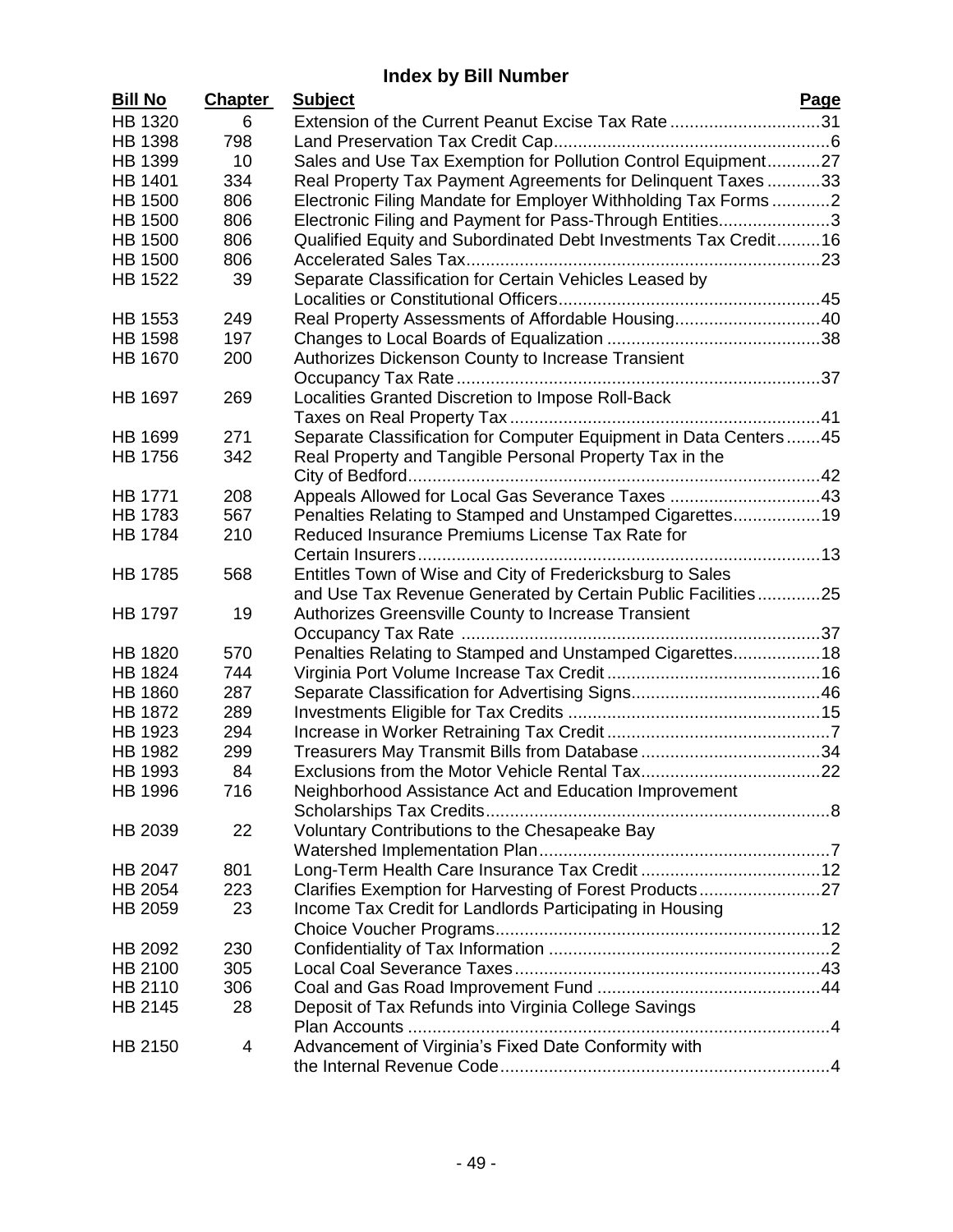# **Index by Bill Number**

| <b>Bill No</b> | <b>Chapter</b> | <b>Subject</b>                                                     | Page |
|----------------|----------------|--------------------------------------------------------------------|------|
| <b>HB 2155</b> | 29             | Technical Corrections to the Insurance Premiums License Tax14      |      |
| <b>HB 2167</b> | 88             | Deduction for Prepaid Funeral, Medical, and Dental                 |      |
|                |                |                                                                    |      |
| HB 2219        | 311            |                                                                    |      |
| HB 2236        | 90             | Clarification of the Exemption for Certain Separately Stated       |      |
|                |                |                                                                    |      |
| HB 2313        | 766            |                                                                    |      |
| HB 2313        | 766            | Collection of Sales and Use Tax from Remote Sellers Tied to        |      |
|                |                |                                                                    |      |
| HB 2313        | 766            |                                                                    |      |
| HB 2313        | 766            |                                                                    |      |
| HB 2313        | 766            |                                                                    |      |
| HB 2320        | 767            | Entitles City of Virginia Beach to Sales and Use Tax               |      |
|                |                |                                                                    |      |
| SB 0698        | 40             | Extension of the Current Peanut Excise Tax Rate31                  |      |
| SB 0720        | 319            | Authorizes Grayson County to Increase Transient Occupancy          |      |
|                |                |                                                                    |      |
| SB 0766        | 325            | Expansion of the Exemption for Hurricane Preparedness Items28      |      |
| SB 0780        | 136            | Reduced Insurance Premiums License Tax Rate for                    |      |
|                |                |                                                                    |      |
| SB 0799        | 677            | Goochland County Exclusions from Land Use Valuation 42             |      |
| SB 0918        | 618            |                                                                    |      |
| SB 0932        | 374            | Income Tax Credit for Landlords Participating in                   |      |
|                |                |                                                                    |      |
| <b>SB 0980</b> | 378            | Authorizes Grayson County to Increase Transient Occupancy          |      |
|                |                |                                                                    |      |
| <b>SB 1009</b> | 802            |                                                                    |      |
| SB 1017        | 623            | Penalties Relating to Stamped and Unstamped Cigarettes19           |      |
| <b>SB 1018</b> | 624            | Penalties Relating to Stamped and Unstamped Cigarettes19           |      |
| SB 1019        | 625            |                                                                    |      |
| SB 1020        | 626            | Penalties Added and Increased for Possession with Intent to        |      |
|                |                |                                                                    |      |
| SB 1021        | 381            | Electronic Filing of Cigarette and Other Tobacco Products Taxes 20 |      |
| SB 1022        | 627            | Penalties Relating to Stamped and Unstamped Cigarettes19           |      |
| <b>SB 1038</b> | 783            | Titling and Registration of Mopeds and Distinctive License         |      |
|                |                |                                                                    |      |
| SB 1041        | 384            | Real Property and Tangible Personal Property Tax in the            |      |
|                |                |                                                                    |      |
| SB 1054        | 631            | Voluntary Contributions to the Chesapeake Bay                      |      |
|                |                |                                                                    |      |
| SB 1092        | 389            |                                                                    |      |
| SB 1111        | 391            | Appeals Allowed for Local Gas Severance Taxes 43                   |      |
| SB 1133        | 393            | Separate Classification for Computer Equipment in Data Centers45   |      |
| SB 1216        | 163            | Technical Corrections to the Insurance Premiums License Tax14      |      |
| SB 1220        | 402            | Deposit of Tax Refunds into Virginia College Savings               |      |
|                |                |                                                                    |      |
| SB 1225        | 724            | Entitles Town of Wise and City of Fredericksburg to Sales and      |      |
|                |                | Use Tax Revenue Generated by Certain Public Facilities25           |      |
| SB 1227        | 713            | Neighborhood Assistance Act and Education Improvement              |      |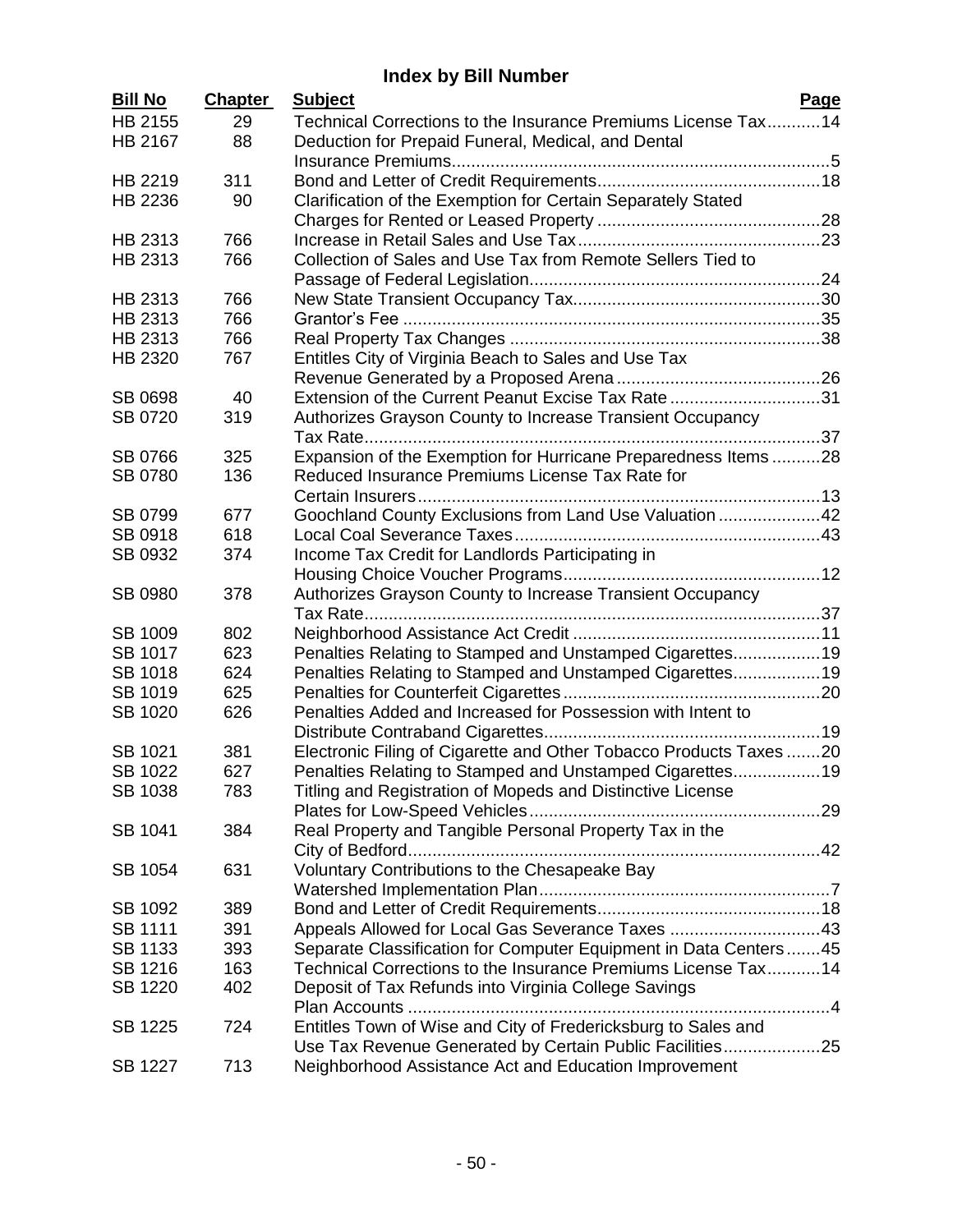# **Index by Bill Number**

| <b>Bill No</b> | <b>Chapter</b> | <b>Subject</b>                                            | <b>Page</b> |
|----------------|----------------|-----------------------------------------------------------|-------------|
|                |                |                                                           |             |
| SB 1236        | 652            |                                                           |             |
| SB 1241        | 693            | Advancement of Virginia's Fixed Date Conformity with      |             |
|                |                |                                                           |             |
| SB 1262        | 654            | Stafford County Authorized to Levy Local Admissions Tax35 |             |
| SB 1270        | 804            | State and Local Agencies Among Those Required to File     |             |
|                |                |                                                           |             |
| SB 1296        | 657            |                                                           |             |
|                |                |                                                           |             |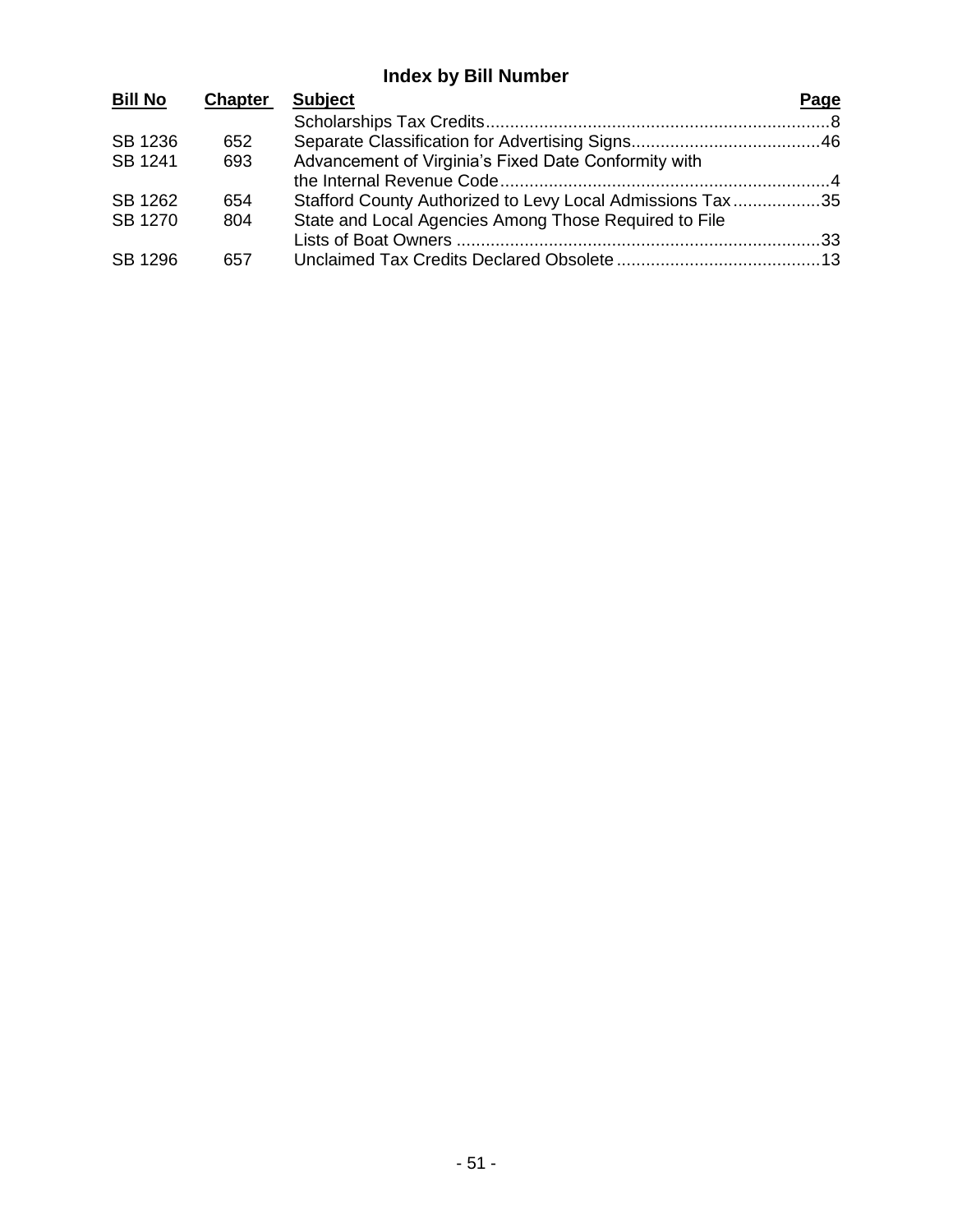# **Index by Chapter Number**

| <b>Bill No</b> | <b>Chapter</b> | <b>Subject</b>                                                   | <b>Page</b> |
|----------------|----------------|------------------------------------------------------------------|-------------|
| HB 2150        | 4              | Advancement of Virginia's Fixed Date Conformity with             |             |
|                |                |                                                                  |             |
| HB 1320        | 6              | Extension of the Current Peanut Excise Tax Rate31                |             |
| HB 1399        | 10             | Sales and Use Tax Exemption for Pollution Control Equipment27    |             |
| <b>HB 1797</b> | 19             | Authorizes Greensville County to Increase Transient              |             |
|                |                |                                                                  |             |
| HB 2039        | 22             | Voluntary Contributions to the Chesapeake Bay                    |             |
|                |                |                                                                  |             |
| HB 2059        | 23             | Income Tax Credit for Landlords Participating in Housing         |             |
|                |                |                                                                  |             |
| HB 2145        | 28             | Deposit of Tax Refunds into Virginia College Savings             |             |
|                |                |                                                                  |             |
| HB 2155        | 29             | Technical Corrections to the Insurance Premiums License Tax14    |             |
| HB 1522        | 39             | Separate Classification for Certain Vehicles Leased by           |             |
|                |                |                                                                  |             |
| SB 0698        | 40             | Extension of the Current Peanut Excise Tax Rate31                |             |
|                | 84             |                                                                  |             |
| HB 1993        |                |                                                                  |             |
| HB 2167        | 88             | Deduction for Prepaid Funeral, Medical, and Dental               |             |
|                |                |                                                                  |             |
| HB 2236        | 90             | Clarification of the Exemption for Certain Separately Stated     |             |
|                |                |                                                                  |             |
| SB 0780        | 136            | Reduced Insurance Premiums License Tax Rate for                  |             |
|                |                |                                                                  |             |
| SB 1216        | 163            | Technical Corrections to the Insurance Premiums License Tax14    |             |
| <b>HB 1598</b> | 197            |                                                                  |             |
| <b>HB 1670</b> | 200            | Authorizes Dickenson County to Increase Transient                |             |
|                |                |                                                                  |             |
| <b>HB 1771</b> | 208            | Appeals Allowed for Local Gas Severance Taxes 43                 |             |
| <b>HB 1784</b> | 210            | Reduced Insurance Premiums License Tax Rate for                  |             |
|                |                |                                                                  |             |
| HB 2054        | 223            | Clarifies Exemption for Harvesting of Forest Products27          |             |
| HB 2092        | 230            |                                                                  |             |
| HB 1553        | 249            | Real Property Assessments of Affordable Housing 40               |             |
| <b>HB 1697</b> | 269            | Localities Granted Discretion to Impose Roll-Back                |             |
|                |                |                                                                  |             |
| HB 1699        | 271            | Separate Classification for Computer Equipment in Data Centers45 |             |
| <b>HB 1860</b> | 287            |                                                                  |             |
| HB 1872        | 289            |                                                                  |             |
| HB 1923        | 294            |                                                                  |             |
| <b>HB 1982</b> | 299            |                                                                  |             |
| HB 2100        | 305            |                                                                  |             |
| HB 2110        | 306            |                                                                  |             |
| HB 2219        | 311            |                                                                  |             |
| SB 0720        | 319            | Authorizes Grayson County to Increase Transient Occupancy        |             |
|                |                |                                                                  |             |
| SB 0766        | 325            | Expansion of the Exemption for Hurricane Preparedness Items28    |             |
| HB 1401        | 334            | Real Property Tax Agreements for Delinquent Taxes33              |             |
| <b>HB 1756</b> | 342            | Real Property and Tangible Personal Property in the              |             |
|                |                |                                                                  |             |
|                |                |                                                                  |             |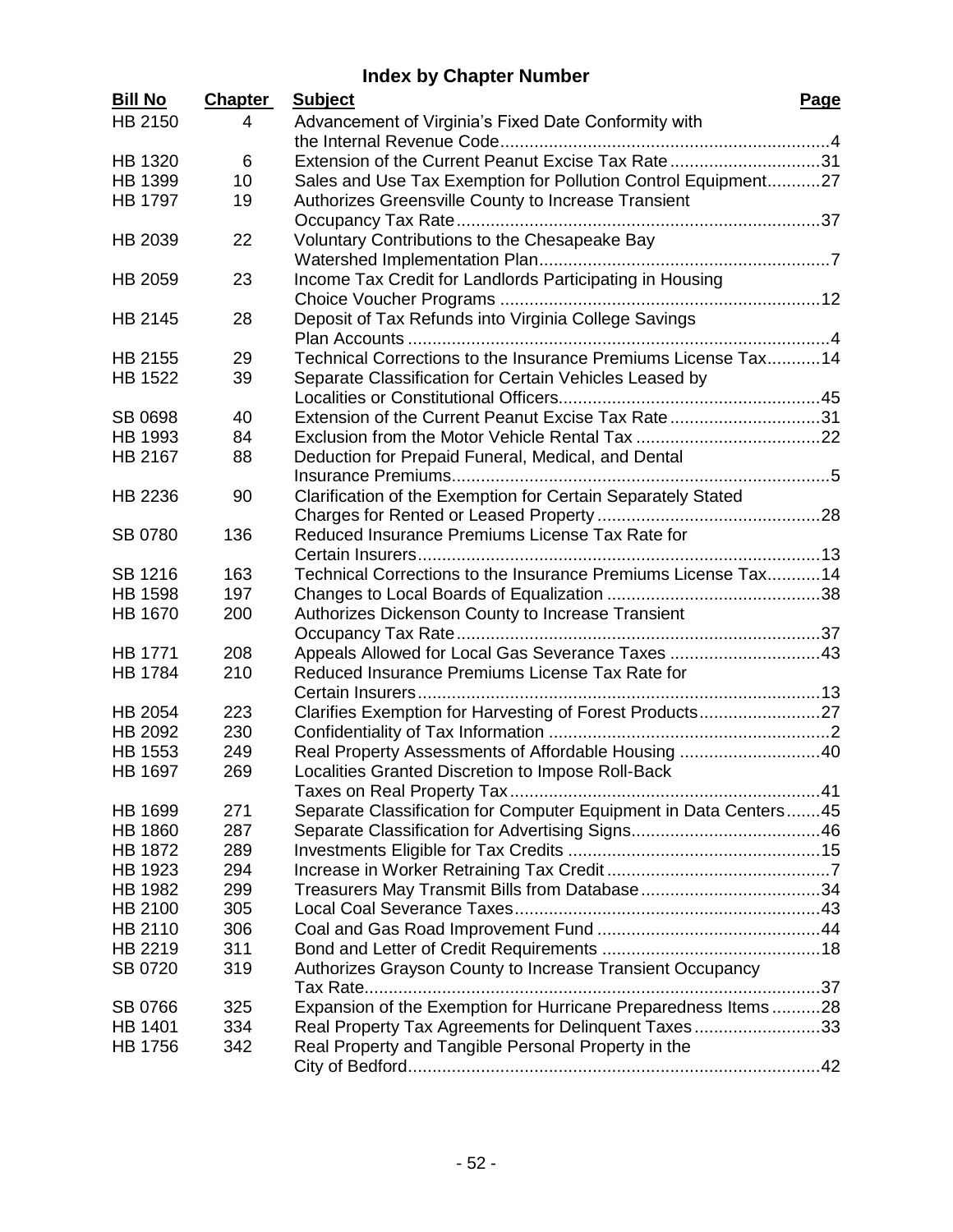# **Index by Chapter Number**

| <b>Bill No</b> | <b>Chapter</b> | <b>Subject</b>                                                    | Page |
|----------------|----------------|-------------------------------------------------------------------|------|
| SB 0932        | 374            | Income Tax Credit for Landlords Participating in                  |      |
| SB 0980        | 378            | Authorizes Grayson County to Increase Transient Occupancy         |      |
| SB 1021        | 381            | Electronic Filing of Cigarette and Other Tobacco Products Taxes20 |      |
| SB 1041        |                |                                                                   |      |
|                | 384            | Real Property and Tangible Personal Property Tax in the           |      |
| SB 1092        | 389            |                                                                   |      |
| <b>SB 1111</b> | 391            | Appeals Allowed for Local Gas Severance Taxes 43                  |      |
| SB 1133        | 393            | Separate Classification for Computer Equipment in Data Centers45  |      |
| SB 1220        | 402            | Deposit of Tax Refunds into Virginia College Savings              |      |
| <b>HB 1783</b> | 567            | Penalties Related to Stamped and Unstamped Cigarettes 19          |      |
| <b>HB 1785</b> | 568            | Entitles Town of Wise and City of Fredericksburg to Sales         |      |
|                |                | and Use Tax Revenue Generated by Certain Public Facilities25      |      |
| <b>HB 1820</b> | 570            | Penalties Relating to Stamped and Unstamped Cigarettes  18        |      |
| SB 0918        | 618            |                                                                   |      |
| SB 1017        | 623            | Penalties Relating to Stamped and Unstamped Cigarettes 19         |      |
| SB 1018        | 624            | Penalties Relating to Stamped and Unstamped Cigarettes 19         |      |
| SB 1019        | 625            |                                                                   |      |
| SB 1020        | 626            | Penalties Added and Increased for Possession with Intent to       |      |
| SB 1022        | 627            | Penalties Relating to Stamped and Unstamped Cigarettes  19        |      |
| SB 1054        | 631            | Voluntary Contributions to the Chesapeake Bay                     |      |
| SB 1236        | 652            |                                                                   |      |
| SB 1262        | 654            | Stafford County Authorized to Levy Local Admissions Tax35         |      |
| SB 1296        | 657            |                                                                   |      |
| SB 0799        | 677            | Goochland County Exclusions from Land Use Valuation 42            |      |
| SB 1241        | 693            | Advancement of Virginia's Fixed Date Conformity with              |      |
|                |                |                                                                   |      |
| SB 1227        | 713            | Neighborhood Assistance Act and Education and                     |      |
|                |                |                                                                   |      |
| HB 1996        | 716            | Neighborhood Assistance Act and Education Improvement             |      |
| SB 1225        | 724            | Entitles Town of Wise and City of Fredericksburg to Sales and     |      |
|                |                | Use Tax Revenue Generated by Certain Public Facilities25          |      |
| <b>HB 1824</b> | 744            |                                                                   |      |
| HB 2313        | 766            |                                                                   |      |
| HB 2313        | 766            | Collection of Sales and Use Tax from Remote Sellers Tied to       |      |
|                |                |                                                                   |      |
| HB 2313        | 766            |                                                                   |      |
| HB 2313        | 766            | Grantor's Fee                                                     |      |
| HB 2313        | 766            |                                                                   |      |
| HB 2320        | 767            | Entitles City of Virginia Beach to Sales and Use Tax              |      |
|                |                |                                                                   |      |
| SB 1038        | 783            | Titling and Registration of Mopeds and Distinctive License        |      |
|                |                |                                                                   |      |
| HB 1398        | 798            |                                                                   |      |